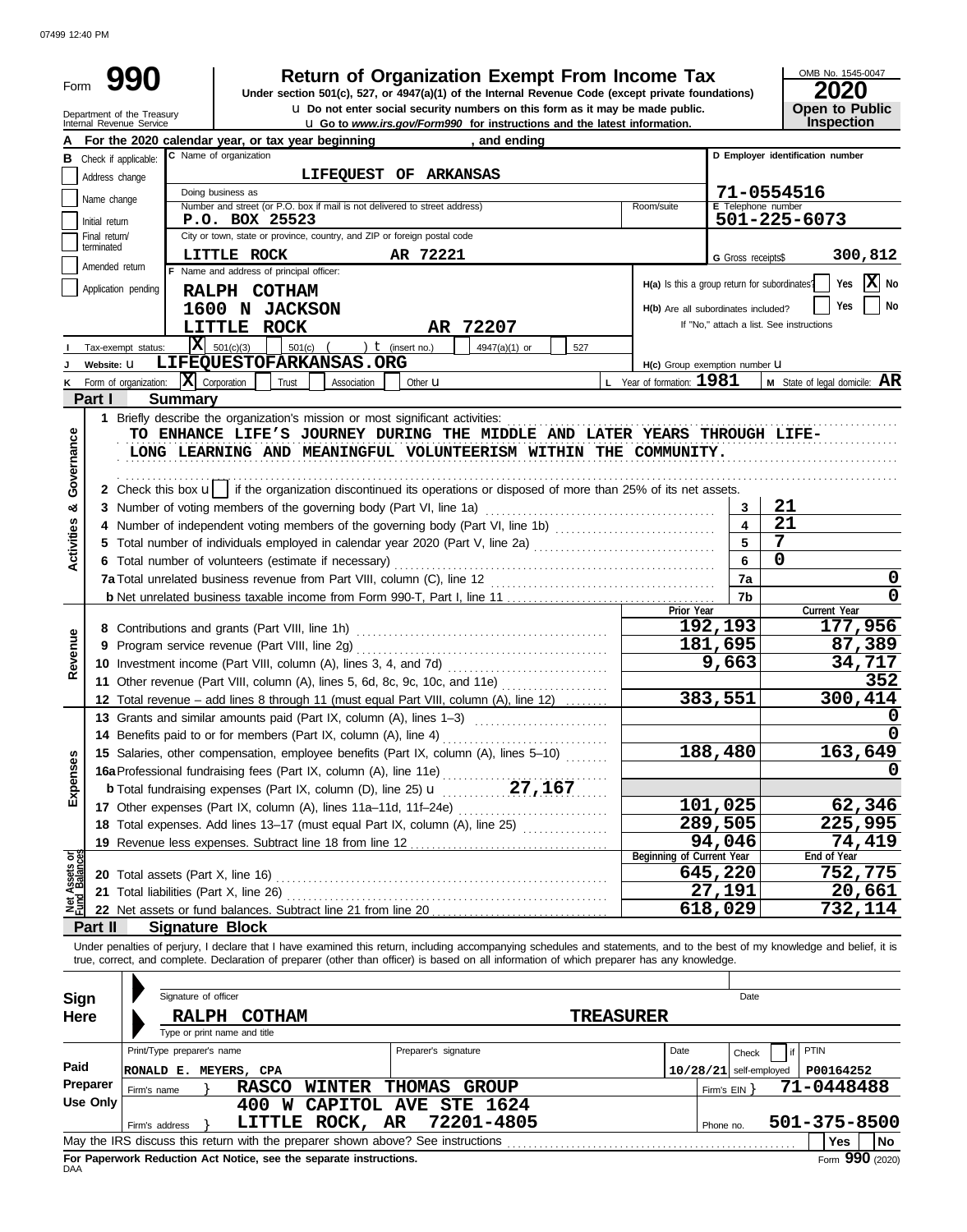| Form 990 (2020) LIFEQUEST OF ARKANSAS                                  |                                                                                                                                                                                                               | 71-0554516                                                                         |               | Page 2                |
|------------------------------------------------------------------------|---------------------------------------------------------------------------------------------------------------------------------------------------------------------------------------------------------------|------------------------------------------------------------------------------------|---------------|-----------------------|
| Part III                                                               | <b>Statement of Program Service Accomplishments</b>                                                                                                                                                           |                                                                                    |               | $\mathbf{x}$          |
| 1 Briefly describe the organization's mission:                         |                                                                                                                                                                                                               |                                                                                    |               |                       |
|                                                                        | TO ENHANCE LIFE'S JOURNEY DURING THE MIDDLE AND LATER YEARS THROUGH LIFE-<br>LONG LEARNING AND MEANINGFUL VOLUNTEERISM WITHIN THE COMMUNITY.                                                                  |                                                                                    |               |                       |
|                                                                        |                                                                                                                                                                                                               |                                                                                    |               |                       |
| $\mathbf{2}$<br>prior Form 990 or 990-EZ?                              | Did the organization undertake any significant program services during the year which were not listed on the                                                                                                  |                                                                                    |               | Yes $\overline{X}$ No |
| If "Yes," describe these new services on Schedule O.<br>3<br>services? | Did the organization cease conducting, or make significant changes in how it conducts, any program                                                                                                            |                                                                                    |               | Yes $\overline{X}$ No |
| If "Yes," describe these changes on Schedule O.<br>4                   | Describe the organization's program service accomplishments for each of its three largest program services, as measured by                                                                                    |                                                                                    |               |                       |
|                                                                        | expenses. Section 501(c)(3) and 501(c)(4) organizations are required to report the amount of grants and allocations to others,<br>the total expenses, and revenue, if any, for each program service reported. |                                                                                    |               |                       |
| 4a (Code:                                                              |                                                                                                                                                                                                               | including grants of \$ (1, 1, 289) (Revenue \$ (1, 1, 289) (Revenue \$ (1, 1, 289) |               |                       |
| <b>REGISTRATIONS</b>                                                   |                                                                                                                                                                                                               |                                                                                    |               |                       |
|                                                                        |                                                                                                                                                                                                               |                                                                                    |               |                       |
|                                                                        |                                                                                                                                                                                                               |                                                                                    |               |                       |
|                                                                        |                                                                                                                                                                                                               |                                                                                    |               |                       |
|                                                                        |                                                                                                                                                                                                               |                                                                                    |               |                       |
|                                                                        |                                                                                                                                                                                                               |                                                                                    |               |                       |
|                                                                        |                                                                                                                                                                                                               |                                                                                    |               |                       |
|                                                                        |                                                                                                                                                                                                               |                                                                                    |               |                       |
| N/A                                                                    |                                                                                                                                                                                                               |                                                                                    |               |                       |
|                                                                        |                                                                                                                                                                                                               |                                                                                    |               |                       |
|                                                                        |                                                                                                                                                                                                               |                                                                                    |               |                       |
|                                                                        |                                                                                                                                                                                                               |                                                                                    |               |                       |
|                                                                        |                                                                                                                                                                                                               |                                                                                    |               |                       |
|                                                                        |                                                                                                                                                                                                               |                                                                                    |               |                       |
|                                                                        |                                                                                                                                                                                                               |                                                                                    |               |                       |
|                                                                        |                                                                                                                                                                                                               |                                                                                    |               |                       |
|                                                                        |                                                                                                                                                                                                               |                                                                                    |               |                       |
| $\ldots$ ) (Expenses \$<br>4c (Code:<br>N/A                            |                                                                                                                                                                                                               | including grants of \$                                                             | ) (Revenue \$ |                       |
|                                                                        |                                                                                                                                                                                                               |                                                                                    |               |                       |
|                                                                        |                                                                                                                                                                                                               |                                                                                    |               |                       |
|                                                                        |                                                                                                                                                                                                               |                                                                                    |               |                       |
|                                                                        |                                                                                                                                                                                                               |                                                                                    |               |                       |
|                                                                        |                                                                                                                                                                                                               |                                                                                    |               |                       |
|                                                                        |                                                                                                                                                                                                               |                                                                                    |               |                       |
|                                                                        |                                                                                                                                                                                                               |                                                                                    |               |                       |
|                                                                        |                                                                                                                                                                                                               |                                                                                    |               |                       |
| 4d Other program services (Describe on Schedule O.)                    |                                                                                                                                                                                                               |                                                                                    |               |                       |
| (Expenses \$<br>4e Total program service expenses u                    | 186,571<br>including grants of \$<br>186,571                                                                                                                                                                  |                                                                                    | (Revenue \$   |                       |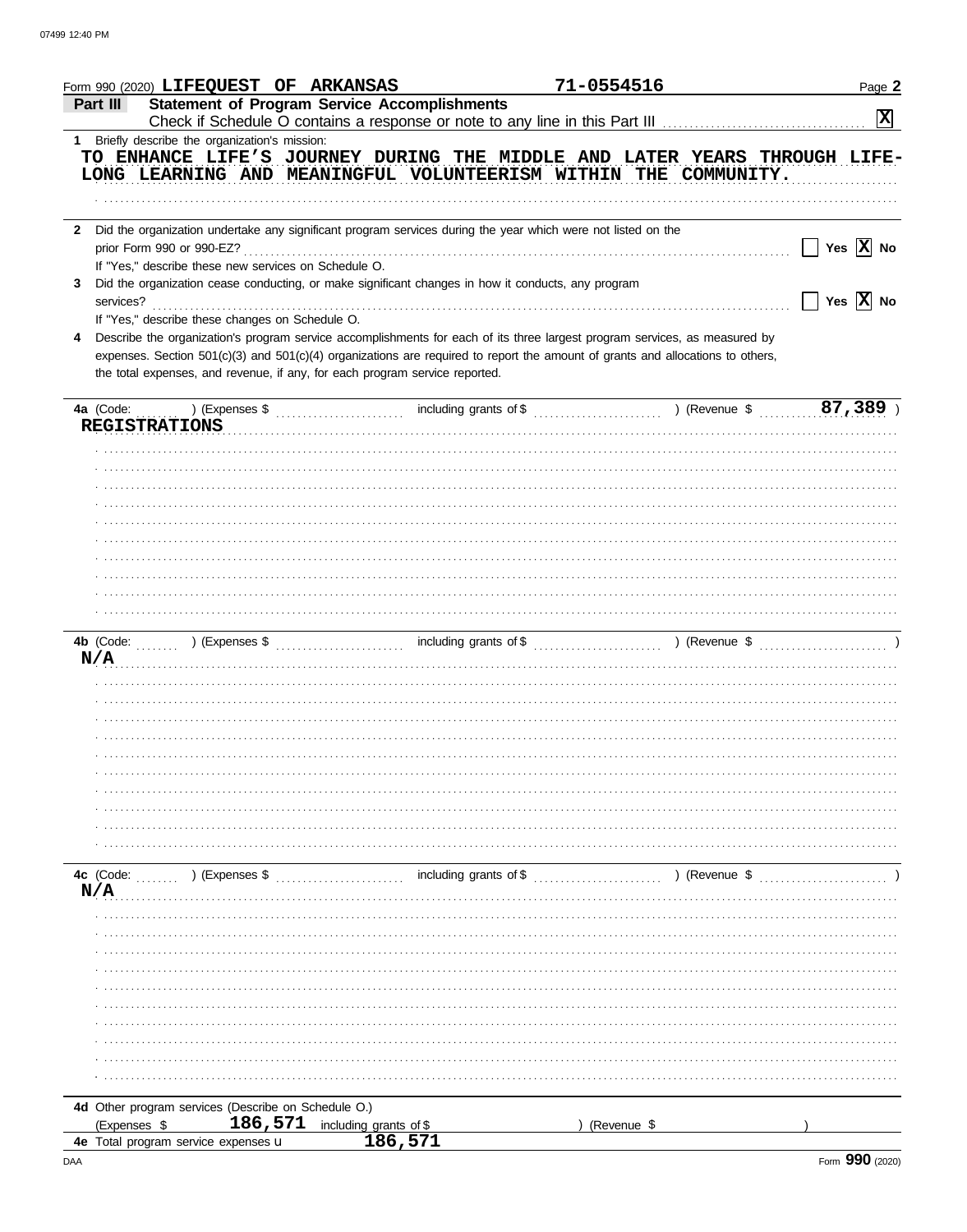|          | Form 990 (2020) LIFEQUEST OF ARKANSAS                                                                                                                                                           | 71-0554516      |             | Page 3 |
|----------|-------------------------------------------------------------------------------------------------------------------------------------------------------------------------------------------------|-----------------|-------------|--------|
|          | Part IV<br><b>Checklist of Required Schedules</b>                                                                                                                                               |                 |             |        |
|          |                                                                                                                                                                                                 |                 |             | Yes No |
| 1.       | Is the organization described in section $501(c)(3)$ or $4947(a)(1)$ (other than a private foundation)? If "Yes,"                                                                               |                 |             |        |
|          | complete Schedule A                                                                                                                                                                             | 1               | $\mathbf X$ |        |
| 2        | Is the organization required to complete Schedule B, Schedule of Contributors (see instructions)?                                                                                               | $\mathbf{2}$    | $\mathbf x$ |        |
| 3        | Did the organization engage in direct or indirect political campaign activities on behalf of or in opposition to                                                                                |                 |             | X      |
| 4        | candidates for public office? If "Yes," complete Schedule C, Part I<br>Section 501(c)(3) organizations. Did the organization engage in lobbying activities, or have a section 501(h)            | 3               |             |        |
|          | election in effect during the tax year? If "Yes," complete Schedule C, Part II                                                                                                                  | 4               |             | X      |
| 5        | Is the organization a section $501(c)(4)$ , $501(c)(5)$ , or $501(c)(6)$ organization that receives membership dues,                                                                            |                 |             |        |
|          | assessments, or similar amounts as defined in Revenue Procedure 98-19? If "Yes," complete Schedule C, Part III                                                                                  | 5               |             | X      |
| 6        | Did the organization maintain any donor advised funds or any similar funds or accounts for which donors                                                                                         |                 |             |        |
|          | have the right to provide advice on the distribution or investment of amounts in such funds or accounts? If                                                                                     |                 |             |        |
|          | "Yes," complete Schedule D, Part I                                                                                                                                                              | 6               |             | X      |
| 7        | Did the organization receive or hold a conservation easement, including easements to preserve open space,                                                                                       |                 |             |        |
|          | the environment, historic land areas, or historic structures? If "Yes," complete Schedule D, Part II                                                                                            | 7               |             | X      |
| 8        | Did the organization maintain collections of works of art, historical treasures, or other similar assets? If "Yes,"                                                                             |                 |             |        |
|          | complete Schedule D, Part III                                                                                                                                                                   | 8               |             | X      |
| 9        | Did the organization report an amount in Part X, line 21, for escrow or custodial account liability, serve as a                                                                                 |                 |             |        |
|          | custodian for amounts not listed in Part X; or provide credit counseling, debt management, credit repair, or                                                                                    |                 |             |        |
|          | debt negotiation services? If "Yes," complete Schedule D, Part IV                                                                                                                               | 9               |             | X      |
| 10       | Did the organization, directly or through a related organization, hold assets in donor-restricted endowments                                                                                    |                 |             |        |
|          | or in quasi endowments? If "Yes," complete Schedule D, Part V                                                                                                                                   | 10              | x           |        |
| 11       | If the organization's answer to any of the following questions is "Yes," then complete Schedule D, Parts VI,                                                                                    |                 |             |        |
|          | VII, VIII, IX, or X as applicable.                                                                                                                                                              |                 |             |        |
| a        | Did the organization report an amount for land, buildings, and equipment in Part X, line 10? If "Yes,"                                                                                          |                 |             |        |
|          | complete Schedule D, Part VI                                                                                                                                                                    | 11a             | X           |        |
| b        | Did the organization report an amount for investments—other securities in Part X, line 12, that is 5% or more                                                                                   |                 |             |        |
|          | of its total assets reported in Part X, line 16? If "Yes," complete Schedule D, Part VII                                                                                                        | 11b             | X           |        |
| c        | Did the organization report an amount for investments—program related in Part X, line 13, that is 5% or more                                                                                    |                 |             |        |
|          | of its total assets reported in Part X, line 16? If "Yes," complete Schedule D, Part VIII                                                                                                       | 11c             |             | X      |
| d        | Did the organization report an amount for other assets in Part X, line 15, that is 5% or more of its total assets                                                                               |                 |             |        |
|          | reported in Part X, line 16? If "Yes," complete Schedule D, Part IX                                                                                                                             | 11d             | $\mathbf x$ |        |
| е        | Did the organization report an amount for other liabilities in Part X, line 25? If "Yes," complete Schedule D, Part X                                                                           | 11e             | $\mathbf X$ |        |
|          | Did the organization's separate or consolidated financial statements for the tax year include a footnote that addresses                                                                         |                 |             |        |
|          | the organization's liability for uncertain tax positions under FIN 48 (ASC 740)? If "Yes," complete Schedule D, Part X                                                                          | 11f             |             | x      |
|          | 12a Did the organization obtain separate, independent audited financial statements for the tax year? If "Yes," complete                                                                         |                 |             |        |
|          |                                                                                                                                                                                                 | 12a             |             | X      |
|          | <b>b</b> Was the organization included in consolidated, independent audited financial statements for the tax year? If                                                                           |                 |             |        |
|          | "Yes," and if the organization answered "No" to line 12a, then completing Schedule D, Parts XI and XII is optional                                                                              | 12 <sub>b</sub> |             | х<br>X |
| 13       |                                                                                                                                                                                                 | 13<br>14a       |             | X      |
| 14a<br>b | Did the organization maintain an office, employees, or agents outside of the United States?<br>Did the organization have aggregate revenues or expenses of more than \$10,000 from grantmaking, |                 |             |        |
|          | fundraising, business, investment, and program service activities outside the United States, or aggregate                                                                                       |                 |             |        |
|          |                                                                                                                                                                                                 | 14b             |             | X      |
| 15       | Did the organization report on Part IX, column (A), line 3, more than \$5,000 of grants or other assistance to or                                                                               |                 |             |        |
|          | for any foreign organization? If "Yes," complete Schedule F, Parts II and IV                                                                                                                    | 15              |             | X      |
| 16       | Did the organization report on Part IX, column (A), line 3, more than \$5,000 of aggregate grants or other                                                                                      |                 |             |        |
|          | assistance to or for foreign individuals? If "Yes," complete Schedule F, Parts III and IV                                                                                                       | 16              |             | X      |
| 17       | Did the organization report a total of more than \$15,000 of expenses for professional fundraising services on                                                                                  |                 |             |        |
|          |                                                                                                                                                                                                 | 17              |             | X      |
| 18       | Did the organization report more than \$15,000 total of fundraising event gross income and contributions on                                                                                     |                 |             |        |
|          | Part VIII, lines 1c and 8a? If "Yes," complete Schedule G, Part II                                                                                                                              | 18              |             | X      |
| 19       | Did the organization report more than \$15,000 of gross income from gaming activities on Part VIII, line 9a?                                                                                    |                 |             |        |
|          |                                                                                                                                                                                                 | 19              |             | X      |
| 20a      |                                                                                                                                                                                                 | <b>20a</b>      |             | X      |
| b        | If "Yes" to line 20a, did the organization attach a copy of its audited financial statements to this return?                                                                                    | 20 <sub>b</sub> |             |        |
| 21       | Did the organization report more than \$5,000 of grants or other assistance to any domestic organization or                                                                                     |                 |             |        |
|          |                                                                                                                                                                                                 | 21              |             | X      |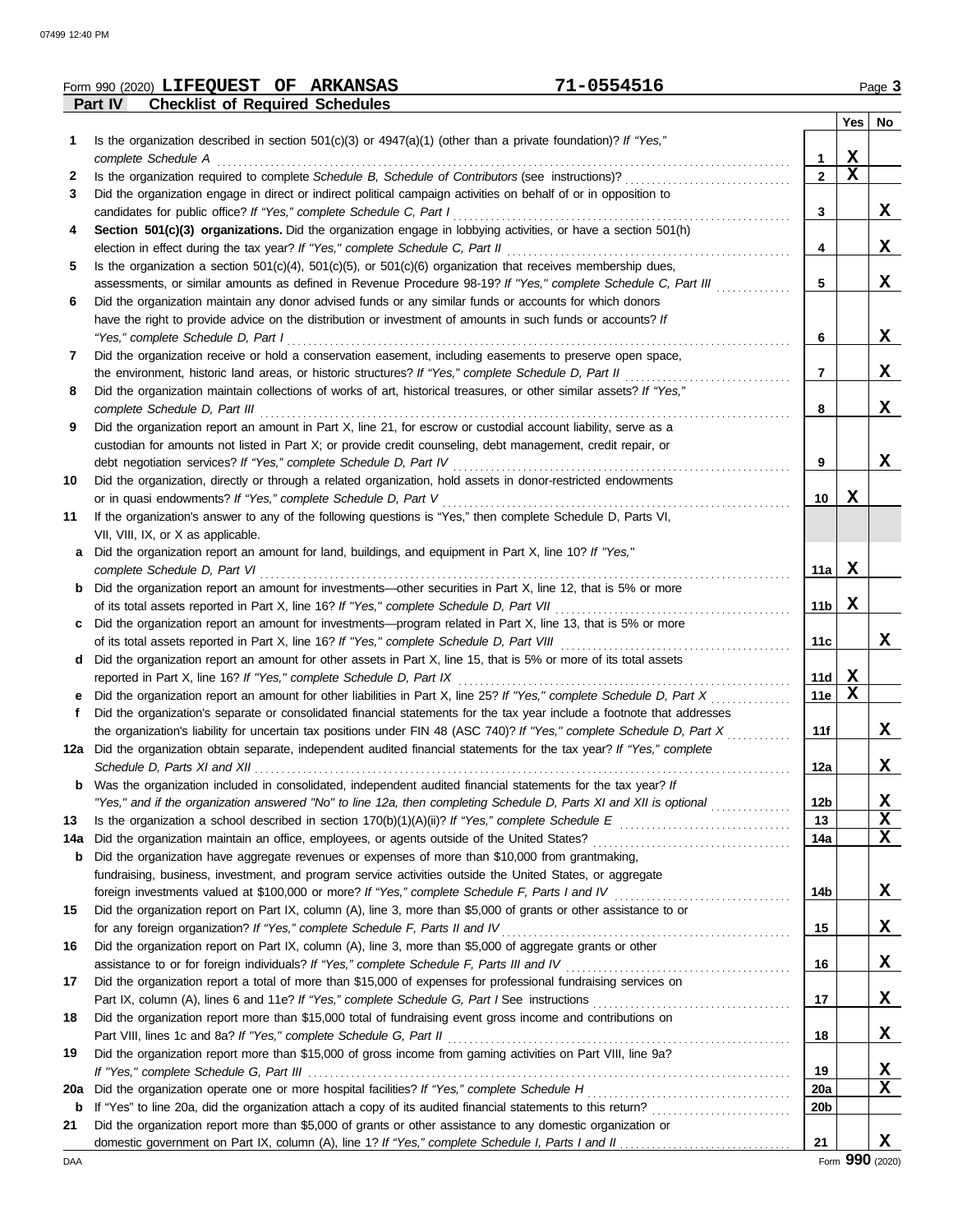|     | 71-0554516<br>Form 990 (2020) LIFEQUEST OF ARKANSAS                                                                                                                                                                           |                 |     | Page 4 |
|-----|-------------------------------------------------------------------------------------------------------------------------------------------------------------------------------------------------------------------------------|-----------------|-----|--------|
|     | <b>Checklist of Required Schedules (continued)</b><br><b>Part IV</b>                                                                                                                                                          |                 |     |        |
|     |                                                                                                                                                                                                                               |                 | Yes | No     |
| 22  | Did the organization report more than \$5,000 of grants or other assistance to or for domestic individuals on                                                                                                                 |                 |     |        |
|     | Part IX, column (A), line 2? If "Yes," complete Schedule I, Parts I and III                                                                                                                                                   | 22              |     | X      |
| 23  | Did the organization answer "Yes" to Part VII, Section A, line 3, 4, or 5 about compensation of the                                                                                                                           |                 |     |        |
|     | organization's current and former officers, directors, trustees, key employees, and highest compensated                                                                                                                       |                 |     | X      |
|     | employees? If "Yes," complete Schedule J<br>24a Did the organization have a tax-exempt bond issue with an outstanding principal amount of more than                                                                           | 23              |     |        |
|     | \$100,000 as of the last day of the year, that was issued after December 31, 2002? If "Yes," answer lines 24b                                                                                                                 |                 |     |        |
|     | through 24d and complete Schedule K. If "No," go to line 25a                                                                                                                                                                  | 24a             |     | X      |
| b   | Did the organization invest any proceeds of tax-exempt bonds beyond a temporary period exception?                                                                                                                             | 24b             |     |        |
| C   | Did the organization maintain an escrow account other than a refunding escrow at any time during the year                                                                                                                     |                 |     |        |
|     | to defease any tax-exempt bonds?                                                                                                                                                                                              | 24c             |     |        |
| d   | Did the organization act as an "on behalf of" issuer for bonds outstanding at any time during the year?                                                                                                                       | 24d             |     |        |
|     | 25a Section 501(c)(3), 501(c)(4), and 501(c)(29) organizations. Did the organization engage in an excess benefit                                                                                                              |                 |     |        |
|     | transaction with a disqualified person during the year? If "Yes," complete Schedule L, Part I                                                                                                                                 | 25a             |     | X      |
| b   | Is the organization aware that it engaged in an excess benefit transaction with a disqualified person in a prior                                                                                                              |                 |     |        |
|     | year, and that the transaction has not been reported on any of the organization's prior Forms 990 or 990-EZ?                                                                                                                  |                 |     |        |
|     | If "Yes," complete Schedule L, Part I                                                                                                                                                                                         | 25b             |     | X      |
| 26  | Did the organization report any amount on Part X, line 5 or 22, for receivables from or payables to any current                                                                                                               |                 |     |        |
|     | or former officer, director, trustee, key employee, creator or founder, substantial contributor, or 35%                                                                                                                       |                 |     |        |
|     | controlled entity or family member of any of these persons? If "Yes," complete Schedule L, Part II                                                                                                                            | 26              |     | X      |
| 27  | Did the organization provide a grant or other assistance to any current or former officer, director, trustee, key                                                                                                             |                 |     |        |
|     | employee, creator or founder, substantial contributor or employee thereof, a grant selection committee                                                                                                                        |                 |     |        |
|     | member, or to a 35% controlled entity (including an employee thereof) or family member of any of these                                                                                                                        |                 |     |        |
|     | persons? If "Yes," complete Schedule L, Part III                                                                                                                                                                              | 27              |     | X      |
| 28  | Was the organization a party to a business transaction with one of the following parties (see Schedule L, Part                                                                                                                |                 |     |        |
|     | IV instructions, for applicable filing thresholds, conditions, and exceptions):                                                                                                                                               |                 |     |        |
| a   | A current or former officer, director, trustee, key employee, creator or founder, or substantial contributor? If                                                                                                              |                 |     |        |
|     | "Yes," complete Schedule L, Part IV                                                                                                                                                                                           | 28a             |     | X      |
| b   | A family member of any individual described in line 28a? If "Yes," complete Schedule L, Part IV [[[[[[[[[[[[[                                                                                                                 | 28b             |     | X      |
| c   | A 35% controlled entity of one or more individuals and/or organizations described in lines 28a or 28b? If                                                                                                                     |                 |     |        |
|     |                                                                                                                                                                                                                               | 28c             |     | X      |
| 29  | Did the organization receive more than \$25,000 in non-cash contributions? If "Yes," complete Schedule M                                                                                                                      | 29              |     | X      |
| 30  | Did the organization receive contributions of art, historical treasures, or other similar assets, or qualified                                                                                                                |                 |     | X      |
|     | conservation contributions? If "Yes," complete Schedule M                                                                                                                                                                     | 30              |     | X      |
| 31  | Did the organization liquidate, terminate, or dissolve and cease operations? If "Yes," complete Schedule N, Part I<br>Did the organization sell, exchange, dispose of, or transfer more than 25% of its net assets? If "Yes," | 31              |     |        |
| 32  | complete Schedule N, Part II                                                                                                                                                                                                  | 32              |     | X      |
| 33  | Did the organization own 100% of an entity disregarded as separate from the organization under Regulations                                                                                                                    |                 |     |        |
|     | sections 301.7701-2 and 301.7701-3? If "Yes," complete Schedule R, Part I                                                                                                                                                     | 33              |     | X      |
| 34  | Was the organization related to any tax-exempt or taxable entity? If "Yes," complete Schedule R, Part II, III,                                                                                                                |                 |     |        |
|     | or IV, and Part V, line 1                                                                                                                                                                                                     | 34              |     | X      |
| 35a |                                                                                                                                                                                                                               | 35a             |     | X      |
| b   | If "Yes" to line 35a, did the organization receive any payment from or engage in any transaction with a                                                                                                                       |                 |     |        |
|     |                                                                                                                                                                                                                               | 35 <sub>b</sub> |     |        |
| 36  | Section 501(c)(3) organizations. Did the organization make any transfers to an exempt non-charitable                                                                                                                          |                 |     |        |
|     | related organization? If "Yes," complete Schedule R, Part V, line 2                                                                                                                                                           | 36              |     | X      |
| 37  | Did the organization conduct more than 5% of its activities through an entity that is not a related organization                                                                                                              |                 |     |        |
|     | and that is treated as a partnership for federal income tax purposes? If "Yes," complete Schedule R, Part VI                                                                                                                  | 37              |     | X      |
| 38  | Did the organization complete Schedule O and provide explanations in Schedule O for Part VI, lines 11b and                                                                                                                    |                 |     |        |
|     | 19? Note: All Form 990 filers are required to complete Schedule O.                                                                                                                                                            | 38              | Х   |        |
|     | Statements Regarding Other IRS Filings and Tax Compliance<br><b>Part V</b>                                                                                                                                                    |                 |     |        |
|     | Check if Schedule O contains a response or note to any line in this Part V                                                                                                                                                    |                 |     |        |
|     |                                                                                                                                                                                                                               |                 | Yes | No     |
| 1a  | $\mathbf 0$<br>Enter the number reported in Box 3 of Form 1096. Enter -0- if not applicable [[[[[[[[[[[[[[[[[[[[[[[[[[[[[[[[<br>1a                                                                                            |                 |     |        |
| b   | $\mathbf 0$<br>1 <sub>b</sub><br>Enter the number of Forms W-2G included in line 1a. Enter -0- if not applicable                                                                                                              |                 |     |        |
| c   | Did the organization comply with backup withholding rules for reportable payments to vendors and                                                                                                                              |                 |     |        |
|     |                                                                                                                                                                                                                               | 1 <sub>c</sub>  | X   |        |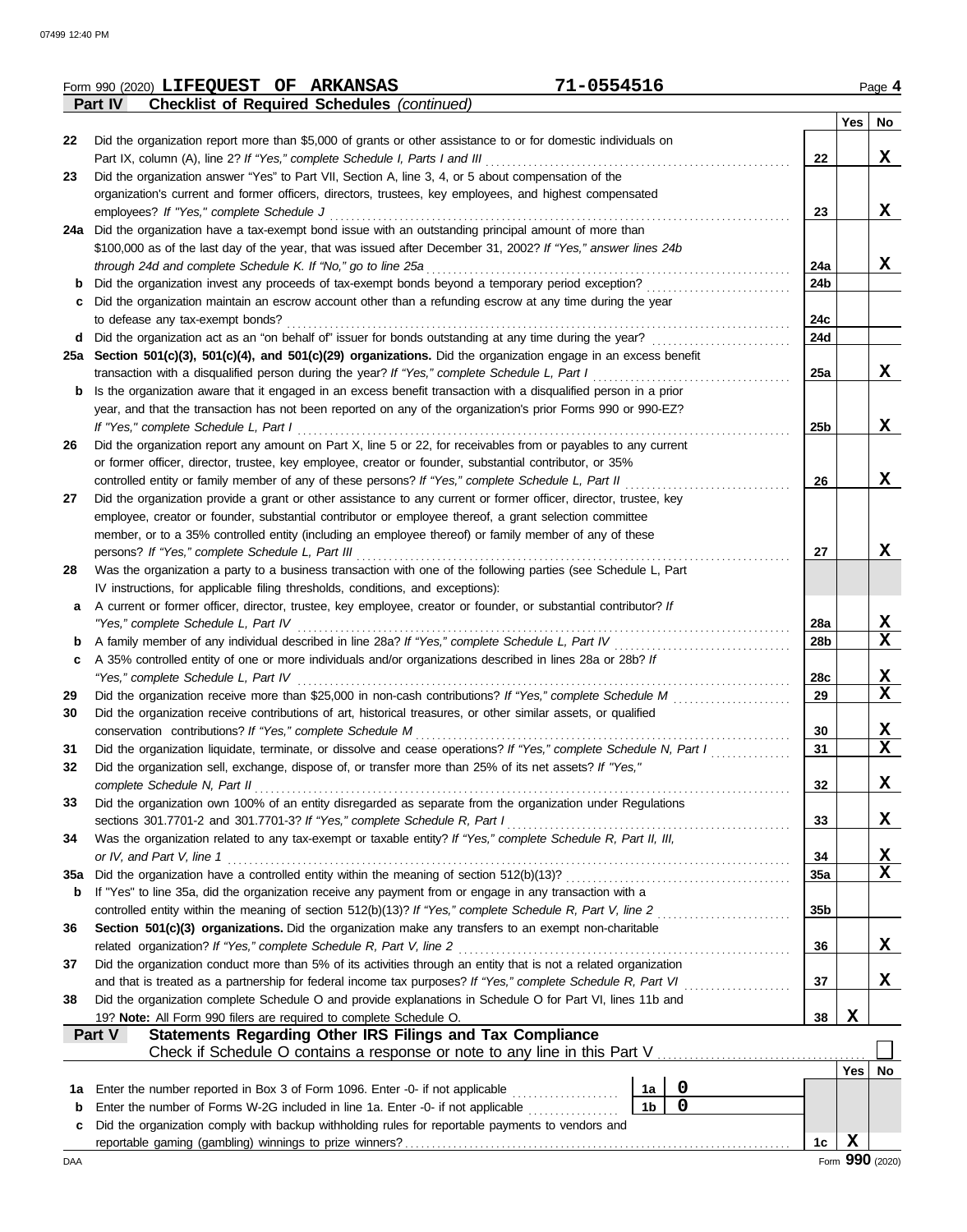|        | Form 990 (2020) LIFEQUEST OF ARKANSAS                                                                                                                                                                                                                                  | 71-0554516      |                |     | Page 5           |
|--------|------------------------------------------------------------------------------------------------------------------------------------------------------------------------------------------------------------------------------------------------------------------------|-----------------|----------------|-----|------------------|
|        | Statements Regarding Other IRS Filings and Tax Compliance (continued)<br>Part V                                                                                                                                                                                        |                 |                |     |                  |
|        |                                                                                                                                                                                                                                                                        |                 |                | Yes | No               |
|        | 2a Enter the number of employees reported on Form W-3, Transmittal of Wage and Tax                                                                                                                                                                                     |                 |                |     |                  |
|        | Statements, filed for the calendar year ending with or within the year covered by this return                                                                                                                                                                          | 7<br>2a         |                |     |                  |
| b      | If at least one is reported on line 2a, did the organization file all required federal employment tax returns?                                                                                                                                                         |                 | 2b             | X   |                  |
|        | Note: If the sum of lines 1a and 2a is greater than 250, you may be required to e-file (see instructions)                                                                                                                                                              |                 |                |     |                  |
| За     | Did the organization have unrelated business gross income of \$1,000 or more during the year?                                                                                                                                                                          |                 | За             |     | X                |
| b      | If "Yes," has it filed a Form 990-T for this year? If "No" to line 3b, provide an explanation on Schedule O                                                                                                                                                            |                 | 3 <sub>b</sub> |     |                  |
| 4a     | At any time during the calendar year, did the organization have an interest in, or a signature or other authority over,                                                                                                                                                |                 |                |     |                  |
|        | a financial account in a foreign country (such as a bank account, securities account, or other financial account)?                                                                                                                                                     |                 | 4a             |     | x                |
| b      | If "Yes," enter the name of the foreign country <b>u</b>                                                                                                                                                                                                               |                 |                |     |                  |
|        | See instructions for filing requirements for FinCEN Form 114, Report of Foreign Bank and Financial Accounts (FBAR).                                                                                                                                                    |                 |                |     |                  |
| 5а     | Was the organization a party to a prohibited tax shelter transaction at any time during the tax year?                                                                                                                                                                  |                 | 5a             |     | X                |
| b      | Did any taxable party notify the organization that it was or is a party to a prohibited tax shelter transaction?                                                                                                                                                       |                 | <b>5b</b>      |     | X                |
| c      | If "Yes" to line 5a or 5b, did the organization file Form 8886-T?                                                                                                                                                                                                      |                 | 5c             |     |                  |
| 6a     | Does the organization have annual gross receipts that are normally greater than \$100,000, and did the                                                                                                                                                                 |                 |                |     |                  |
|        | organization solicit any contributions that were not tax deductible as charitable contributions?                                                                                                                                                                       |                 | 6a             |     | x                |
| b      | If "Yes," did the organization include with every solicitation an express statement that such contributions or                                                                                                                                                         |                 |                |     |                  |
|        | gifts were not tax deductible?                                                                                                                                                                                                                                         |                 | 6b             |     |                  |
| 7      | Organizations that may receive deductible contributions under section 170(c).                                                                                                                                                                                          |                 |                |     |                  |
| a      | Did the organization receive a payment in excess of \$75 made partly as a contribution and partly for goods                                                                                                                                                            |                 |                |     |                  |
|        | and services provided to the payor?                                                                                                                                                                                                                                    |                 | 7a             |     | x                |
| b      |                                                                                                                                                                                                                                                                        |                 | 7b             |     |                  |
| c      | Did the organization sell, exchange, or otherwise dispose of tangible personal property for which it was                                                                                                                                                               |                 |                |     |                  |
|        | required to file Form 8282?                                                                                                                                                                                                                                            |                 | 7c             |     | X                |
| d      |                                                                                                                                                                                                                                                                        | 7d              |                |     |                  |
| е      | Did the organization receive any funds, directly or indirectly, to pay premiums on a personal benefit contract?                                                                                                                                                        |                 | 7e<br>7f       |     | X<br>$\mathbf x$ |
| t      | Did the organization, during the year, pay premiums, directly or indirectly, on a personal benefit contract?                                                                                                                                                           |                 |                |     |                  |
| g      | If the organization received a contribution of qualified intellectual property, did the organization file Form 8899 as required?<br>If the organization received a contribution of cars, boats, airplanes, or other vehicles, did the organization file a Form 1098-C? |                 | 7g<br>7h       |     |                  |
| h<br>8 | Sponsoring organizations maintaining donor advised funds. Did a donor advised fund maintained by the                                                                                                                                                                   |                 |                |     |                  |
|        |                                                                                                                                                                                                                                                                        |                 | 8              |     |                  |
| 9      | Sponsoring organizations maintaining donor advised funds.                                                                                                                                                                                                              |                 |                |     |                  |
| а      | Did the sponsoring organization make any taxable distributions under section 4966?                                                                                                                                                                                     |                 | 9a             |     |                  |
| b      | Did the sponsoring organization make a distribution to a donor, donor advisor, or related person?                                                                                                                                                                      |                 | 9b             |     |                  |
| 10     | Section 501(c)(7) organizations. Enter:                                                                                                                                                                                                                                |                 |                |     |                  |
|        |                                                                                                                                                                                                                                                                        | 10a             |                |     |                  |
| b      | Gross receipts, included on Form 990, Part VIII, line 12, for public use of club facilities                                                                                                                                                                            | 10 <sub>b</sub> |                |     |                  |
| 11     | Section 501(c)(12) organizations. Enter:                                                                                                                                                                                                                               |                 |                |     |                  |
| a      | Gross income from members or shareholders                                                                                                                                                                                                                              | 11a             |                |     |                  |
| b      | Gross income from other sources (Do not net amounts due or paid to other sources                                                                                                                                                                                       |                 |                |     |                  |
|        | against amounts due or received from them.)                                                                                                                                                                                                                            | 11 <sub>b</sub> |                |     |                  |
| 12a    | Section 4947(a)(1) non-exempt charitable trusts. Is the organization filing Form 990 in lieu of Form 1041?                                                                                                                                                             |                 | 12a            |     |                  |
| b      | If "Yes," enter the amount of tax-exempt interest received or accrued during the year                                                                                                                                                                                  | 12b             |                |     |                  |
| 13     | Section 501(c)(29) qualified nonprofit health insurance issuers.                                                                                                                                                                                                       |                 |                |     |                  |
| a      | Is the organization licensed to issue qualified health plans in more than one state?                                                                                                                                                                                   |                 | 13a            |     |                  |
|        | Note: See the instructions for additional information the organization must report on Schedule O.                                                                                                                                                                      |                 |                |     |                  |
| b      | Enter the amount of reserves the organization is required to maintain by the states in which                                                                                                                                                                           |                 |                |     |                  |
|        |                                                                                                                                                                                                                                                                        | 13 <sub>b</sub> |                |     |                  |
| c      | Enter the amount of reserves on hand                                                                                                                                                                                                                                   | 13 <sub>c</sub> |                |     |                  |
| 14a    | Did the organization receive any payments for indoor tanning services during the tax year?                                                                                                                                                                             |                 | 14a            |     | x                |
| b      |                                                                                                                                                                                                                                                                        |                 | 14b            |     |                  |
| 15     | Is the organization subject to the section 4960 tax on payment(s) of more than \$1,000,000 in remuneration or                                                                                                                                                          |                 |                |     |                  |
|        | excess parachute payment(s) during the year?                                                                                                                                                                                                                           |                 | 15             |     | X                |
|        | If "Yes," see instructions and file Form 4720, Schedule N.                                                                                                                                                                                                             |                 |                |     |                  |
| 16     | Is the organization an educational institution subject to the section 4968 excise tax on net investment income?                                                                                                                                                        |                 | 16             |     | X                |
|        | If "Yes," complete Form 4720, Schedule O.                                                                                                                                                                                                                              |                 |                |     |                  |

Form **990** (2020)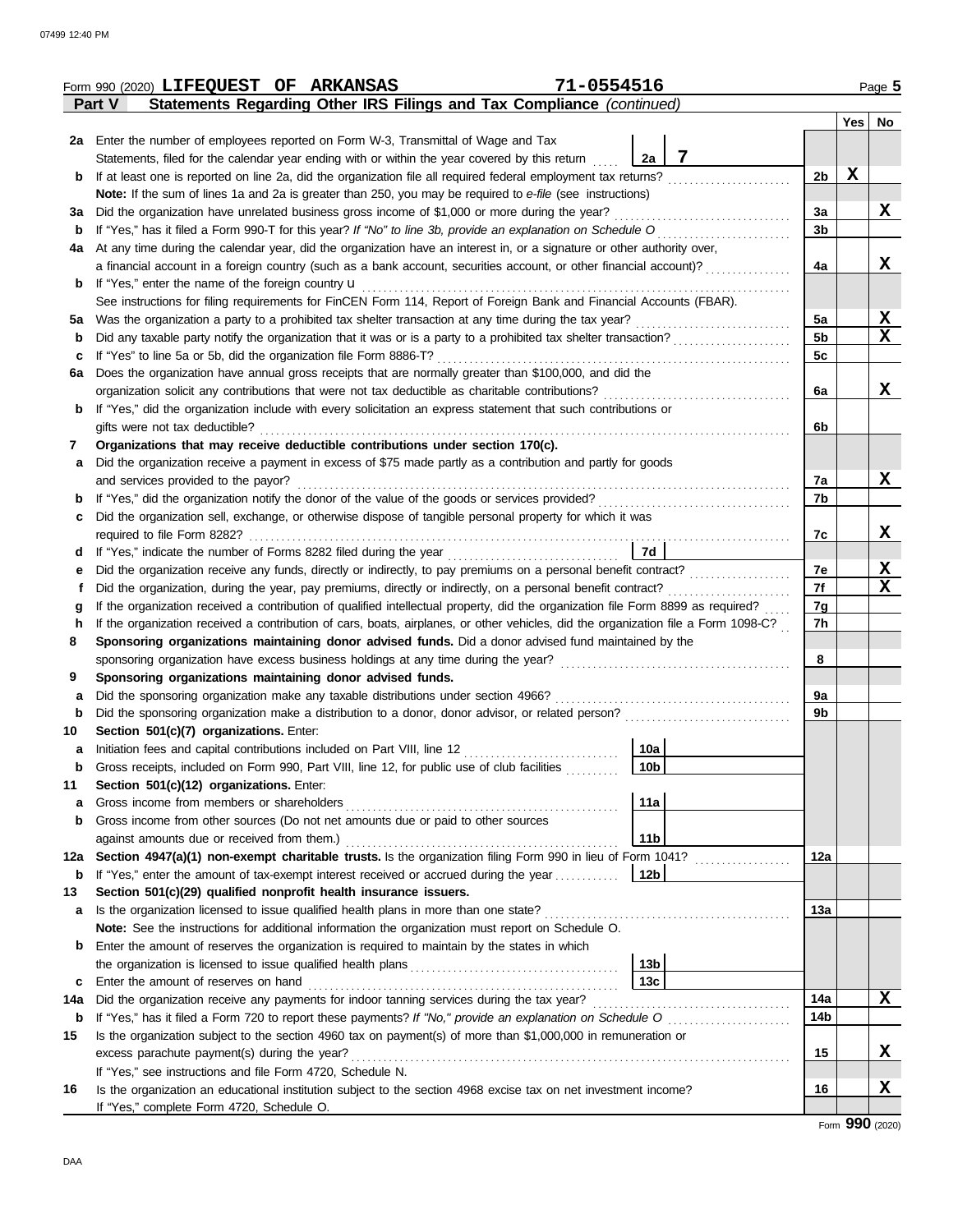|     | 71-0554516<br>Form 990 (2020) LIFEQUEST OF ARKANSAS                                                                                                            |                 |             | Page $6$        |
|-----|----------------------------------------------------------------------------------------------------------------------------------------------------------------|-----------------|-------------|-----------------|
|     | Governance, Management, and Disclosure For each "Yes" response to lines 2 through 7b below, and for a "No"<br><b>Part VI</b>                                   |                 |             |                 |
|     | response to line 8a, 8b, or 10b below, describe the circumstances, processes, or changes on Schedule O. See instructions.                                      |                 |             |                 |
|     | Check if Schedule O contains a response or note to any line in this Part VI                                                                                    |                 |             | ΙXΙ             |
|     | Section A. Governing Body and Management                                                                                                                       |                 |             |                 |
|     |                                                                                                                                                                |                 | Yes No      |                 |
|     | 21<br>1a Enter the number of voting members of the governing body at the end of the tax year<br>1a                                                             |                 |             |                 |
|     | If there are material differences in voting rights among members of the governing body, or                                                                     |                 |             |                 |
|     | if the governing body delegated broad authority to an executive committee or similar                                                                           |                 |             |                 |
|     | committee, explain on Schedule O.                                                                                                                              |                 |             |                 |
| b   | 21<br>1b<br>Enter the number of voting members included on line 1a, above, who are independent                                                                 |                 |             |                 |
| 2   | Did any officer, director, trustee, or key employee have a family relationship or a business relationship with                                                 |                 |             |                 |
|     | any other officer, director, trustee, or key employee?                                                                                                         | 2               |             | X               |
| 3   | Did the organization delegate control over management duties customarily performed by or under the direct                                                      |                 |             |                 |
|     | supervision of officers, directors, trustees, or key employees to a management company or other person?                                                        | 3               |             | X               |
|     | Did the organization make any significant changes to its governing documents since the prior Form 990 was filed?                                               | 4               |             | $\mathbf X$     |
| 4   | Did the organization become aware during the year of a significant diversion of the organization's assets?                                                     | 5               |             | X               |
| 5   |                                                                                                                                                                | 6               |             | $\mathbf{x}$    |
| 6   | Did the organization have members or stockholders?                                                                                                             |                 |             |                 |
| 7a  | Did the organization have members, stockholders, or other persons who had the power to elect or appoint                                                        |                 |             |                 |
|     | one or more members of the governing body?                                                                                                                     | 7a              |             | X               |
| b   | Are any governance decisions of the organization reserved to (or subject to approval by) members,                                                              |                 |             |                 |
|     | stockholders, or persons other than the governing body?                                                                                                        | 7b              |             | x               |
| 8   | Did the organization contemporaneously document the meetings held or written actions undertaken during the year by the following:                              |                 |             |                 |
| а   | The governing body?                                                                                                                                            | 8a              | х           |                 |
| b   | Each committee with authority to act on behalf of the governing body?                                                                                          | 8b              | $\mathbf x$ |                 |
| 9   | Is there any officer, director, trustee, or key employee listed in Part VII, Section A, who cannot be reached at                                               |                 |             |                 |
|     |                                                                                                                                                                | 9               |             | X               |
|     | <b>Section B. Policies</b> (This Section B requests information about policies not required by the Internal Revenue Code.                                      |                 |             |                 |
|     |                                                                                                                                                                |                 | Yes         | No              |
| 10a | Did the organization have local chapters, branches, or affiliates?                                                                                             | 10a             |             | X               |
| b   | If "Yes," did the organization have written policies and procedures governing the activities of such chapters,                                                 |                 |             |                 |
|     | affiliates, and branches to ensure their operations are consistent with the organization's exempt purposes?                                                    | 10 <sub>b</sub> |             |                 |
| 11a | Has the organization provided a complete copy of this Form 990 to all members of its governing body before filing the form?                                    | 11a             |             | X               |
| b   | Describe in Schedule O the process, if any, used by the organization to review this Form 990.                                                                  |                 |             |                 |
| 12a | Did the organization have a written conflict of interest policy? If "No," go to line 13                                                                        | 12a             |             | X               |
| b   | Were officers, directors, or trustees, and key employees required to disclose annually interests that could give rise to conflicts?                            | 12 <sub>b</sub> |             |                 |
|     | Did the organization regularly and consistently monitor and enforce compliance with the policy? If "Yes,"                                                      |                 |             |                 |
|     | describe in Schedule O how this was done                                                                                                                       | 12c             |             |                 |
| 13  | Did the organization have a written whistleblower policy?                                                                                                      | 13              |             | X               |
| 14  | Did the organization have a written document retention and destruction policy?                                                                                 | 14              |             | X               |
| 15  | Did the process for determining compensation of the following persons include a review and approval by                                                         |                 |             |                 |
|     | independent persons, comparability data, and contemporaneous substantiation of the deliberation and decision?                                                  |                 |             |                 |
| a   | The organization's CEO, Executive Director, or top management official                                                                                         | 15a             | X           |                 |
| b   | Other officers or key employees of the organization                                                                                                            | 15 <sub>b</sub> | $\mathbf x$ |                 |
|     | If "Yes" to line 15a or 15b, describe the process in Schedule O (see instructions).                                                                            |                 |             |                 |
| 16a | Did the organization invest in, contribute assets to, or participate in a joint venture or similar arrangement                                                 |                 |             |                 |
|     | with a taxable entity during the year?                                                                                                                         | 16a             |             | x               |
| b   | If "Yes," did the organization follow a written policy or procedure requiring the organization to evaluate its                                                 |                 |             |                 |
|     | participation in joint venture arrangements under applicable federal tax law, and take steps to safeguard the                                                  |                 |             |                 |
|     |                                                                                                                                                                | 16b             |             |                 |
|     | <b>Section C. Disclosure</b>                                                                                                                                   |                 |             |                 |
| 17  | List the states with which a copy of this Form 990 is required to be filed $\mathbf u$ NONE                                                                    |                 |             |                 |
| 18  | Section 6104 requires an organization to make its Forms 1023 (1024 or 1024-A, if applicable), 990, and 990-T (Section 501(c)                                   |                 |             |                 |
|     | (3) s only) available for public inspection. Indicate how you made these available. Check all that apply.                                                      |                 |             |                 |
|     | Another's website     Upon request<br>Own website<br>Other (explain on Schedule O)                                                                             |                 |             |                 |
| 19  |                                                                                                                                                                |                 |             |                 |
|     | Describe on Schedule O whether (and if so, how) the organization made its governing documents, conflict of interest policy, and                                |                 |             |                 |
|     | financial statements available to the public during the tax year.                                                                                              |                 |             |                 |
| 20  | State the name, address, and telephone number of the person who possesses the organization's books and records u<br>600 PLEASANT VALLEY DRIVE<br>LINDY HARRELL |                 |             |                 |
|     | AR 72227<br>LITTLE ROCK                                                                                                                                        | 501-225-6073    |             |                 |
|     |                                                                                                                                                                |                 |             |                 |
| DAA |                                                                                                                                                                |                 |             | Form 990 (2020) |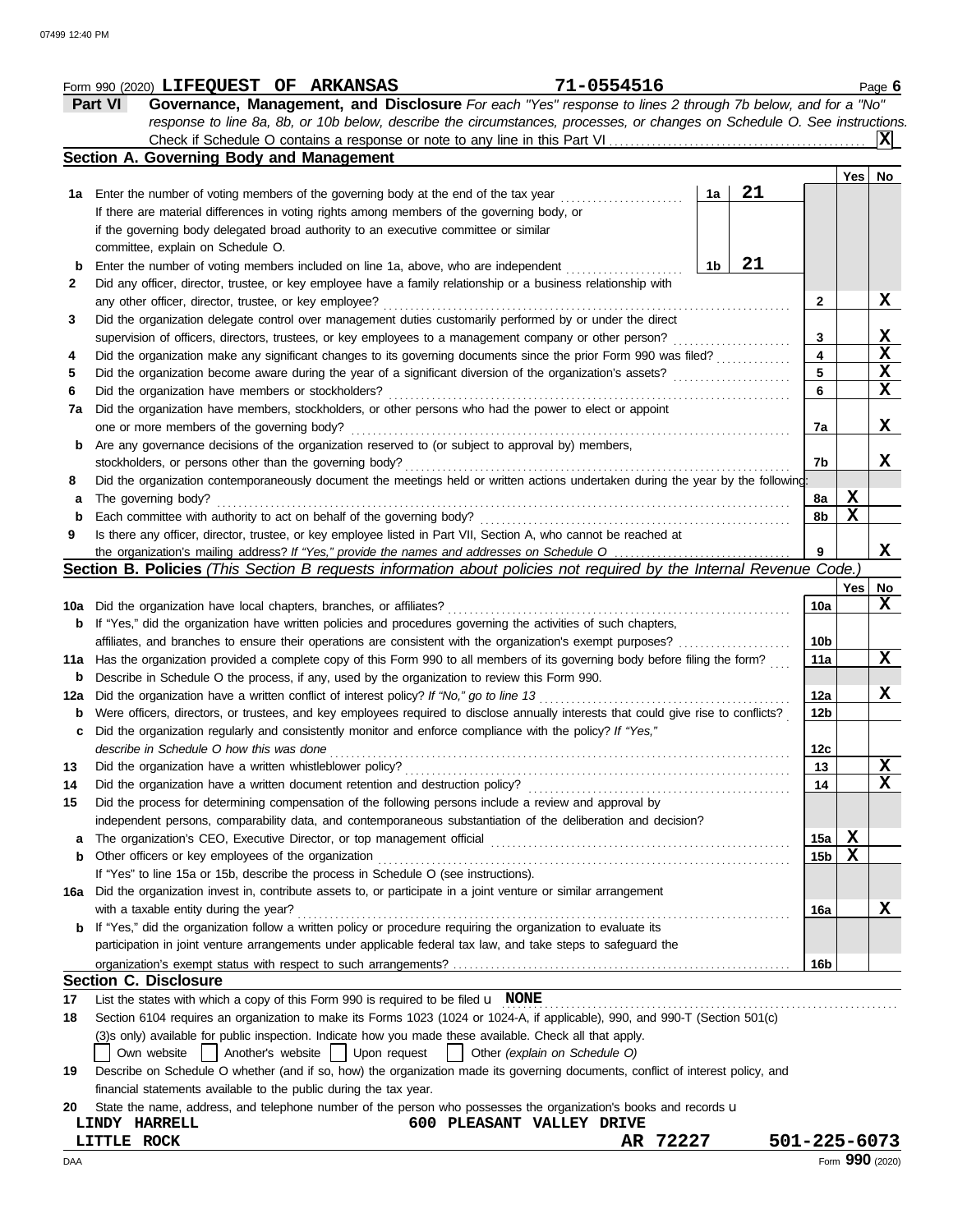| <b>Independent Contractors</b>                                                                                                                                                                                                                                                                                                |                        |                    |               |                                                              |          |                                 |        | Check if Schedule O contains a response or note to any line in this Part VII    |                                  |                              |             |
|-------------------------------------------------------------------------------------------------------------------------------------------------------------------------------------------------------------------------------------------------------------------------------------------------------------------------------|------------------------|--------------------|---------------|--------------------------------------------------------------|----------|---------------------------------|--------|---------------------------------------------------------------------------------|----------------------------------|------------------------------|-------------|
| Section A.                                                                                                                                                                                                                                                                                                                    |                        |                    |               |                                                              |          |                                 |        | Officers, Directors, Trustees, Key Employees, and Highest Compensated Employees |                                  |                              |             |
| 1a Complete this table for all persons required to be listed. Report compensation for the calendar year ending with or within the<br>organization's tax year.                                                                                                                                                                 |                        |                    |               |                                                              |          |                                 |        |                                                                                 |                                  |                              |             |
| • List all of the organization's current officers, directors, trustees (whether individuals or organizations), regardless of amount of<br>compensation. Enter -0- in columns (D), (E), and (F) if no compensation was paid.                                                                                                   |                        |                    |               |                                                              |          |                                 |        |                                                                                 |                                  |                              |             |
| • List all of the organization's current key employees, if any. See instructions for definition of "key employee."                                                                                                                                                                                                            |                        |                    |               |                                                              |          |                                 |        |                                                                                 |                                  |                              |             |
| • List the organization's five current highest compensated employees (other than an officer, director, trustee, or key employee)<br>who received reportable compensation (Box 5 of Form W-2 and/or Box 7 of Form 1099-MISC) of more than \$100,000 from the<br>organization and any related organizations.                    |                        |                    |               |                                                              |          |                                 |        |                                                                                 |                                  |                              |             |
| • List all of the organization's former officers, key employees, and highest compensated employees who received more than<br>\$100,000 of reportable compensation from the organization and any related organizations.                                                                                                        |                        |                    |               |                                                              |          |                                 |        |                                                                                 |                                  |                              |             |
| • List all of the organization's former directors or trustees that received, in the capacity as a former director or trustee of the<br>organization, more than \$10,000 of reportable compensation from the organization and any related organizations.<br>See instructions for the order in which to list the persons above. |                        |                    |               |                                                              |          |                                 |        |                                                                                 |                                  |                              |             |
| Check this box if neither the organization nor any related organization compensated any current officer, director, or trustee.                                                                                                                                                                                                |                        |                    |               |                                                              |          |                                 |        |                                                                                 |                                  |                              |             |
| (A)                                                                                                                                                                                                                                                                                                                           | (B)                    |                    |               |                                                              | (C)      |                                 |        | (D)                                                                             | (E)                              | (F)                          |             |
| Name and title                                                                                                                                                                                                                                                                                                                | Average                |                    |               |                                                              | Position |                                 |        | Reportable                                                                      | Reportable                       | Estimated amount             |             |
|                                                                                                                                                                                                                                                                                                                               | hours<br>per week      |                    |               | (do not check more than one<br>box, unless person is both an |          |                                 |        | compensation<br>from the                                                        | compensation<br>from related     | of other<br>compensation     |             |
|                                                                                                                                                                                                                                                                                                                               | (list any<br>hours for |                    |               |                                                              |          | officer and a director/trustee) |        | organization<br>(W-2/1099-MISC)                                                 | organizations<br>(W-2/1099-MISC) | from the<br>organization and |             |
|                                                                                                                                                                                                                                                                                                                               | related                | ₽                  |               | Officer                                                      | Key      |                                 | Former |                                                                                 |                                  | related organizations        |             |
|                                                                                                                                                                                                                                                                                                                               | organizations<br>below | director           | Institutional |                                                              |          |                                 |        |                                                                                 |                                  |                              |             |
|                                                                                                                                                                                                                                                                                                                               | dotted line)           |                    |               |                                                              | employee |                                 |        |                                                                                 |                                  |                              |             |
|                                                                                                                                                                                                                                                                                                                               |                        | Individual trustee | trustee       |                                                              |          | Highest compensated<br>employee |        |                                                                                 |                                  |                              |             |
| (1) LINDY HARRELL                                                                                                                                                                                                                                                                                                             |                        |                    |               |                                                              |          |                                 |        |                                                                                 |                                  |                              |             |
|                                                                                                                                                                                                                                                                                                                               | 20.00                  |                    |               |                                                              |          |                                 |        |                                                                                 |                                  |                              |             |
| EXECUTIVE DIRECTOR                                                                                                                                                                                                                                                                                                            | 0.00                   |                    |               | X                                                            |          |                                 |        | 50,872                                                                          | 0                                |                              | 0           |
| (2) RALPH COTHAM                                                                                                                                                                                                                                                                                                              |                        |                    |               |                                                              |          |                                 |        |                                                                                 |                                  |                              |             |
|                                                                                                                                                                                                                                                                                                                               | 5.00                   |                    |               |                                                              |          |                                 |        |                                                                                 |                                  |                              |             |
| <b>TREASURER</b>                                                                                                                                                                                                                                                                                                              | 0.00                   | X                  |               | X                                                            |          |                                 |        | 0                                                                               | 0                                |                              | 0           |
| (3) CHUCK CHAPPELL                                                                                                                                                                                                                                                                                                            |                        |                    |               |                                                              |          |                                 |        |                                                                                 |                                  |                              |             |
|                                                                                                                                                                                                                                                                                                                               | 1.00                   |                    |               |                                                              |          |                                 |        |                                                                                 |                                  |                              |             |
| <b>DIRECTOR</b><br>(4) CHARLES H. FRITH                                                                                                                                                                                                                                                                                       | 0.00                   | X                  |               |                                                              |          |                                 |        | 0                                                                               | 0                                |                              | 0           |
|                                                                                                                                                                                                                                                                                                                               | 1.00                   |                    |               |                                                              |          |                                 |        |                                                                                 |                                  |                              |             |
| <b>DIRECTOR</b>                                                                                                                                                                                                                                                                                                               | 0.00                   | X                  |               |                                                              |          |                                 |        | 0                                                                               | 0                                |                              | 0           |
| (5) CHUCK GOLDNER                                                                                                                                                                                                                                                                                                             |                        |                    |               |                                                              |          |                                 |        |                                                                                 |                                  |                              |             |
| .                                                                                                                                                                                                                                                                                                                             | 5.00                   |                    |               |                                                              |          |                                 |        |                                                                                 |                                  |                              |             |
| VICE CHAIR                                                                                                                                                                                                                                                                                                                    | 0.00                   | X                  |               | $\mathbf x$                                                  |          |                                 |        | 0                                                                               | 0                                |                              | $\pmb{0}$   |
| (6) TRUDY JACOBSON                                                                                                                                                                                                                                                                                                            |                        |                    |               |                                                              |          |                                 |        |                                                                                 |                                  |                              |             |
|                                                                                                                                                                                                                                                                                                                               | 1.00                   |                    |               |                                                              |          |                                 |        |                                                                                 |                                  |                              |             |
| <b>DIRECTOR</b>                                                                                                                                                                                                                                                                                                               | 0.00                   | $\mathbf x$        |               |                                                              |          |                                 |        | $\mathbf 0$                                                                     | 0                                |                              | $\mathbf 0$ |
| (7) PHIL KAPLAN                                                                                                                                                                                                                                                                                                               |                        |                    |               |                                                              |          |                                 |        |                                                                                 |                                  |                              |             |
| <b>DIRECTOR</b>                                                                                                                                                                                                                                                                                                               | 1.00<br>0.00           | $\mathbf x$        |               |                                                              |          |                                 |        | $\mathbf 0$                                                                     | 0                                |                              | $\mathbf 0$ |
| (8) DORIS KRAIN                                                                                                                                                                                                                                                                                                               |                        |                    |               |                                                              |          |                                 |        |                                                                                 |                                  |                              |             |
|                                                                                                                                                                                                                                                                                                                               | 1.00                   |                    |               |                                                              |          |                                 |        |                                                                                 |                                  |                              |             |
| <b>DIRECTOR</b>                                                                                                                                                                                                                                                                                                               | 0.00                   | $\mathbf x$        |               |                                                              |          |                                 |        | $\mathbf 0$                                                                     | 0                                |                              | $\mathbf 0$ |
| (9) LARRY MCADAMS                                                                                                                                                                                                                                                                                                             |                        |                    |               |                                                              |          |                                 |        |                                                                                 |                                  |                              |             |
|                                                                                                                                                                                                                                                                                                                               | 1.00                   |                    |               |                                                              |          |                                 |        |                                                                                 |                                  |                              |             |
| <b>DIRECTOR</b>                                                                                                                                                                                                                                                                                                               | 0.00                   | $\mathbf x$        |               |                                                              |          |                                 |        | $\mathbf 0$                                                                     | 0                                |                              | $\mathbf 0$ |
| (10) BEVERLY MILFORD                                                                                                                                                                                                                                                                                                          |                        |                    |               |                                                              |          |                                 |        |                                                                                 |                                  |                              |             |
|                                                                                                                                                                                                                                                                                                                               | 1.00                   |                    |               |                                                              |          |                                 |        |                                                                                 |                                  |                              |             |
| <b>DIRECTOR</b>                                                                                                                                                                                                                                                                                                               | 0.00                   | $\mathbf x$        |               |                                                              |          |                                 |        | $\mathbf 0$                                                                     | 0                                |                              | $\mathbf 0$ |
| (11) DAVID MILLER                                                                                                                                                                                                                                                                                                             |                        |                    |               |                                                              |          |                                 |        |                                                                                 |                                  |                              |             |

**Part VII Compensation of Officers, Directors, Trustees, Key Employees, Highest Compensated Employees, and Form 990 (2020) LIFEQUEST OF ARKANSAS 71-0554516** Page **7** 

**SECRETARY**

. . . . . . . . . . . . . . . . . . . . . . . . . . . . . . . . . . . . . . . . . . . . . . . . . . . **5.00**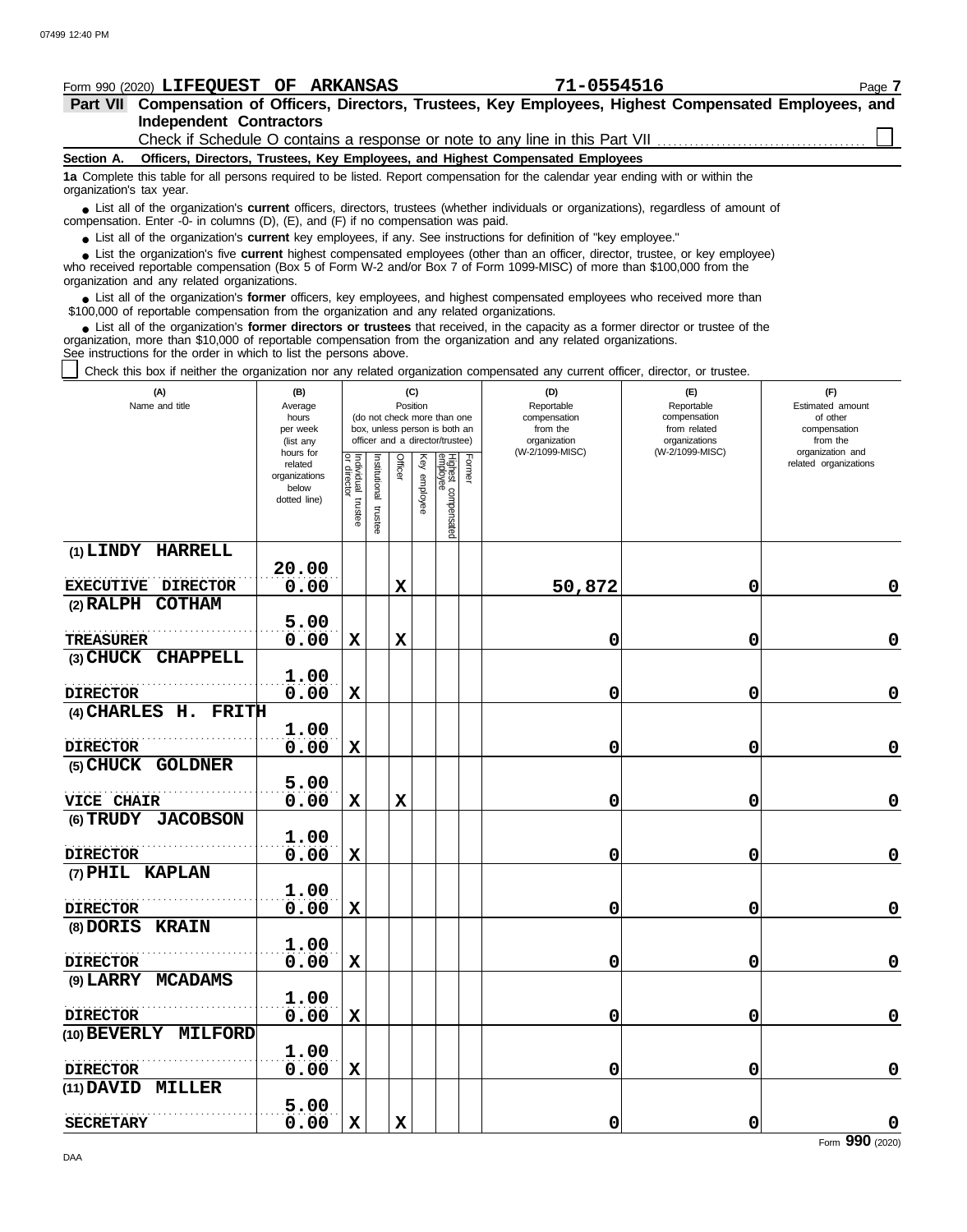| Form 990 (2020) LIFEQUEST OF ARKANSAS                                                                                                                                                                                                                       |                                                                |                                        |                          |                 |              |                                                                                                 |        | 71-0554516                                                    |                                                                                                        | Page 8                                                          |
|-------------------------------------------------------------------------------------------------------------------------------------------------------------------------------------------------------------------------------------------------------------|----------------------------------------------------------------|----------------------------------------|--------------------------|-----------------|--------------|-------------------------------------------------------------------------------------------------|--------|---------------------------------------------------------------|--------------------------------------------------------------------------------------------------------|-----------------------------------------------------------------|
| Part VII                                                                                                                                                                                                                                                    |                                                                |                                        |                          |                 |              |                                                                                                 |        |                                                               | Section A. Officers, Directors, Trustees, Key Employees, and Highest Compensated Employees (continued) |                                                                 |
| (A)<br>Name and title                                                                                                                                                                                                                                       | (B)<br>Average<br>hours<br>per week<br>(list any               |                                        |                          | (C)<br>Position |              | (do not check more than one<br>box, unless person is both an<br>officer and a director/trustee) |        | (D)<br>Reportable<br>compensation<br>from the<br>organization | (E)<br>Reportable<br>compensation<br>from related<br>organizations                                     | (F)<br>Estimated amount<br>of other<br>compensation<br>from the |
|                                                                                                                                                                                                                                                             | hours for<br>related<br>organizations<br>below<br>dotted line) | Individual 1<br>or director<br>trustee | Institutional<br>trustee | Officer         | Key employee | Highest compensated<br>employee                                                                 | Former | (W-2/1099-MISC)                                               | (W-2/1099-MISC)                                                                                        | organization and<br>related organizations                       |
| (12)<br>ANNE MOURNING                                                                                                                                                                                                                                       |                                                                |                                        |                          |                 |              |                                                                                                 |        |                                                               |                                                                                                        |                                                                 |
| <b>DIRECTOR</b>                                                                                                                                                                                                                                             | 1.00<br>0.00                                                   | X                                      |                          |                 |              |                                                                                                 |        | 0                                                             | 0                                                                                                      | 0                                                               |
| <b>JOHN PARKER</b><br>(13)                                                                                                                                                                                                                                  | 1.00                                                           |                                        |                          |                 |              |                                                                                                 |        |                                                               |                                                                                                        |                                                                 |
| <b>DIRECTOR</b><br>(14)<br><b>MELANIE</b><br>PILCHER                                                                                                                                                                                                        | 0.00                                                           | X                                      |                          |                 |              |                                                                                                 |        | 0                                                             | 0                                                                                                      | 0                                                               |
| <b>DIRECTOR</b>                                                                                                                                                                                                                                             | 1.00<br>0.00                                                   | X                                      |                          |                 |              |                                                                                                 |        | 0                                                             | 0                                                                                                      | 0                                                               |
| <b>MICKY RIGBY</b><br>(15)<br><b>DIRECTOR</b>                                                                                                                                                                                                               | 1.00<br>0.00                                                   | X                                      |                          |                 |              |                                                                                                 |        | 0                                                             | 0                                                                                                      | 0                                                               |
| NAN SELZ<br>(16)                                                                                                                                                                                                                                            |                                                                |                                        |                          |                 |              |                                                                                                 |        |                                                               |                                                                                                        |                                                                 |
| <b>AT-LARGE</b>                                                                                                                                                                                                                                             | 1.00<br>0.00                                                   | X                                      |                          |                 |              |                                                                                                 |        | 0                                                             | 0                                                                                                      | 0                                                               |
| (17)<br>JOHN SHOCK                                                                                                                                                                                                                                          |                                                                |                                        |                          |                 |              |                                                                                                 |        |                                                               |                                                                                                        |                                                                 |
| <b>DIRECTOR</b>                                                                                                                                                                                                                                             | 1.00<br>0.00                                                   | X                                      |                          |                 |              |                                                                                                 |        | 0                                                             | 0                                                                                                      | 0                                                               |
| <b>CATHY</b><br>(18)<br><b>SLATER</b><br><b>DIRECTOR</b>                                                                                                                                                                                                    | 1.00<br>0.00                                                   | X                                      |                          |                 |              |                                                                                                 |        | 0                                                             | 0                                                                                                      | 0                                                               |
| (19)<br><b>MIKE WATTS</b>                                                                                                                                                                                                                                   | 5.00                                                           |                                        |                          |                 |              |                                                                                                 |        |                                                               |                                                                                                        |                                                                 |
| <b>DIRECTOR</b>                                                                                                                                                                                                                                             | 0.00                                                           | X                                      |                          |                 |              |                                                                                                 |        | 0<br>50,872                                                   | 0                                                                                                      | 0                                                               |
| 1b Subtotal<br>c Total from continuation sheets to Part VII, Section A                                                                                                                                                                                      |                                                                |                                        |                          |                 |              |                                                                                                 | u<br>u |                                                               |                                                                                                        |                                                                 |
| d<br>Total number of individuals (including but not limited to those listed above) who received more than \$100,000 of<br>$\mathbf{2}$                                                                                                                      |                                                                |                                        |                          |                 |              |                                                                                                 | u      | <u>50,872</u>                                                 |                                                                                                        |                                                                 |
| reportable compensation from the organization $\bf{u}$ 0                                                                                                                                                                                                    |                                                                |                                        |                          |                 |              |                                                                                                 |        |                                                               |                                                                                                        | Yes<br>No                                                       |
| Did the organization list any <b>former</b> officer, director, trustee, key employee, or highest compensated<br>3<br>employee on line 1a? If "Yes," complete Schedule J for such individual                                                                 |                                                                |                                        |                          |                 |              |                                                                                                 |        |                                                               |                                                                                                        | X<br>3                                                          |
| For any individual listed on line 1a, is the sum of reportable compensation and other compensation from the<br>4<br>organization and related organizations greater than \$150,000? If "Yes," complete Schedule J for such                                   |                                                                |                                        |                          |                 |              |                                                                                                 |        |                                                               |                                                                                                        | X<br>4                                                          |
| individual<br>Did any person listed on line 1a receive or accrue compensation from any unrelated organization or individual<br>5                                                                                                                            |                                                                |                                        |                          |                 |              |                                                                                                 |        |                                                               |                                                                                                        | X<br>5                                                          |
| Section B. Independent Contractors                                                                                                                                                                                                                          |                                                                |                                        |                          |                 |              |                                                                                                 |        |                                                               |                                                                                                        |                                                                 |
| Complete this table for your five highest compensated independent contractors that received more than \$100,000 of<br>1<br>compensation from the organization. Report compensation for the calendar year ending with or within the organization's tax year. |                                                                |                                        |                          |                 |              |                                                                                                 |        |                                                               |                                                                                                        |                                                                 |
|                                                                                                                                                                                                                                                             | (A)<br>Name and business address                               |                                        |                          |                 |              |                                                                                                 |        |                                                               | (B)<br>Description of services                                                                         | (C)<br>Compensation                                             |
|                                                                                                                                                                                                                                                             |                                                                |                                        |                          |                 |              |                                                                                                 |        |                                                               |                                                                                                        |                                                                 |
|                                                                                                                                                                                                                                                             |                                                                |                                        |                          |                 |              |                                                                                                 |        |                                                               |                                                                                                        |                                                                 |
|                                                                                                                                                                                                                                                             |                                                                |                                        |                          |                 |              |                                                                                                 |        |                                                               |                                                                                                        |                                                                 |
|                                                                                                                                                                                                                                                             |                                                                |                                        |                          |                 |              |                                                                                                 |        |                                                               |                                                                                                        |                                                                 |
|                                                                                                                                                                                                                                                             |                                                                |                                        |                          |                 |              |                                                                                                 |        |                                                               |                                                                                                        |                                                                 |

**2** Total number of independent contractors (including but not limited to those listed above) who received more than \$100,000 of compensation from the organization u

**0**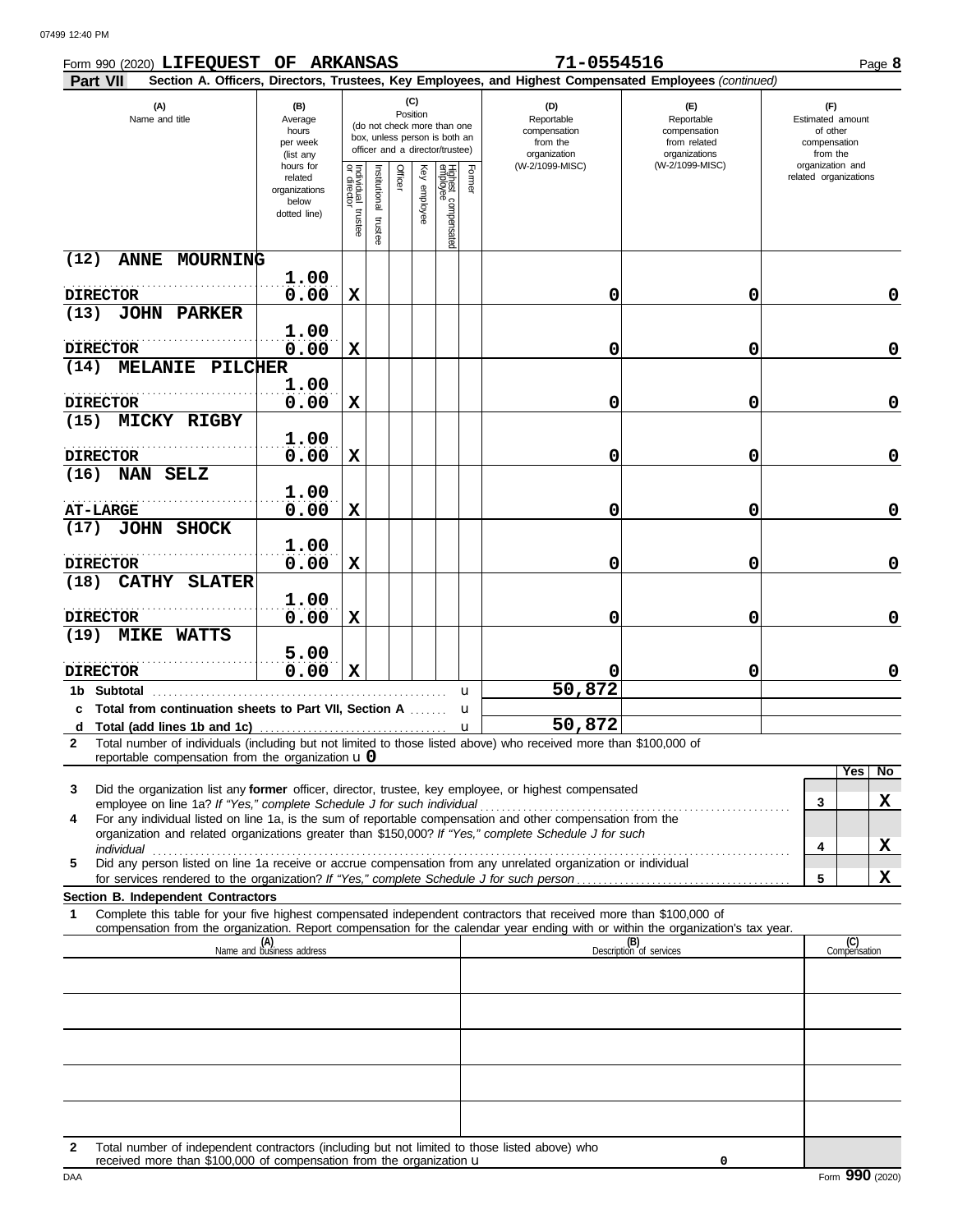|                                                           |                  | Form 990 (2020) LIFEQUEST OF ARKANSAS                                                      |          |                             |                        |                      |                                                                               | 71-0554516                                   |                                                 | Page 9                                                        |
|-----------------------------------------------------------|------------------|--------------------------------------------------------------------------------------------|----------|-----------------------------|------------------------|----------------------|-------------------------------------------------------------------------------|----------------------------------------------|-------------------------------------------------|---------------------------------------------------------------|
|                                                           | <b>Part VIII</b> |                                                                                            |          | <b>Statement of Revenue</b> |                        |                      |                                                                               |                                              |                                                 |                                                               |
|                                                           |                  |                                                                                            |          |                             |                        |                      | Check if Schedule O contains a response or note to any line in this Part VIII |                                              |                                                 |                                                               |
|                                                           |                  |                                                                                            |          |                             |                        |                      | (A)<br>Total revenue                                                          | (B)<br>Related or exempt<br>function revenue | $\overline{C}$<br>Unrelated<br>business revenue | (D)<br>Revenue excluded<br>from tax under<br>sections 512-514 |
| Contributions, Gifts, Grants<br>and Other Similar Amounts |                  | 1a Federated campaigns                                                                     |          |                             | 1a                     |                      |                                                                               |                                              |                                                 |                                                               |
|                                                           |                  | <b>b</b> Membership dues <i>[[[[[[[[[[[[[[[[[[[[[[[[[[[[[]]</i> ]]]]                       |          |                             | 1 <sub>b</sub>         |                      |                                                                               |                                              |                                                 |                                                               |
|                                                           |                  | c Fundraising events                                                                       |          |                             | 1 <sub>c</sub>         |                      |                                                                               |                                              |                                                 |                                                               |
|                                                           |                  | d Related organizations                                                                    |          | .                           | 1 <sub>d</sub>         |                      |                                                                               |                                              |                                                 |                                                               |
|                                                           |                  | e Government grants (contributions)                                                        |          |                             | 1e                     |                      |                                                                               |                                              |                                                 |                                                               |
|                                                           |                  | f All other contributions, gifts, grants,                                                  |          |                             |                        |                      |                                                                               |                                              |                                                 |                                                               |
|                                                           |                  | and similar amounts not included above                                                     |          |                             | 1f                     | 177,956              |                                                                               |                                              |                                                 |                                                               |
|                                                           |                  | <b>g</b> Noncash contributions included in lines 1a-1f.                                    |          |                             | 1g $\vert$ \$          |                      |                                                                               |                                              |                                                 |                                                               |
|                                                           |                  |                                                                                            |          |                             |                        | $\mathbf{u}$         | 177,956                                                                       |                                              |                                                 |                                                               |
|                                                           |                  |                                                                                            |          |                             |                        | <b>Business Code</b> |                                                                               | 87,389                                       |                                                 |                                                               |
|                                                           | 2a               | PROGRAM SERVICES                                                                           |          |                             |                        |                      | 87,389                                                                        |                                              |                                                 |                                                               |
|                                                           | b                |                                                                                            |          |                             |                        |                      |                                                                               |                                              |                                                 |                                                               |
|                                                           | c<br>d           |                                                                                            |          |                             |                        |                      |                                                                               |                                              |                                                 |                                                               |
| Program Service<br>Revenue                                |                  |                                                                                            |          |                             |                        |                      |                                                                               |                                              |                                                 |                                                               |
|                                                           |                  | f All other program service revenue                                                        |          |                             |                        |                      |                                                                               |                                              |                                                 |                                                               |
|                                                           |                  |                                                                                            |          |                             |                        | $\mathbf{u}$         | 87,389                                                                        |                                              |                                                 |                                                               |
|                                                           |                  | 3 Investment income (including dividends, interest, and                                    |          |                             |                        |                      |                                                                               |                                              |                                                 |                                                               |
|                                                           |                  | other similar amounts)                                                                     |          |                             |                        | u                    | 34,717                                                                        | 34,717                                       |                                                 |                                                               |
|                                                           | 4                | Income from investment of tax-exempt bond proceeds                                         |          |                             |                        | u                    |                                                                               |                                              |                                                 |                                                               |
|                                                           | 5                |                                                                                            |          |                             |                        | u                    |                                                                               |                                              |                                                 |                                                               |
|                                                           |                  |                                                                                            |          | (i) Real                    |                        | (ii) Personal        |                                                                               |                                              |                                                 |                                                               |
|                                                           |                  | <b>6a</b> Gross rents                                                                      | 6a       |                             |                        |                      |                                                                               |                                              |                                                 |                                                               |
|                                                           |                  | <b>b</b> Less: rental expenses                                                             | 6b       |                             |                        |                      |                                                                               |                                              |                                                 |                                                               |
|                                                           |                  | <b>c</b> Rental inc. or (loss)                                                             | 6c       |                             |                        |                      |                                                                               |                                              |                                                 |                                                               |
|                                                           |                  | <b>7a</b> Gross amount from                                                                |          |                             |                        | u                    |                                                                               |                                              |                                                 |                                                               |
|                                                           |                  | sales of assets                                                                            |          | (i) Securities              |                        | (ii) Other           |                                                                               |                                              |                                                 |                                                               |
|                                                           |                  | other than inventory                                                                       | 7a       |                             |                        |                      |                                                                               |                                              |                                                 |                                                               |
| Revenue                                                   |                  | <b>b</b> Less: cost or other                                                               |          |                             |                        |                      |                                                                               |                                              |                                                 |                                                               |
|                                                           |                  | basis and sales exps.<br>c Gain or (loss)                                                  | 7b<br>7c |                             |                        |                      |                                                                               |                                              |                                                 |                                                               |
|                                                           |                  |                                                                                            |          |                             |                        |                      |                                                                               |                                              |                                                 |                                                               |
| <b>Other</b>                                              |                  | 8a Gross income from fundraising events                                                    |          |                             |                        |                      |                                                                               |                                              |                                                 |                                                               |
|                                                           |                  | (not including \$                                                                          |          | .                           |                        |                      |                                                                               |                                              |                                                 |                                                               |
|                                                           |                  | of contributions reported on line 1c).                                                     |          |                             |                        |                      |                                                                               |                                              |                                                 |                                                               |
|                                                           |                  | See Part IV, line $18$                                                                     |          |                             | 8a                     | 750                  |                                                                               |                                              |                                                 |                                                               |
|                                                           |                  | <b>b</b> Less: direct expenses                                                             |          |                             | 8b                     | 398                  |                                                                               |                                              |                                                 |                                                               |
|                                                           |                  | c Net income or (loss) from fundraising events                                             |          |                             |                        | $\mathbf{u}$         | 352                                                                           |                                              |                                                 |                                                               |
|                                                           |                  | 9a Gross income from gaming activities.                                                    |          |                             |                        |                      |                                                                               |                                              |                                                 |                                                               |
|                                                           |                  | See Part IV, line 19                                                                       |          |                             | 9а                     |                      |                                                                               |                                              |                                                 |                                                               |
|                                                           |                  | <b>b</b> Less: direct expenses                                                             |          |                             | 9 <sub>b</sub>         |                      |                                                                               |                                              |                                                 |                                                               |
|                                                           |                  |                                                                                            |          |                             |                        |                      |                                                                               |                                              |                                                 |                                                               |
|                                                           |                  | 10a Gross sales of inventory, less                                                         |          |                             |                        |                      |                                                                               |                                              |                                                 |                                                               |
|                                                           |                  | returns and allowances                                                                     |          | <u>.</u>                    | 10a<br>10 <sub>b</sub> |                      |                                                                               |                                              |                                                 |                                                               |
|                                                           |                  | <b>b</b> Less: cost of goods sold<br><b>c</b> Net income or (loss) from sales of inventory |          |                             |                        | $\mathbf{u}$         |                                                                               |                                              |                                                 |                                                               |
|                                                           |                  |                                                                                            |          |                             |                        | <b>Business Code</b> |                                                                               |                                              |                                                 |                                                               |
| Miscellaneous<br>Revenue                                  | 11a              |                                                                                            |          |                             |                        |                      |                                                                               |                                              |                                                 |                                                               |
|                                                           | b                |                                                                                            |          |                             |                        |                      |                                                                               |                                              |                                                 |                                                               |
|                                                           | с                |                                                                                            |          |                             |                        |                      |                                                                               |                                              |                                                 |                                                               |
|                                                           |                  |                                                                                            |          |                             |                        |                      |                                                                               |                                              |                                                 |                                                               |
|                                                           |                  |                                                                                            |          |                             |                        |                      |                                                                               |                                              |                                                 |                                                               |
|                                                           |                  |                                                                                            |          |                             |                        | $\mathbf{u}$         | 300,414                                                                       | 122,106                                      | 0                                               | $\mathbf 0$                                                   |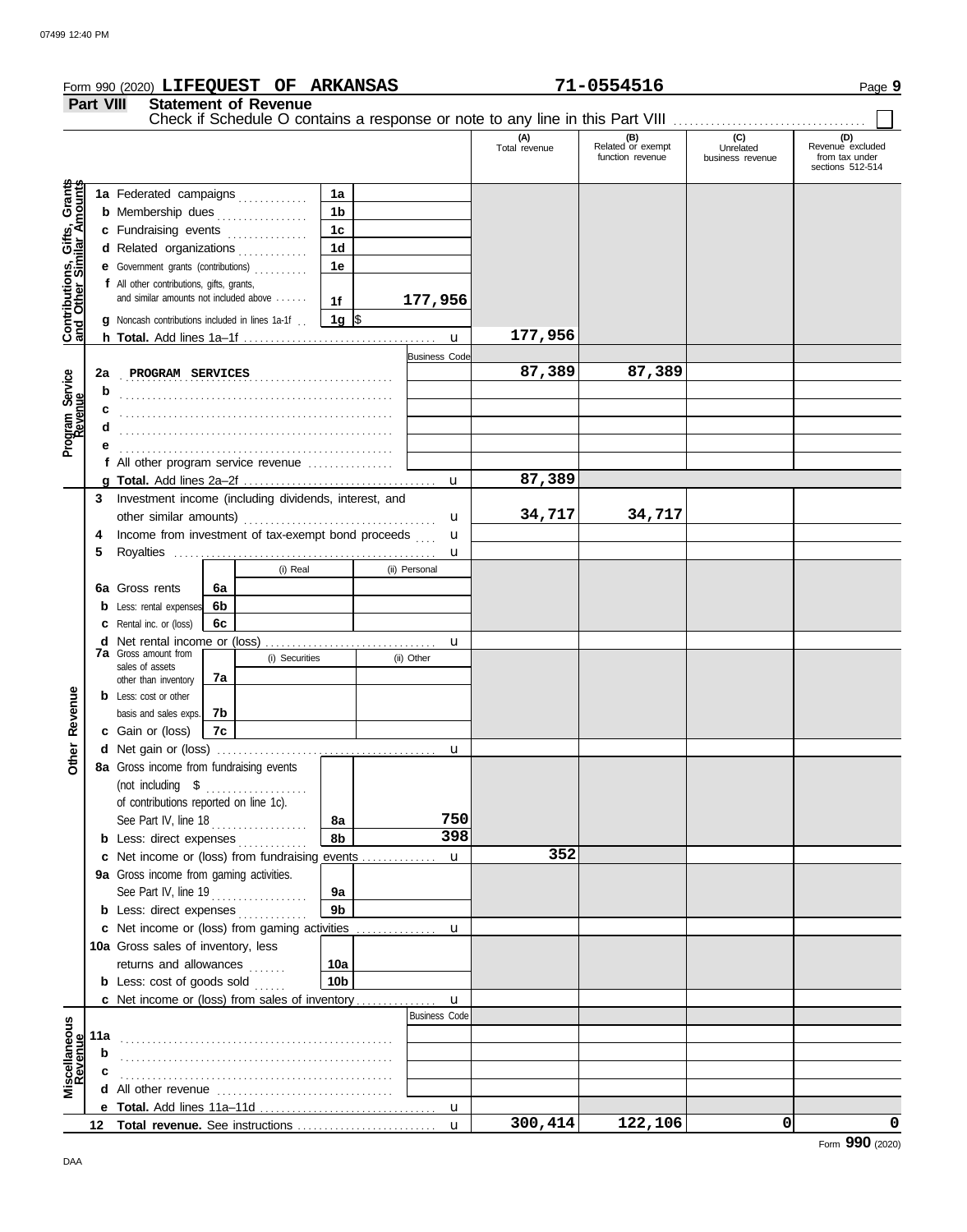### **Part IX Statement of Functional Expenses Form 990 (2020) LIFEQUEST OF ARKANSAS 71-0554516 Page 10** Page 10 *Section 501(c)(3) and 501(c)(4) organizations must complete all columns. All other organizations must complete column (A). Do not include amounts reported on lines 6b, 7b, 8b, 9b, and 10b of Part VIII.* **1 2 3 4 5 6** Compensation not included above to disqualified **7 8 9 10** Payroll taxes . . . . . . . . . . . . . . . . . . . . . . . . . . . . . . **11 a** Management ............................. **b** Legal . . . . . . . . . . . . . . . . . . . . . . . . . . . . . . . . . . . . . **c** Accounting . . . . . . . . . . . . . . . . . . . . . . . . . . . . . . . **d** Lobbying . . . . . . . . . . . . . . . . . . . . . . . . . . . . . . . . . . **e** Professional fundraising services. See Part IV, line 17 **f g** Other. (If line 11g amount exceeds 10% of line 25, column **12** Advertising and promotion ................ **13** Office expenses **.......................**... **14 15 16 17** Travel . . . . . . . . . . . . . . . . . . . . . . . . . . . . . . . . . . . . **18 19 20 21 22** Depreciation, depletion, and amortization . **23** Insurance . . . . . . . . . . . . . . . . . . . . . . . . . . . . . . . . . **24** Other expenses. Itemize expenses not covered **a** . . . . . . . . . . . . . . . . . . . . . . . . . . . . . . . . . . . . . . . . . . . **b c d e** All other expenses . . . . . . . . . . . . . . . . . . . . . . . . **25 Total functional expenses.** Add lines 1 through 24e . . . **26 Joint costs.** Complete this line only if the Grants and other assistance to domestic organizations and domestic governments. See Part IV, line 21 . . . . . . . . Grants and other assistance to domestic individuals. See Part IV, line 22 Grants and other assistance to foreign organizations, foreign governments, and foreign individuals. See Part IV, lines 15 and 16 Benefits paid to or for members ............ Compensation of current officers, directors, trustees, and key employees . . . . . . . . . . . . . persons (as defined under section 4958(f)(1)) and persons described in section  $4958(c)(3)(B)$  .... Other salaries and wages . . . . . . . . . . . . . . . . Pension plan accruals and contributions (include section 401(k) and 403(b) employer contributions) Other employee benefits .................. Fees for services (nonemployees): Investment management fees . . . . . . . . . . . . Information technology . . . . . . . . . . . . . . . . . . . . Royalties . . . . . . . . . . . . . . . . . . . . . . . . . . . . . . . . . Occupancy . . . . . . . . . . . . . . . . . . . . . . . . . . . . . . . Payments of travel or entertainment expenses for any federal, state, or local public officials Conferences, conventions, and meetings . Interest . . . . . . . . . . . . . . . . . . . . . . . . . . . . . . . . . . . Payments to affiliates ...................... above (List miscellaneous expenses on line 24e. If line 24e amount exceeds 10% of line 25, column (A) amount, list line 24e expenses on Schedule O.) organization reported in column (B) joint costs from a combined educational campaign and **(A) (B) (C) (D)** Total expenses Program service Management and expenses and general expenses (D)<br>Fundraising expenses . . . . . . . . . . . . . . . . . . . . . . . . . . . . . . . . . . . . . . . . . . . **PRINTING AND COPYING 7,979 7,101 80 798** . . . . . . . . . . . . . . . . . . . . . . . . . . . . . . . . . . . . . . . . . . . **MISCELLANEOUS 6,141 5,834 61 246** . . . . . . . . . . . . . . . . . . . . . . . . . . . . . . . . . . . . . . . . . . . Check if Schedule O contains a response or note to any line in this Part IX (A) amount, list line 11g expenses on Schedule O.) . . . . . . **50,872 40,189 3,052 7,631 112,777 89,093 6,767 16,917 599 569 6 24 4,800 4,560 96 144 8,290 7,875 166 249 3,150 2,489 31 630 LUNCHEONS 8,330 6,664 1,666 DUES & SUBSCRIPTIONS 4,963 4,963**<br> **d** other expenses **18,094 17,234 18,094 17,234 332 528 225,995 186,571 12,257 27,167**

fundraising solicitation. Check here  $\mathbf{u}$  if

following SOP 98-2 (ASC 958-720)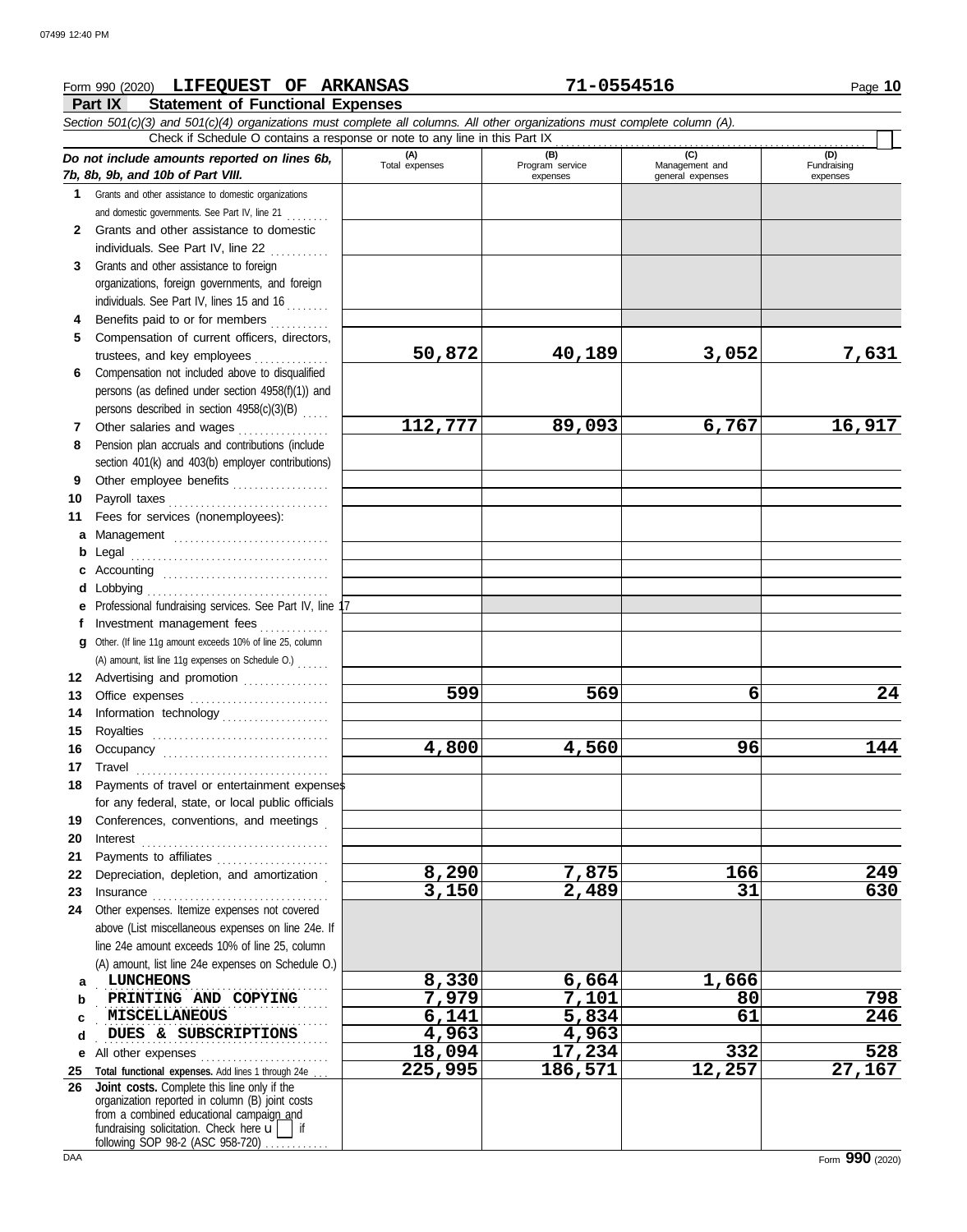|                         |        | Form 990 (2020) LIFEQUEST OF ARKANSAS                                        |                                                                  |        | 71-0554516        |                               | Page 11           |  |  |  |  |
|-------------------------|--------|------------------------------------------------------------------------------|------------------------------------------------------------------|--------|-------------------|-------------------------------|-------------------|--|--|--|--|
|                         | Part X | <b>Balance Sheet</b>                                                         |                                                                  |        |                   |                               |                   |  |  |  |  |
|                         |        | Check if Schedule O contains a response or note to any line in this Part X   |                                                                  |        |                   |                               |                   |  |  |  |  |
|                         |        |                                                                              |                                                                  |        | (A)               |                               | (B)               |  |  |  |  |
|                         |        |                                                                              |                                                                  |        | Beginning of year |                               | End of year       |  |  |  |  |
|                         | 1      | Cash-non-interest-bearing                                                    |                                                                  |        | 67,383<br>266,473 | $\mathbf 1$<br>$\overline{2}$ | 37,546<br>234,624 |  |  |  |  |
|                         | 2<br>3 |                                                                              |                                                                  |        |                   | 3                             |                   |  |  |  |  |
|                         | 4      | Accounts receivable, net                                                     |                                                                  |        | 409               | $\overline{\mathbf{4}}$       |                   |  |  |  |  |
|                         | 5      | Loans and other receivables from any current or former officer, director,    |                                                                  |        |                   |                               |                   |  |  |  |  |
|                         |        | trustee, key employee, creator or founder, substantial contributor, or 35%   |                                                                  |        |                   |                               |                   |  |  |  |  |
|                         |        | controlled entity or family member of any of these persons                   |                                                                  |        |                   | 5                             |                   |  |  |  |  |
|                         | 6      | Loans and other receivables from other disqualified persons (as defined      |                                                                  |        |                   |                               |                   |  |  |  |  |
|                         |        | under section 4958(f)(1)), and persons described in section 4958(c)(3)(B)    |                                                                  |        |                   | 6                             |                   |  |  |  |  |
| Assets                  | 7      |                                                                              |                                                                  |        |                   | $\overline{7}$                |                   |  |  |  |  |
|                         | 8      | Inventories for sale or use                                                  |                                                                  |        |                   | 8                             |                   |  |  |  |  |
|                         | 9      | Prepaid expenses and deferred charges                                        |                                                                  |        |                   | 9                             |                   |  |  |  |  |
|                         |        | 10a Land, buildings, and equipment: cost or other                            |                                                                  |        |                   |                               |                   |  |  |  |  |
|                         |        |                                                                              |                                                                  | 68,506 |                   |                               |                   |  |  |  |  |
|                         |        | <b>b</b> Less: accumulated depreciation                                      | 10 <sub>b</sub>                                                  | 54,059 | $-74$ 10c         |                               | 14,447            |  |  |  |  |
|                         | 11     | Investments--publicly traded securities                                      |                                                                  |        |                   | 11                            | 248,275           |  |  |  |  |
|                         | 12     |                                                                              | 220,000                                                          | 12     | 110,000           |                               |                   |  |  |  |  |
|                         | 13     |                                                                              |                                                                  | 13     |                   |                               |                   |  |  |  |  |
|                         | 14     | Intangible assets                                                            |                                                                  | 14     |                   |                               |                   |  |  |  |  |
|                         | 15     |                                                                              |                                                                  |        | 91,029            | 15                            | 107,883           |  |  |  |  |
|                         | 16     | <b>Total assets.</b> Add lines 1 through 15 (must equal line 33)             |                                                                  |        | 645,220           | 16                            | 752,775           |  |  |  |  |
|                         | 17     |                                                                              |                                                                  |        | 343               | 17                            | 964               |  |  |  |  |
|                         | 18     | Grants payable                                                               |                                                                  |        |                   | 18                            |                   |  |  |  |  |
|                         | 19     |                                                                              |                                                                  | 19     |                   |                               |                   |  |  |  |  |
|                         | 20     | Tax-exempt bond liabilities                                                  |                                                                  |        |                   | 20                            |                   |  |  |  |  |
|                         | 21     | Escrow or custodial account liability. Complete Part IV of Schedule D        |                                                                  |        |                   | 21                            |                   |  |  |  |  |
|                         | 22     | Loans and other payables to any current or former officer, director,         |                                                                  |        |                   |                               |                   |  |  |  |  |
| Liabilities             |        | trustee, key employee, creator or founder, substantial contributor, or 35%   |                                                                  |        |                   |                               |                   |  |  |  |  |
|                         |        |                                                                              |                                                                  |        |                   | 22                            |                   |  |  |  |  |
|                         | 23     |                                                                              |                                                                  |        |                   | 23                            |                   |  |  |  |  |
|                         | 24     | Unsecured notes and loans payable to unrelated third parties                 |                                                                  |        |                   | 24                            |                   |  |  |  |  |
|                         | 25     | Other liabilities (including federal income tax, payables to related third   |                                                                  |        |                   |                               |                   |  |  |  |  |
|                         |        | parties, and other liabilities not included on lines 17-24). Complete Part X |                                                                  |        |                   |                               |                   |  |  |  |  |
|                         |        | of Schedule D                                                                |                                                                  |        | 26,848            | 25                            | 19,697            |  |  |  |  |
|                         | 26     |                                                                              |                                                                  |        | 27,191            | 26                            | 20,661            |  |  |  |  |
|                         |        | Organizations that follow FASB ASC 958, check here  X                        |                                                                  |        |                   |                               |                   |  |  |  |  |
|                         |        | and complete lines 27, 28, 32, and 33.                                       |                                                                  |        |                   |                               |                   |  |  |  |  |
|                         | 27     | Net assets without donor restrictions                                        |                                                                  |        | 527,000           | 27                            | 624,231           |  |  |  |  |
|                         | 28     | Net assets with donor restrictions                                           |                                                                  |        | 91,029            | 28                            | 107,883           |  |  |  |  |
|                         |        | Organizations that do not follow FASB ASC 958, check here u                  |                                                                  |        |                   |                               |                   |  |  |  |  |
| Assets or Fund Balances |        | and complete lines 29 through 33.                                            |                                                                  |        |                   |                               |                   |  |  |  |  |
|                         | 29     | Capital stock or trust principal, or current funds                           |                                                                  | 29     |                   |                               |                   |  |  |  |  |
|                         | 30     |                                                                              |                                                                  |        |                   | 30<br>31                      |                   |  |  |  |  |
|                         | 31     |                                                                              | Retained earnings, endowment, accumulated income, or other funds |        |                   |                               |                   |  |  |  |  |
| <b>Net</b>              | 32     |                                                                              |                                                                  |        | 618,029           | 32                            | 732,114           |  |  |  |  |
|                         | 33     |                                                                              |                                                                  |        | 645,220           | 33                            | 752,775           |  |  |  |  |

Form **990** (2020)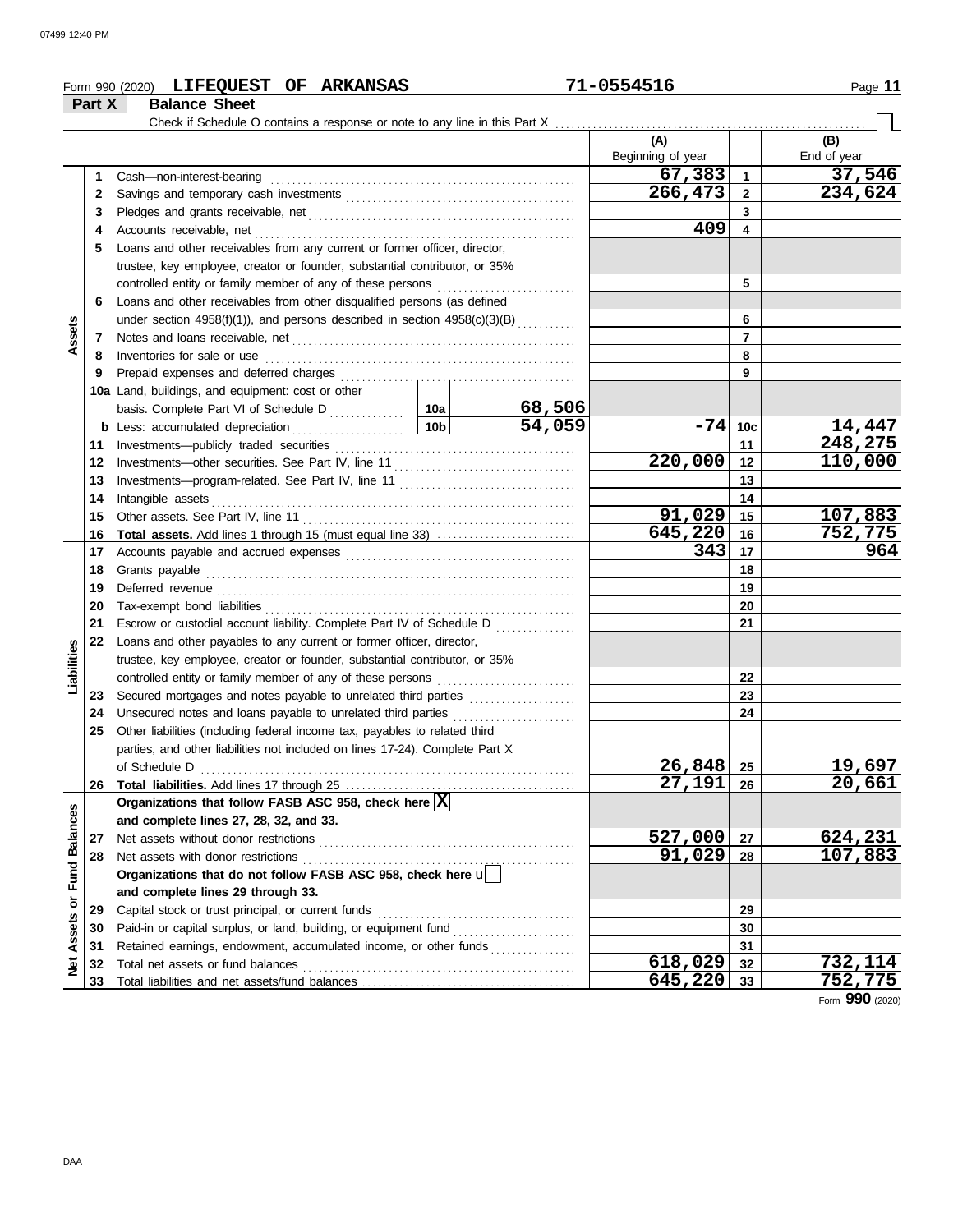| <b>Reconciliation of Net Assets</b><br>Part XI<br>ΙXΙ<br>300, 414<br>1.<br>$\overline{225,995}$<br>$\overline{2}$<br>$\mathbf{2}$<br>74,419<br>$\mathbf{3}$<br>3<br>618,029<br>4<br>Net assets or fund balances at beginning of year (must equal Part X, line 32, column (A))<br>4<br>5<br>5.<br>6<br>6<br>$\overline{7}$<br>Investment expenses<br>7<br>8<br>Prior period adjustments<br>8<br>39,666<br>Other changes in net assets or fund balances (explain on Schedule O)<br>9<br>9<br>10<br>Net assets or fund balances at end of year. Combine lines 3 through 9 (must equal Part X, line<br>732,114<br>10<br>32, column (B))<br><b>Financial Statements and Reporting</b><br>Part XII<br>Yes   No<br>X Accrual<br>Cash<br>Accounting method used to prepare the Form 990:  <br>Other<br>1.<br>If the organization changed its method of accounting from a prior year or checked "Other," explain in<br>Schedule O.<br>X<br>2a Were the organization's financial statements compiled or reviewed by an independent accountant?<br>2a<br>If "Yes," check a box below to indicate whether the financial statements for the year were compiled or<br>reviewed on a separate basis, consolidated basis, or both:<br>Separate basis<br>  Consolidated basis<br>Both consolidated and separate basis<br>$\mathbf{1}$<br><b>b</b> Were the organization's financial statements audited by an independent accountant?<br>X<br>2 <sub>b</sub><br>If "Yes," check a box below to indicate whether the financial statements for the year were audited on a<br>separate basis, consolidated basis, or both:<br>Consolidated basis<br>  Both consolidated and separate basis<br>Separate basis<br>c If "Yes" to line 2a or 2b, does the organization have a committee that assumes responsibility for oversight of<br>the audit, review, or compilation of its financial statements and selection of an independent accountant?<br>2с<br>If the organization changed either its oversight process or selection process during the tax year, explain on<br>Schedule O.<br>3a As a result of a federal award, was the organization required to undergo an audit or audits as set forth in the<br>X<br>Single Audit Act and OMB Circular A-133?<br>3a<br><b>b</b> If "Yes," did the organization undergo the required audit or audits? If the organization did not undergo the<br>3 <sub>b</sub> | 71-0554516<br>Form 990 (2020) LIFEQUEST OF ARKANSAS |  | Page 12 |
|----------------------------------------------------------------------------------------------------------------------------------------------------------------------------------------------------------------------------------------------------------------------------------------------------------------------------------------------------------------------------------------------------------------------------------------------------------------------------------------------------------------------------------------------------------------------------------------------------------------------------------------------------------------------------------------------------------------------------------------------------------------------------------------------------------------------------------------------------------------------------------------------------------------------------------------------------------------------------------------------------------------------------------------------------------------------------------------------------------------------------------------------------------------------------------------------------------------------------------------------------------------------------------------------------------------------------------------------------------------------------------------------------------------------------------------------------------------------------------------------------------------------------------------------------------------------------------------------------------------------------------------------------------------------------------------------------------------------------------------------------------------------------------------------------------------------------------------------------------------------------------------------------------------------------------------------------------------------------------------------------------------------------------------------------------------------------------------------------------------------------------------------------------------------------------------------------------------------------------------------------------------------------------------------------------------------------------------------------------------------------------------|-----------------------------------------------------|--|---------|
|                                                                                                                                                                                                                                                                                                                                                                                                                                                                                                                                                                                                                                                                                                                                                                                                                                                                                                                                                                                                                                                                                                                                                                                                                                                                                                                                                                                                                                                                                                                                                                                                                                                                                                                                                                                                                                                                                                                                                                                                                                                                                                                                                                                                                                                                                                                                                                                        |                                                     |  |         |
|                                                                                                                                                                                                                                                                                                                                                                                                                                                                                                                                                                                                                                                                                                                                                                                                                                                                                                                                                                                                                                                                                                                                                                                                                                                                                                                                                                                                                                                                                                                                                                                                                                                                                                                                                                                                                                                                                                                                                                                                                                                                                                                                                                                                                                                                                                                                                                                        |                                                     |  |         |
|                                                                                                                                                                                                                                                                                                                                                                                                                                                                                                                                                                                                                                                                                                                                                                                                                                                                                                                                                                                                                                                                                                                                                                                                                                                                                                                                                                                                                                                                                                                                                                                                                                                                                                                                                                                                                                                                                                                                                                                                                                                                                                                                                                                                                                                                                                                                                                                        |                                                     |  |         |
|                                                                                                                                                                                                                                                                                                                                                                                                                                                                                                                                                                                                                                                                                                                                                                                                                                                                                                                                                                                                                                                                                                                                                                                                                                                                                                                                                                                                                                                                                                                                                                                                                                                                                                                                                                                                                                                                                                                                                                                                                                                                                                                                                                                                                                                                                                                                                                                        |                                                     |  |         |
|                                                                                                                                                                                                                                                                                                                                                                                                                                                                                                                                                                                                                                                                                                                                                                                                                                                                                                                                                                                                                                                                                                                                                                                                                                                                                                                                                                                                                                                                                                                                                                                                                                                                                                                                                                                                                                                                                                                                                                                                                                                                                                                                                                                                                                                                                                                                                                                        |                                                     |  |         |
|                                                                                                                                                                                                                                                                                                                                                                                                                                                                                                                                                                                                                                                                                                                                                                                                                                                                                                                                                                                                                                                                                                                                                                                                                                                                                                                                                                                                                                                                                                                                                                                                                                                                                                                                                                                                                                                                                                                                                                                                                                                                                                                                                                                                                                                                                                                                                                                        |                                                     |  |         |
|                                                                                                                                                                                                                                                                                                                                                                                                                                                                                                                                                                                                                                                                                                                                                                                                                                                                                                                                                                                                                                                                                                                                                                                                                                                                                                                                                                                                                                                                                                                                                                                                                                                                                                                                                                                                                                                                                                                                                                                                                                                                                                                                                                                                                                                                                                                                                                                        |                                                     |  |         |
|                                                                                                                                                                                                                                                                                                                                                                                                                                                                                                                                                                                                                                                                                                                                                                                                                                                                                                                                                                                                                                                                                                                                                                                                                                                                                                                                                                                                                                                                                                                                                                                                                                                                                                                                                                                                                                                                                                                                                                                                                                                                                                                                                                                                                                                                                                                                                                                        |                                                     |  |         |
|                                                                                                                                                                                                                                                                                                                                                                                                                                                                                                                                                                                                                                                                                                                                                                                                                                                                                                                                                                                                                                                                                                                                                                                                                                                                                                                                                                                                                                                                                                                                                                                                                                                                                                                                                                                                                                                                                                                                                                                                                                                                                                                                                                                                                                                                                                                                                                                        |                                                     |  |         |
|                                                                                                                                                                                                                                                                                                                                                                                                                                                                                                                                                                                                                                                                                                                                                                                                                                                                                                                                                                                                                                                                                                                                                                                                                                                                                                                                                                                                                                                                                                                                                                                                                                                                                                                                                                                                                                                                                                                                                                                                                                                                                                                                                                                                                                                                                                                                                                                        |                                                     |  |         |
|                                                                                                                                                                                                                                                                                                                                                                                                                                                                                                                                                                                                                                                                                                                                                                                                                                                                                                                                                                                                                                                                                                                                                                                                                                                                                                                                                                                                                                                                                                                                                                                                                                                                                                                                                                                                                                                                                                                                                                                                                                                                                                                                                                                                                                                                                                                                                                                        |                                                     |  |         |
|                                                                                                                                                                                                                                                                                                                                                                                                                                                                                                                                                                                                                                                                                                                                                                                                                                                                                                                                                                                                                                                                                                                                                                                                                                                                                                                                                                                                                                                                                                                                                                                                                                                                                                                                                                                                                                                                                                                                                                                                                                                                                                                                                                                                                                                                                                                                                                                        |                                                     |  |         |
|                                                                                                                                                                                                                                                                                                                                                                                                                                                                                                                                                                                                                                                                                                                                                                                                                                                                                                                                                                                                                                                                                                                                                                                                                                                                                                                                                                                                                                                                                                                                                                                                                                                                                                                                                                                                                                                                                                                                                                                                                                                                                                                                                                                                                                                                                                                                                                                        |                                                     |  |         |
|                                                                                                                                                                                                                                                                                                                                                                                                                                                                                                                                                                                                                                                                                                                                                                                                                                                                                                                                                                                                                                                                                                                                                                                                                                                                                                                                                                                                                                                                                                                                                                                                                                                                                                                                                                                                                                                                                                                                                                                                                                                                                                                                                                                                                                                                                                                                                                                        |                                                     |  |         |
|                                                                                                                                                                                                                                                                                                                                                                                                                                                                                                                                                                                                                                                                                                                                                                                                                                                                                                                                                                                                                                                                                                                                                                                                                                                                                                                                                                                                                                                                                                                                                                                                                                                                                                                                                                                                                                                                                                                                                                                                                                                                                                                                                                                                                                                                                                                                                                                        |                                                     |  |         |
|                                                                                                                                                                                                                                                                                                                                                                                                                                                                                                                                                                                                                                                                                                                                                                                                                                                                                                                                                                                                                                                                                                                                                                                                                                                                                                                                                                                                                                                                                                                                                                                                                                                                                                                                                                                                                                                                                                                                                                                                                                                                                                                                                                                                                                                                                                                                                                                        |                                                     |  |         |
|                                                                                                                                                                                                                                                                                                                                                                                                                                                                                                                                                                                                                                                                                                                                                                                                                                                                                                                                                                                                                                                                                                                                                                                                                                                                                                                                                                                                                                                                                                                                                                                                                                                                                                                                                                                                                                                                                                                                                                                                                                                                                                                                                                                                                                                                                                                                                                                        |                                                     |  |         |
|                                                                                                                                                                                                                                                                                                                                                                                                                                                                                                                                                                                                                                                                                                                                                                                                                                                                                                                                                                                                                                                                                                                                                                                                                                                                                                                                                                                                                                                                                                                                                                                                                                                                                                                                                                                                                                                                                                                                                                                                                                                                                                                                                                                                                                                                                                                                                                                        |                                                     |  |         |
|                                                                                                                                                                                                                                                                                                                                                                                                                                                                                                                                                                                                                                                                                                                                                                                                                                                                                                                                                                                                                                                                                                                                                                                                                                                                                                                                                                                                                                                                                                                                                                                                                                                                                                                                                                                                                                                                                                                                                                                                                                                                                                                                                                                                                                                                                                                                                                                        |                                                     |  |         |
|                                                                                                                                                                                                                                                                                                                                                                                                                                                                                                                                                                                                                                                                                                                                                                                                                                                                                                                                                                                                                                                                                                                                                                                                                                                                                                                                                                                                                                                                                                                                                                                                                                                                                                                                                                                                                                                                                                                                                                                                                                                                                                                                                                                                                                                                                                                                                                                        |                                                     |  |         |
|                                                                                                                                                                                                                                                                                                                                                                                                                                                                                                                                                                                                                                                                                                                                                                                                                                                                                                                                                                                                                                                                                                                                                                                                                                                                                                                                                                                                                                                                                                                                                                                                                                                                                                                                                                                                                                                                                                                                                                                                                                                                                                                                                                                                                                                                                                                                                                                        |                                                     |  |         |
|                                                                                                                                                                                                                                                                                                                                                                                                                                                                                                                                                                                                                                                                                                                                                                                                                                                                                                                                                                                                                                                                                                                                                                                                                                                                                                                                                                                                                                                                                                                                                                                                                                                                                                                                                                                                                                                                                                                                                                                                                                                                                                                                                                                                                                                                                                                                                                                        |                                                     |  |         |
|                                                                                                                                                                                                                                                                                                                                                                                                                                                                                                                                                                                                                                                                                                                                                                                                                                                                                                                                                                                                                                                                                                                                                                                                                                                                                                                                                                                                                                                                                                                                                                                                                                                                                                                                                                                                                                                                                                                                                                                                                                                                                                                                                                                                                                                                                                                                                                                        |                                                     |  |         |
|                                                                                                                                                                                                                                                                                                                                                                                                                                                                                                                                                                                                                                                                                                                                                                                                                                                                                                                                                                                                                                                                                                                                                                                                                                                                                                                                                                                                                                                                                                                                                                                                                                                                                                                                                                                                                                                                                                                                                                                                                                                                                                                                                                                                                                                                                                                                                                                        |                                                     |  |         |
|                                                                                                                                                                                                                                                                                                                                                                                                                                                                                                                                                                                                                                                                                                                                                                                                                                                                                                                                                                                                                                                                                                                                                                                                                                                                                                                                                                                                                                                                                                                                                                                                                                                                                                                                                                                                                                                                                                                                                                                                                                                                                                                                                                                                                                                                                                                                                                                        |                                                     |  |         |
|                                                                                                                                                                                                                                                                                                                                                                                                                                                                                                                                                                                                                                                                                                                                                                                                                                                                                                                                                                                                                                                                                                                                                                                                                                                                                                                                                                                                                                                                                                                                                                                                                                                                                                                                                                                                                                                                                                                                                                                                                                                                                                                                                                                                                                                                                                                                                                                        |                                                     |  |         |
|                                                                                                                                                                                                                                                                                                                                                                                                                                                                                                                                                                                                                                                                                                                                                                                                                                                                                                                                                                                                                                                                                                                                                                                                                                                                                                                                                                                                                                                                                                                                                                                                                                                                                                                                                                                                                                                                                                                                                                                                                                                                                                                                                                                                                                                                                                                                                                                        |                                                     |  |         |
|                                                                                                                                                                                                                                                                                                                                                                                                                                                                                                                                                                                                                                                                                                                                                                                                                                                                                                                                                                                                                                                                                                                                                                                                                                                                                                                                                                                                                                                                                                                                                                                                                                                                                                                                                                                                                                                                                                                                                                                                                                                                                                                                                                                                                                                                                                                                                                                        |                                                     |  |         |
|                                                                                                                                                                                                                                                                                                                                                                                                                                                                                                                                                                                                                                                                                                                                                                                                                                                                                                                                                                                                                                                                                                                                                                                                                                                                                                                                                                                                                                                                                                                                                                                                                                                                                                                                                                                                                                                                                                                                                                                                                                                                                                                                                                                                                                                                                                                                                                                        |                                                     |  |         |
|                                                                                                                                                                                                                                                                                                                                                                                                                                                                                                                                                                                                                                                                                                                                                                                                                                                                                                                                                                                                                                                                                                                                                                                                                                                                                                                                                                                                                                                                                                                                                                                                                                                                                                                                                                                                                                                                                                                                                                                                                                                                                                                                                                                                                                                                                                                                                                                        |                                                     |  |         |
|                                                                                                                                                                                                                                                                                                                                                                                                                                                                                                                                                                                                                                                                                                                                                                                                                                                                                                                                                                                                                                                                                                                                                                                                                                                                                                                                                                                                                                                                                                                                                                                                                                                                                                                                                                                                                                                                                                                                                                                                                                                                                                                                                                                                                                                                                                                                                                                        |                                                     |  |         |
|                                                                                                                                                                                                                                                                                                                                                                                                                                                                                                                                                                                                                                                                                                                                                                                                                                                                                                                                                                                                                                                                                                                                                                                                                                                                                                                                                                                                                                                                                                                                                                                                                                                                                                                                                                                                                                                                                                                                                                                                                                                                                                                                                                                                                                                                                                                                                                                        |                                                     |  |         |
|                                                                                                                                                                                                                                                                                                                                                                                                                                                                                                                                                                                                                                                                                                                                                                                                                                                                                                                                                                                                                                                                                                                                                                                                                                                                                                                                                                                                                                                                                                                                                                                                                                                                                                                                                                                                                                                                                                                                                                                                                                                                                                                                                                                                                                                                                                                                                                                        |                                                     |  |         |
|                                                                                                                                                                                                                                                                                                                                                                                                                                                                                                                                                                                                                                                                                                                                                                                                                                                                                                                                                                                                                                                                                                                                                                                                                                                                                                                                                                                                                                                                                                                                                                                                                                                                                                                                                                                                                                                                                                                                                                                                                                                                                                                                                                                                                                                                                                                                                                                        |                                                     |  |         |
|                                                                                                                                                                                                                                                                                                                                                                                                                                                                                                                                                                                                                                                                                                                                                                                                                                                                                                                                                                                                                                                                                                                                                                                                                                                                                                                                                                                                                                                                                                                                                                                                                                                                                                                                                                                                                                                                                                                                                                                                                                                                                                                                                                                                                                                                                                                                                                                        |                                                     |  |         |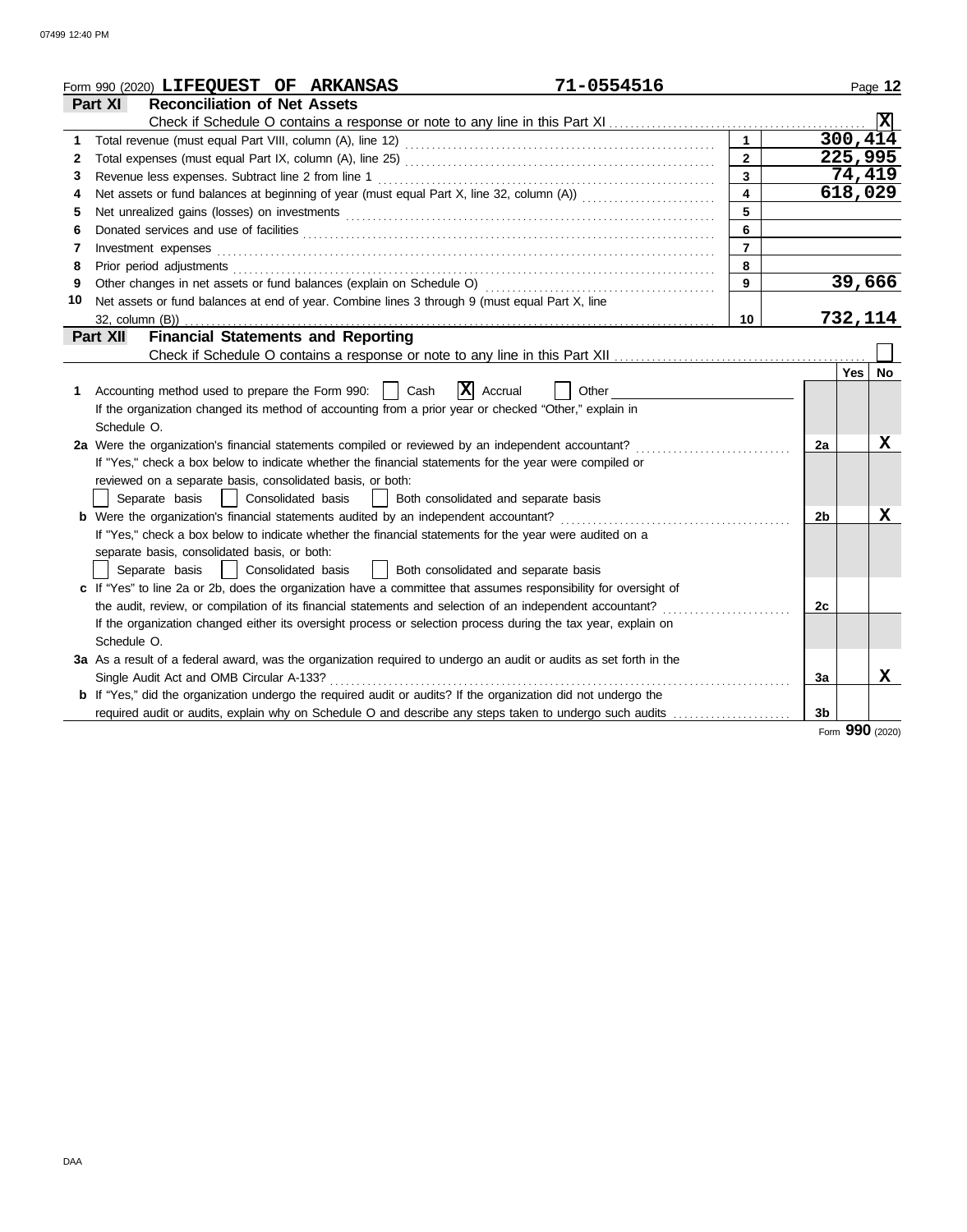|                    | Form 990 (2020) LIFEQUEST OF ARKANSAS                                  |                                                                |                                   |                          |          |              |                                                                                                 |          | 71-0554516                                                                                                         |                                                                                                                                  | Page 8                                                          |
|--------------------|------------------------------------------------------------------------|----------------------------------------------------------------|-----------------------------------|--------------------------|----------|--------------|-------------------------------------------------------------------------------------------------|----------|--------------------------------------------------------------------------------------------------------------------|----------------------------------------------------------------------------------------------------------------------------------|-----------------------------------------------------------------|
| <b>Part VII</b>    |                                                                        |                                                                |                                   |                          |          |              |                                                                                                 |          |                                                                                                                    | Section A. Officers, Directors, Trustees, Key Employees, and Highest Compensated Employees (continued)                           |                                                                 |
|                    | (A)<br>Name and title                                                  | (B)<br>Average<br>hours<br>per week<br>(list any               |                                   |                          | Position | (C)          | (do not check more than one<br>box, unless person is both an<br>officer and a director/trustee) |          | (D)<br>Reportable<br>compensation<br>from the<br>organization                                                      | (E)<br>Reportable<br>compensation<br>from related<br>organizations                                                               | (F)<br>Estimated amount<br>of other<br>compensation<br>from the |
|                    |                                                                        | hours for<br>related<br>organizations<br>below<br>dotted line) | Individual trustee<br>or director | Institutional<br>trustee | Officer  | Key employee | Highest compensated<br>employee                                                                 | Former   | (W-2/1099-MISC)                                                                                                    | (W-2/1099-MISC)                                                                                                                  | organization and<br>related organizations                       |
| (20)               | LINDSAY T WHITE                                                        |                                                                |                                   |                          |          |              |                                                                                                 |          |                                                                                                                    |                                                                                                                                  |                                                                 |
| <b>DIRECTOR</b>    |                                                                        | 1.00<br>0.00                                                   | X                                 |                          |          |              |                                                                                                 |          | 0                                                                                                                  | 0                                                                                                                                | 0                                                               |
| (21)               | <b>MIKE</b><br><b>WALDEN</b>                                           |                                                                |                                   |                          |          |              |                                                                                                 |          |                                                                                                                    |                                                                                                                                  |                                                                 |
| <b>DIRECTOR</b>    |                                                                        | 1.00<br>0.00                                                   | X                                 |                          |          |              |                                                                                                 |          | 0                                                                                                                  | 0                                                                                                                                | 0                                                               |
| (22)               | EVE YANCEY                                                             | 5.00                                                           |                                   |                          |          |              |                                                                                                 |          |                                                                                                                    |                                                                                                                                  |                                                                 |
| <b>BOARD CHAIR</b> |                                                                        | 0.00                                                           | X                                 |                          | X        |              |                                                                                                 |          | 0                                                                                                                  | 0                                                                                                                                | 0                                                               |
|                    |                                                                        |                                                                |                                   |                          |          |              |                                                                                                 |          |                                                                                                                    |                                                                                                                                  |                                                                 |
|                    |                                                                        |                                                                |                                   |                          |          |              |                                                                                                 |          |                                                                                                                    |                                                                                                                                  |                                                                 |
|                    |                                                                        |                                                                |                                   |                          |          |              |                                                                                                 |          |                                                                                                                    |                                                                                                                                  |                                                                 |
|                    |                                                                        |                                                                |                                   |                          |          |              |                                                                                                 |          |                                                                                                                    |                                                                                                                                  |                                                                 |
|                    |                                                                        |                                                                |                                   |                          |          |              |                                                                                                 |          |                                                                                                                    |                                                                                                                                  |                                                                 |
| 1b Subtotal<br>c   | Total from continuation sheets to Part VII, Section A                  |                                                                |                                   |                          |          |              |                                                                                                 | u<br>u   |                                                                                                                    |                                                                                                                                  |                                                                 |
| d<br>$\mathbf{2}$  |                                                                        |                                                                |                                   |                          |          |              |                                                                                                 | <b>u</b> | Total number of individuals (including but not limited to those listed above) who received more than \$100,000 of  |                                                                                                                                  |                                                                 |
|                    | reportable compensation from the organization u                        |                                                                |                                   |                          |          |              |                                                                                                 |          |                                                                                                                    |                                                                                                                                  | Yes l<br>No                                                     |
| 3                  |                                                                        |                                                                |                                   |                          |          |              |                                                                                                 |          | Did the organization list any former officer, director, trustee, key employee, or highest compensated              |                                                                                                                                  |                                                                 |
| 4                  | employee on line 1a? If "Yes," complete Schedule J for such individual |                                                                |                                   |                          |          |              |                                                                                                 |          | For any individual listed on line 1a, is the sum of reportable compensation and other compensation from the        |                                                                                                                                  | 3                                                               |
| individual         |                                                                        |                                                                |                                   |                          |          |              |                                                                                                 |          | organization and related organizations greater than \$150,000? If "Yes," complete Schedule J for such              |                                                                                                                                  | 4                                                               |
| 5                  |                                                                        |                                                                |                                   |                          |          |              |                                                                                                 |          | Did any person listed on line 1a receive or accrue compensation from any unrelated organization or individual      |                                                                                                                                  |                                                                 |
|                    | Section B. Independent Contractors                                     |                                                                |                                   |                          |          |              |                                                                                                 |          |                                                                                                                    |                                                                                                                                  | 5                                                               |
| 1                  |                                                                        |                                                                |                                   |                          |          |              |                                                                                                 |          | Complete this table for your five highest compensated independent contractors that received more than \$100,000 of | compensation from the organization. Report compensation for the calendar year ending with or within the organization's tax year. |                                                                 |
|                    |                                                                        | (A)<br>Name and business address                               |                                   |                          |          |              |                                                                                                 |          |                                                                                                                    | (B)<br>Description of services                                                                                                   | (C)<br>Compensation                                             |
|                    |                                                                        |                                                                |                                   |                          |          |              |                                                                                                 |          |                                                                                                                    |                                                                                                                                  |                                                                 |
|                    |                                                                        |                                                                |                                   |                          |          |              |                                                                                                 |          |                                                                                                                    |                                                                                                                                  |                                                                 |
|                    |                                                                        |                                                                |                                   |                          |          |              |                                                                                                 |          |                                                                                                                    |                                                                                                                                  |                                                                 |
|                    |                                                                        |                                                                |                                   |                          |          |              |                                                                                                 |          |                                                                                                                    |                                                                                                                                  |                                                                 |
|                    |                                                                        |                                                                |                                   |                          |          |              |                                                                                                 |          |                                                                                                                    |                                                                                                                                  |                                                                 |
|                    |                                                                        |                                                                |                                   |                          |          |              |                                                                                                 |          |                                                                                                                    |                                                                                                                                  |                                                                 |

**2** Total number of independent contractors (including but not limited to those listed above) who received more than \$100,000 of compensation from the organization u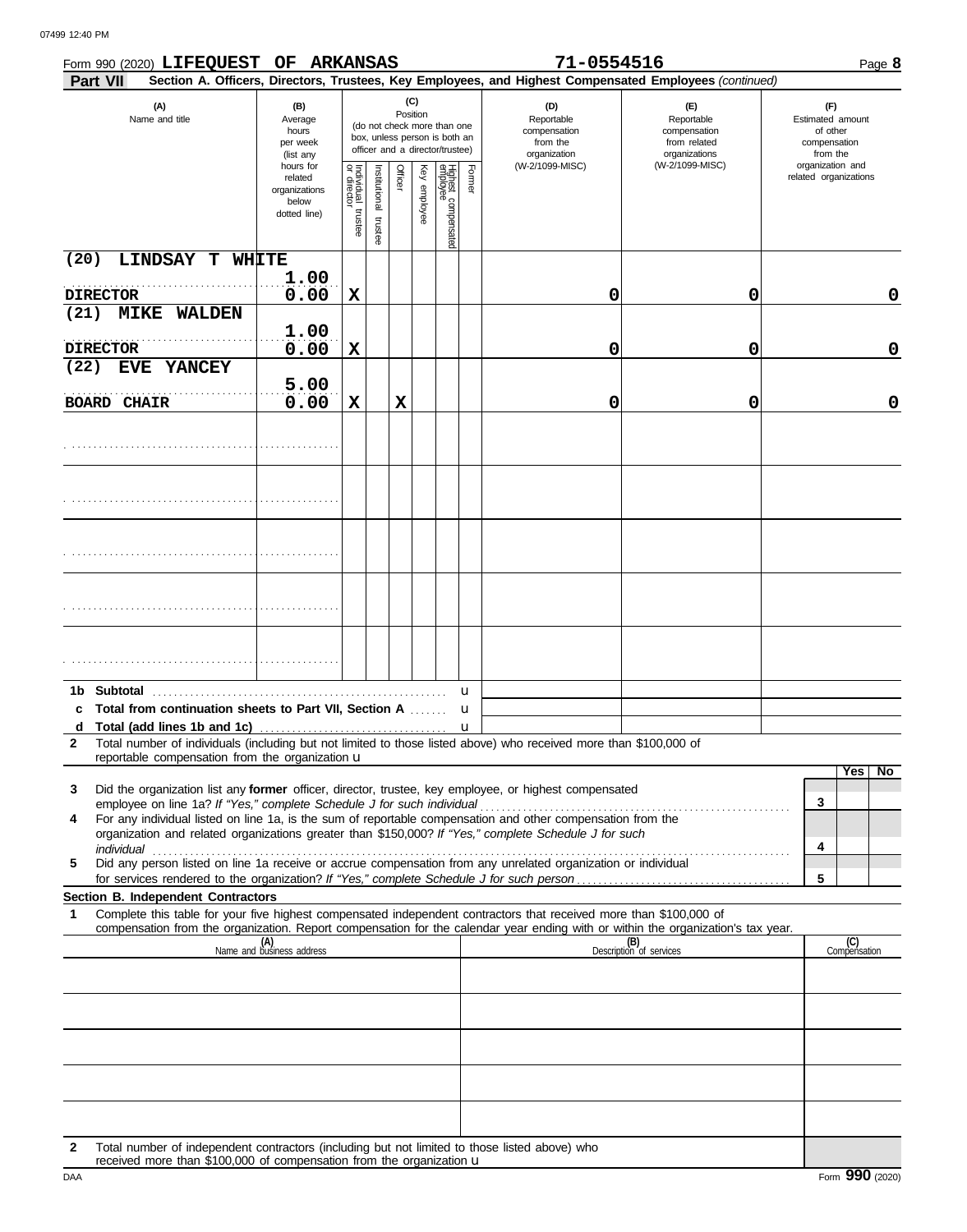07499 12:40 PM

| <b>SCHEDULE A</b>          |                                                            | <b>Public Charity Status and Public Support</b>                                                                                                                                                                                                                |                                       |                        | OMB No. 1545-0047                    |  |  |  |  |  |  |
|----------------------------|------------------------------------------------------------|----------------------------------------------------------------------------------------------------------------------------------------------------------------------------------------------------------------------------------------------------------------|---------------------------------------|------------------------|--------------------------------------|--|--|--|--|--|--|
| (Form 990 or 990-EZ)       |                                                            | Complete if the organization is a section 501(c)(3) organization or a section 4947(a)(1) nonexempt charitable trust.                                                                                                                                           |                                       |                        |                                      |  |  |  |  |  |  |
| Department of the Treasury |                                                            | u Attach to Form 990 or Form 990-EZ.                                                                                                                                                                                                                           |                                       |                        |                                      |  |  |  |  |  |  |
| Internal Revenue Service   |                                                            | u Go to www.irs.gov/Form990 for instructions and the latest information.                                                                                                                                                                                       |                                       |                        | Open to Public<br>Inspection         |  |  |  |  |  |  |
| Name of the organization   |                                                            |                                                                                                                                                                                                                                                                |                                       |                        | Employer identification number       |  |  |  |  |  |  |
|                            | LIFEQUEST OF ARKANSAS                                      |                                                                                                                                                                                                                                                                |                                       | 71-0554516             |                                      |  |  |  |  |  |  |
| Part I                     |                                                            | Reason for Public Charity Status. (All organizations must complete this part.) See instructions.                                                                                                                                                               |                                       |                        |                                      |  |  |  |  |  |  |
|                            |                                                            | The organization is not a private foundation because it is: (For lines 1 through 12, check only one box.)                                                                                                                                                      |                                       |                        |                                      |  |  |  |  |  |  |
| 1                          |                                                            | A church, convention of churches, or association of churches described in section 170(b)(1)(A)(i).                                                                                                                                                             |                                       |                        |                                      |  |  |  |  |  |  |
| 2<br>3                     |                                                            | A school described in section 170(b)(1)(A)(ii). (Attach Schedule E (Form 990 or 990-EZ).)<br>A hospital or a cooperative hospital service organization described in section 170(b)(1)(A)(iii).                                                                 |                                       |                        |                                      |  |  |  |  |  |  |
| 4                          |                                                            | A medical research organization operated in conjunction with a hospital described in section 170(b)(1)(A)(iii). Enter the hospital's name,                                                                                                                     |                                       |                        |                                      |  |  |  |  |  |  |
|                            | city, and state:                                           |                                                                                                                                                                                                                                                                |                                       |                        |                                      |  |  |  |  |  |  |
| 5                          |                                                            | An organization operated for the benefit of a college or university owned or operated by a governmental unit described in                                                                                                                                      |                                       |                        |                                      |  |  |  |  |  |  |
|                            | section 170(b)(1)(A)(iv). (Complete Part II.)              |                                                                                                                                                                                                                                                                |                                       |                        |                                      |  |  |  |  |  |  |
| 6                          |                                                            | A federal, state, or local government or governmental unit described in section 170(b)(1)(A)(v).                                                                                                                                                               |                                       |                        |                                      |  |  |  |  |  |  |
| 7                          | described in section 170(b)(1)(A)(vi). (Complete Part II.) | An organization that normally receives a substantial part of its support from a governmental unit or from the general public                                                                                                                                   |                                       |                        |                                      |  |  |  |  |  |  |
| 8                          |                                                            | A community trust described in section 170(b)(1)(A)(vi). (Complete Part II.)                                                                                                                                                                                   |                                       |                        |                                      |  |  |  |  |  |  |
| 9                          |                                                            | An agricultural research organization described in section 170(b)(1)(A)(ix) operated in conjunction with a land-grant college                                                                                                                                  |                                       |                        |                                      |  |  |  |  |  |  |
| university:                |                                                            | or university or a non-land-grant college of agriculture (see instructions). Enter the name, city, and state of the college or                                                                                                                                 |                                       |                        |                                      |  |  |  |  |  |  |
| $ {\bf x} $<br>10          |                                                            | An organization that normally receives: (1) more than 33 1/3% of its support from contributions, membership fees, and gross                                                                                                                                    |                                       |                        |                                      |  |  |  |  |  |  |
|                            |                                                            | receipts from activities related to its exempt functions, subject to certain exceptions; and (2) no more than 331/3% of its                                                                                                                                    |                                       |                        |                                      |  |  |  |  |  |  |
|                            |                                                            | support from gross investment income and unrelated business taxable income (less section 511 tax) from businesses<br>acquired by the organization after June 30, 1975. See section 509(a)(2). (Complete Part III.)                                             |                                       |                        |                                      |  |  |  |  |  |  |
| 11                         |                                                            | An organization organized and operated exclusively to test for public safety. See section 509(a)(4).                                                                                                                                                           |                                       |                        |                                      |  |  |  |  |  |  |
| 12                         |                                                            | An organization organized and operated exclusively for the benefit of, to perform the functions of, or to carry out the purposes                                                                                                                               |                                       |                        |                                      |  |  |  |  |  |  |
|                            |                                                            | of one or more publicly supported organizations described in section 509(a)(1) or section 509(a)(2). See section 509(a)(3).                                                                                                                                    |                                       |                        |                                      |  |  |  |  |  |  |
| a                          |                                                            | Check the box in lines 12a through 12d that describes the type of supporting organization and complete lines 12e, 12f, and 12g.<br>Type I. A supporting organization operated, supervised, or controlled by its supported organization(s), typically by giving |                                       |                        |                                      |  |  |  |  |  |  |
|                            |                                                            | the supported organization(s) the power to regularly appoint or elect a majority of the directors or trustees of the                                                                                                                                           |                                       |                        |                                      |  |  |  |  |  |  |
|                            |                                                            | supporting organization. You must complete Part IV, Sections A and B.                                                                                                                                                                                          |                                       |                        |                                      |  |  |  |  |  |  |
| b                          |                                                            | Type II. A supporting organization supervised or controlled in connection with its supported organization(s), by having<br>control or management of the supporting organization vested in the same persons that control or manage the supported                |                                       |                        |                                      |  |  |  |  |  |  |
|                            |                                                            | organization(s). You must complete Part IV, Sections A and C.                                                                                                                                                                                                  |                                       |                        |                                      |  |  |  |  |  |  |
| c                          |                                                            | Type III functionally integrated. A supporting organization operated in connection with, and functionally integrated with,                                                                                                                                     |                                       |                        |                                      |  |  |  |  |  |  |
|                            |                                                            | its supported organization(s) (see instructions). You must complete Part IV, Sections A, D, and E.                                                                                                                                                             |                                       |                        |                                      |  |  |  |  |  |  |
| d                          |                                                            | Type III non-functionally integrated. A supporting organization operated in connection with its supported organization(s)<br>that is not functionally integrated. The organization generally must satisfy a distribution requirement and an attentiveness      |                                       |                        |                                      |  |  |  |  |  |  |
|                            |                                                            | requirement (see instructions). You must complete Part IV, Sections A and D, and Part V.                                                                                                                                                                       |                                       |                        |                                      |  |  |  |  |  |  |
| е                          |                                                            | Check this box if the organization received a written determination from the IRS that it is a Type I, Type II, Type III                                                                                                                                        |                                       |                        |                                      |  |  |  |  |  |  |
| f                          | Enter the number of supported organizations                | functionally integrated, or Type III non-functionally integrated supporting organization.                                                                                                                                                                      |                                       |                        |                                      |  |  |  |  |  |  |
| g                          |                                                            | Provide the following information about the supported organization(s).                                                                                                                                                                                         |                                       |                        |                                      |  |  |  |  |  |  |
| (i) Name of supported      | $(ii)$ EIN                                                 | (iii) Type of organization                                                                                                                                                                                                                                     | (iv) Is the organization              | (v) Amount of monetary | (vi) Amount of                       |  |  |  |  |  |  |
| organization               |                                                            | (described on lines 1-10<br>above (see instructions))                                                                                                                                                                                                          | listed in your governing<br>document? | support (see           | other support (see                   |  |  |  |  |  |  |
|                            |                                                            |                                                                                                                                                                                                                                                                | Yes<br>No                             | instructions)          | instructions)                        |  |  |  |  |  |  |
| (A)                        |                                                            |                                                                                                                                                                                                                                                                |                                       |                        |                                      |  |  |  |  |  |  |
|                            |                                                            |                                                                                                                                                                                                                                                                |                                       |                        |                                      |  |  |  |  |  |  |
| (B)                        |                                                            |                                                                                                                                                                                                                                                                |                                       |                        |                                      |  |  |  |  |  |  |
| (C)                        |                                                            |                                                                                                                                                                                                                                                                |                                       |                        |                                      |  |  |  |  |  |  |
|                            |                                                            |                                                                                                                                                                                                                                                                |                                       |                        |                                      |  |  |  |  |  |  |
| (D)                        |                                                            |                                                                                                                                                                                                                                                                |                                       |                        |                                      |  |  |  |  |  |  |
| (E)                        |                                                            |                                                                                                                                                                                                                                                                |                                       |                        |                                      |  |  |  |  |  |  |
|                            |                                                            |                                                                                                                                                                                                                                                                |                                       |                        |                                      |  |  |  |  |  |  |
| Total                      |                                                            | For Paperwork Reduction Act Notice, see the Instructions for Form 990 or 990-EZ.                                                                                                                                                                               |                                       |                        | Schedule A (Form 990 or 990-EZ) 2020 |  |  |  |  |  |  |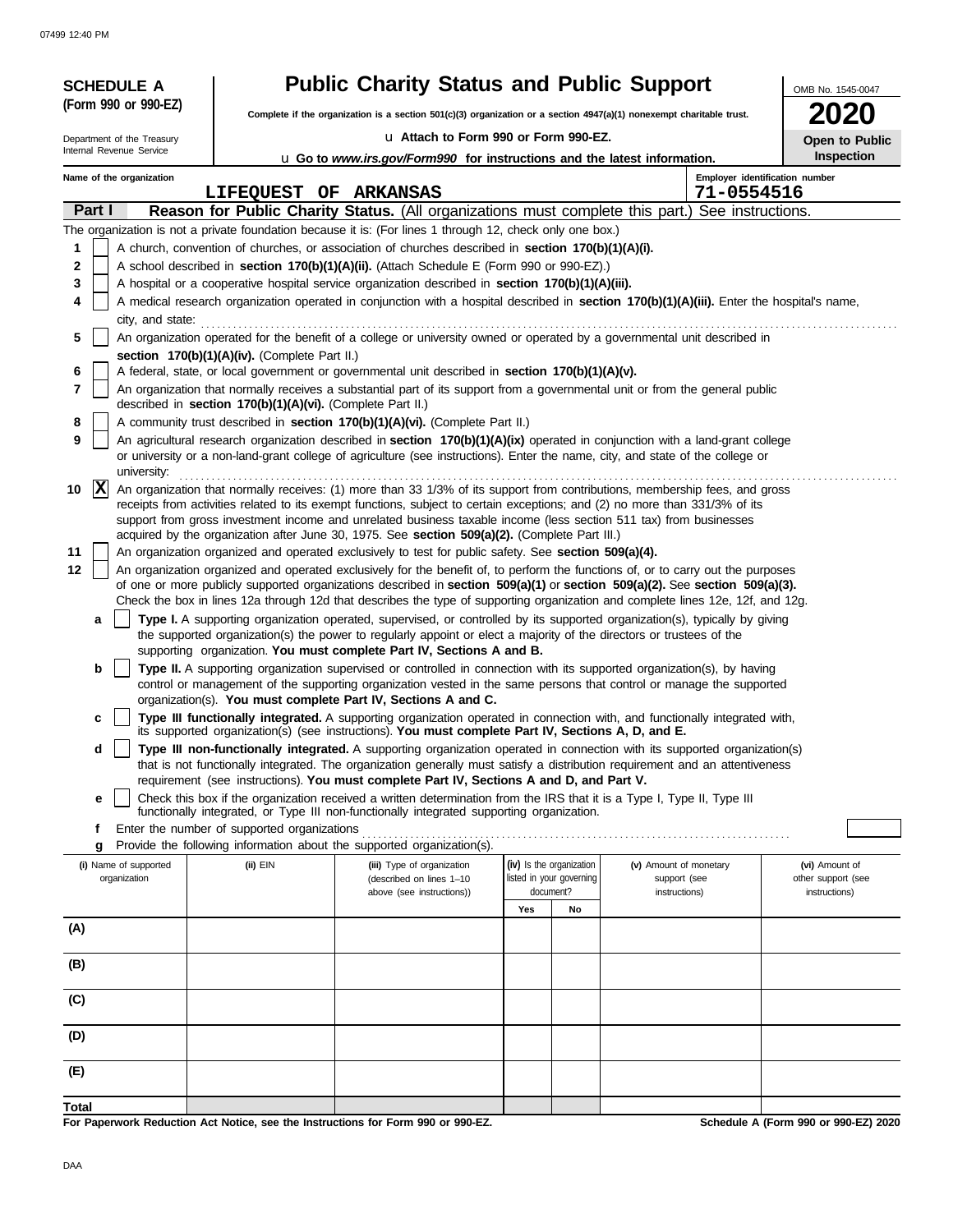|              | Schedule A (Form 990 or 990-EZ) 2020 LIFEQUEST OF ARKANSAS                                                                                                                                                                                                 |          |          |            |            | 71-0554516 |    | Page 2    |
|--------------|------------------------------------------------------------------------------------------------------------------------------------------------------------------------------------------------------------------------------------------------------------|----------|----------|------------|------------|------------|----|-----------|
|              | Support Schedule for Organizations Described in Sections 170(b)(1)(A)(iv) and 170(b)(1)(A)(vi)<br>Part II                                                                                                                                                  |          |          |            |            |            |    |           |
|              | (Complete only if you checked the box on line 5, 7, or 8 of Part I or if the organization failed to qualify under                                                                                                                                          |          |          |            |            |            |    |           |
|              | Part III. If the organization fails to qualify under the tests listed below, please complete Part III.)                                                                                                                                                    |          |          |            |            |            |    |           |
|              | <b>Section A. Public Support</b>                                                                                                                                                                                                                           |          |          |            |            |            |    |           |
|              | Calendar year (or fiscal year beginning in) $\mathbf u$                                                                                                                                                                                                    | (a) 2016 | (b) 2017 | $(c)$ 2018 | $(d)$ 2019 | (e) $2020$ |    | (f) Total |
| 1            | Gifts, grants, contributions, and<br>membership fees received. (Do not<br>include any "unusual grants.")                                                                                                                                                   |          |          |            |            |            |    |           |
| $\mathbf{2}$ | Tax revenues levied for the<br>organization's benefit and either paid<br>to or expended on its behalf                                                                                                                                                      |          |          |            |            |            |    |           |
| 3            | The value of services or facilities<br>furnished by a governmental unit to the<br>organization without charge                                                                                                                                              |          |          |            |            |            |    |           |
| 4            | Total. Add lines 1 through 3                                                                                                                                                                                                                               |          |          |            |            |            |    |           |
| 5            | The portion of total contributions by<br>each person (other than a<br>governmental unit or publicly<br>supported organization) included on<br>line 1 that exceeds 2% of the amount<br>shown on line 11, column (f) $\ldots$                                |          |          |            |            |            |    |           |
| 6            | Public support. Subtract line 5 from line 4.                                                                                                                                                                                                               |          |          |            |            |            |    |           |
|              | <b>Section B. Total Support</b>                                                                                                                                                                                                                            |          |          |            |            |            |    |           |
|              | Calendar year (or fiscal year beginning in) $\mathbf u$                                                                                                                                                                                                    | (a) 2016 | (b) 2017 | $(c)$ 2018 | $(d)$ 2019 | (e) $2020$ |    | (f) Total |
| 7<br>8       | Amounts from line 4<br>Gross income from interest, dividends,<br>payments received on securities loans,<br>rents, royalties, and income from<br>similar sources $\ldots, \ldots, \ldots, \ldots, \ldots$                                                   |          |          |            |            |            |    |           |
| 9            | Net income from unrelated business<br>activities, whether or not the business<br>is regularly carried on                                                                                                                                                   |          |          |            |            |            |    |           |
| 10<br>11     | Other income. Do not include gain or<br>loss from the sale of capital assets<br>Total support. Add lines 7 through 10                                                                                                                                      |          |          |            |            |            |    |           |
| 12           |                                                                                                                                                                                                                                                            |          |          |            |            |            | 12 |           |
| 13           | First 5 years. If the Form 990 is for the organization's first, second, third, fourth, or fifth tax year as a section 501(c)(3)                                                                                                                            |          |          |            |            |            |    |           |
|              |                                                                                                                                                                                                                                                            |          |          |            |            |            |    |           |
|              | Section C. Computation of Public Support Percentage                                                                                                                                                                                                        |          |          |            |            |            |    |           |
| 14           |                                                                                                                                                                                                                                                            |          |          |            |            |            | 14 | %         |
| 15           |                                                                                                                                                                                                                                                            |          |          |            |            |            | 15 | %         |
| 16a          | 33 1/3% support test-2020. If the organization did not check the box on line 13, and line 14 is 33 1/3% or more, check this                                                                                                                                |          |          |            |            |            |    |           |
|              |                                                                                                                                                                                                                                                            |          |          |            |            |            |    |           |
| b            | 33 1/3% support test-2019. If the organization did not check a box on line 13 or 16a, and line 15 is 33 1/3% or more, check                                                                                                                                |          |          |            |            |            |    |           |
|              | this box and stop here. The organization qualifies as a publicly supported organization                                                                                                                                                                    |          |          |            |            |            |    |           |
| 17a          | 10%-facts-and-circumstances test-2020. If the organization did not check a box on line 13, 16a, or 16b, and line 14 is                                                                                                                                     |          |          |            |            |            |    |           |
|              | 10% or more, and if the organization meets the "facts-and-circumstances" test, check this box and stop here. Explain in                                                                                                                                    |          |          |            |            |            |    |           |
|              | Part VI how the organization meets the "facts-and-circumstances" test. The organization qualifies as a publicly supported                                                                                                                                  |          |          |            |            |            |    |           |
|              | organization                                                                                                                                                                                                                                               |          |          |            |            |            |    |           |
| b            | 10%-facts-and-circumstances test-2019. If the organization did not check a box on line 13, 16a, 16b, or 17a, and line                                                                                                                                      |          |          |            |            |            |    |           |
|              | 15 is 10% or more, and if the organization meets the "facts-and-circumstances" test, check this box and stop here. Explain<br>in Part VI how the organization meets the "facts-and-circumstances" test. The organization qualifies as a publicly supported |          |          |            |            |            |    |           |
|              | organization                                                                                                                                                                                                                                               |          |          |            |            |            |    |           |
| 18           | Private foundation. If the organization did not check a box on line 13, 16a, 16b, 17a, or 17b, check this box and see                                                                                                                                      |          |          |            |            |            |    |           |
|              | instructions                                                                                                                                                                                                                                               |          |          |            |            |            |    |           |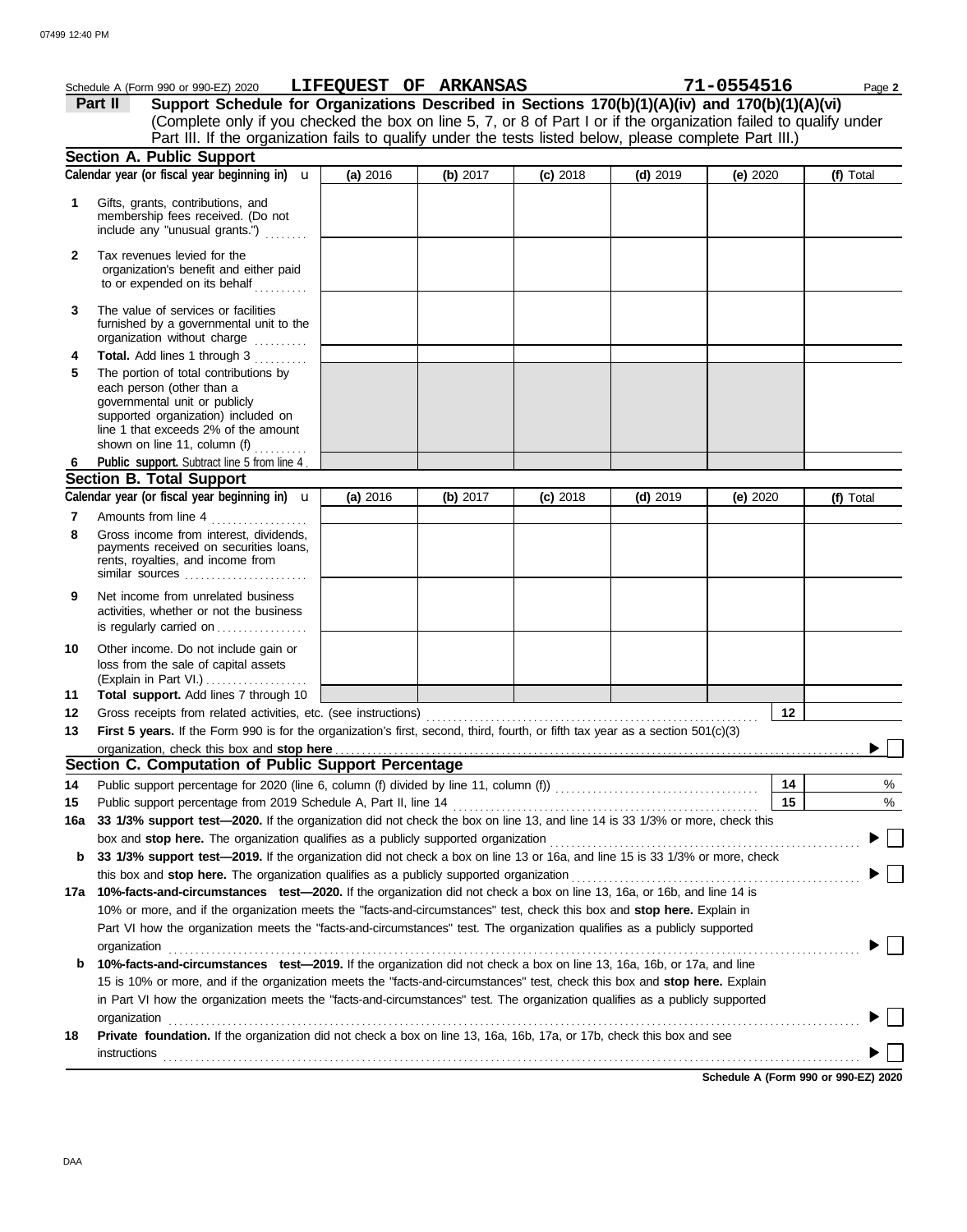|              | Schedule A (Form 990 or 990-EZ) 2020                                                                                                                                                                                                                            | <b>LIFEQUEST OF ARKANSAS</b> |          |            |            | 71-0554516 | Page 3                             |
|--------------|-----------------------------------------------------------------------------------------------------------------------------------------------------------------------------------------------------------------------------------------------------------------|------------------------------|----------|------------|------------|------------|------------------------------------|
|              | Support Schedule for Organizations Described in Section 509(a)(2)<br>Part III                                                                                                                                                                                   |                              |          |            |            |            |                                    |
|              | (Complete only if you checked the box on line 10 of Part I or if the organization failed to qualify under Part II.                                                                                                                                              |                              |          |            |            |            |                                    |
|              | If the organization fails to qualify under the tests listed below, please complete Part II.)                                                                                                                                                                    |                              |          |            |            |            |                                    |
|              | <b>Section A. Public Support</b>                                                                                                                                                                                                                                |                              |          |            |            |            |                                    |
|              | Calendar year (or fiscal year beginning in)<br>$\mathbf{u}$                                                                                                                                                                                                     | (a) 2016                     | (b) 2017 | $(c)$ 2018 | $(d)$ 2019 | (e) 2020   | (f) Total                          |
| 1            | Gifts, grants, contributions, and membership fees<br>received. (Do not include any "unusual grants.")                                                                                                                                                           | 86,518                       | 147,819  | 156,909    | 192,193    | 177,956    | 761,395                            |
| $\mathbf{2}$ | Gross receipts from admissions, merchandise                                                                                                                                                                                                                     |                              |          |            |            |            |                                    |
|              | sold or services performed, or facilities<br>furnished in any activity that is related to the<br>organization's fax-exempt purpose                                                                                                                              | 179,274                      | 170,931  | 182,318    | 181,695    | 87,389     | 801,607                            |
| 3            | Gross receipts from activities that are not an<br>unrelated trade or business under section 513                                                                                                                                                                 |                              |          |            |            |            |                                    |
| 4            | Tax revenues levied for the<br>organization's benefit and either paid<br>to or expended on its behalf                                                                                                                                                           |                              |          |            |            |            |                                    |
| 5            | The value of services or facilities<br>furnished by a governmental unit to the<br>organization without charge                                                                                                                                                   |                              |          |            |            |            |                                    |
| 6            | Total. Add lines 1 through 5                                                                                                                                                                                                                                    | 265,792                      | 318,750  | 339,227    | 373,888    | 265,345    | 1,563,002                          |
|              | <b>7a</b> Amounts included on lines 1, 2, and 3<br>received from disqualified persons                                                                                                                                                                           |                              |          |            |            |            |                                    |
| b            | Amounts included on lines 2 and 3<br>received from other than disqualified<br>persons that exceed the greater of \$5,000<br>or 1% of the amount on line 13 for the year                                                                                         |                              |          |            |            |            |                                    |
| c            | Add lines 7a and 7b                                                                                                                                                                                                                                             |                              |          |            |            |            |                                    |
| 8            | Public support. (Subtract line 7c from<br>line $6.$ )                                                                                                                                                                                                           |                              |          |            |            |            | 1,563,002                          |
|              | <b>Section B. Total Support</b>                                                                                                                                                                                                                                 |                              |          |            |            |            |                                    |
|              | Calendar year (or fiscal year beginning in) $\mathbf u$                                                                                                                                                                                                         | (a) 2016                     | (b) 2017 | $(c)$ 2018 | $(d)$ 2019 | (e) 2020   | (f) Total                          |
| 9            | Amounts from line 6                                                                                                                                                                                                                                             | 265,792                      | 318,750  | 339,227    | 373,888    | 265,345    | 1,563,002                          |
|              | <b>10a</b> Gross income from interest, dividends,<br>payments received on securities loans, rents,<br>royalties, and income from similar sources.                                                                                                               | 5,224                        | 6,445    | 6,445      | 9,663      | 34,717     | 62,494                             |
| b            | Unrelated business taxable income (less<br>section 511 taxes) from businesses<br>acquired after June 30, 1975                                                                                                                                                   |                              |          |            |            |            |                                    |
| c            | Add lines 10a and 10b                                                                                                                                                                                                                                           | 5,224                        | 6,445    | 6,445      | 9,663      | 34,717     | 62,494                             |
| 11           | Net income from unrelated business<br>activities not included in line 10b, whether<br>or not the business is regularly carried on                                                                                                                               |                              |          |            |            |            |                                    |
| 12           | Other income. Do not include gain or<br>loss from the sale of capital assets<br>(Explain in Part VI.)                                                                                                                                                           |                              |          |            |            |            |                                    |
| 13           | Total support. (Add lines 9, 10c, 11,<br>and 12.) $\ldots$                                                                                                                                                                                                      | 271,016                      | 325,195  | 345,672    | 383,551    | 300,062    | 1,625,496                          |
| 14           | First 5 years. If the Form 990 is for the organization's first, second, third, fourth, or fifth tax year as a section 501(c)(3)                                                                                                                                 |                              |          |            |            |            |                                    |
|              | organization, check this box and stop here<br>Section C. Computation of Public Support Percentage                                                                                                                                                               |                              |          |            |            |            |                                    |
|              |                                                                                                                                                                                                                                                                 |                              |          |            |            |            |                                    |
| 15           |                                                                                                                                                                                                                                                                 |                              |          |            |            | 15         | 96.16%                             |
| 16           |                                                                                                                                                                                                                                                                 |                              |          |            |            | 16         | 98.01%                             |
|              | Section D. Computation of Investment Income Percentage                                                                                                                                                                                                          |                              |          |            |            | 17         |                                    |
| 17           |                                                                                                                                                                                                                                                                 |                              |          |            |            |            | 4 %                                |
|              |                                                                                                                                                                                                                                                                 |                              |          |            |            | 18         | $2\%$                              |
| 19а          | 33 1/3% support tests-2020. If the organization did not check the box on line 14, and line 15 is more than 33 1/3%, and line                                                                                                                                    |                              |          |            |            |            | $\blacktriangleright$ $\mathbf{X}$ |
| b            | 17 is not more than 33 1/3%, check this box and stop here. The organization qualifies as a publicly supported organization<br>33 1/3% support tests—2019. If the organization did not check a box on line 14 or line 19a, and line 16 is more than 33 1/3%, and |                              |          |            |            |            |                                    |
|              | line 18 is not more than 33 1/3%, check this box and stop here. The organization qualifies as a publicly supported organization                                                                                                                                 |                              |          |            |            |            |                                    |
| 20           |                                                                                                                                                                                                                                                                 |                              |          |            |            |            |                                    |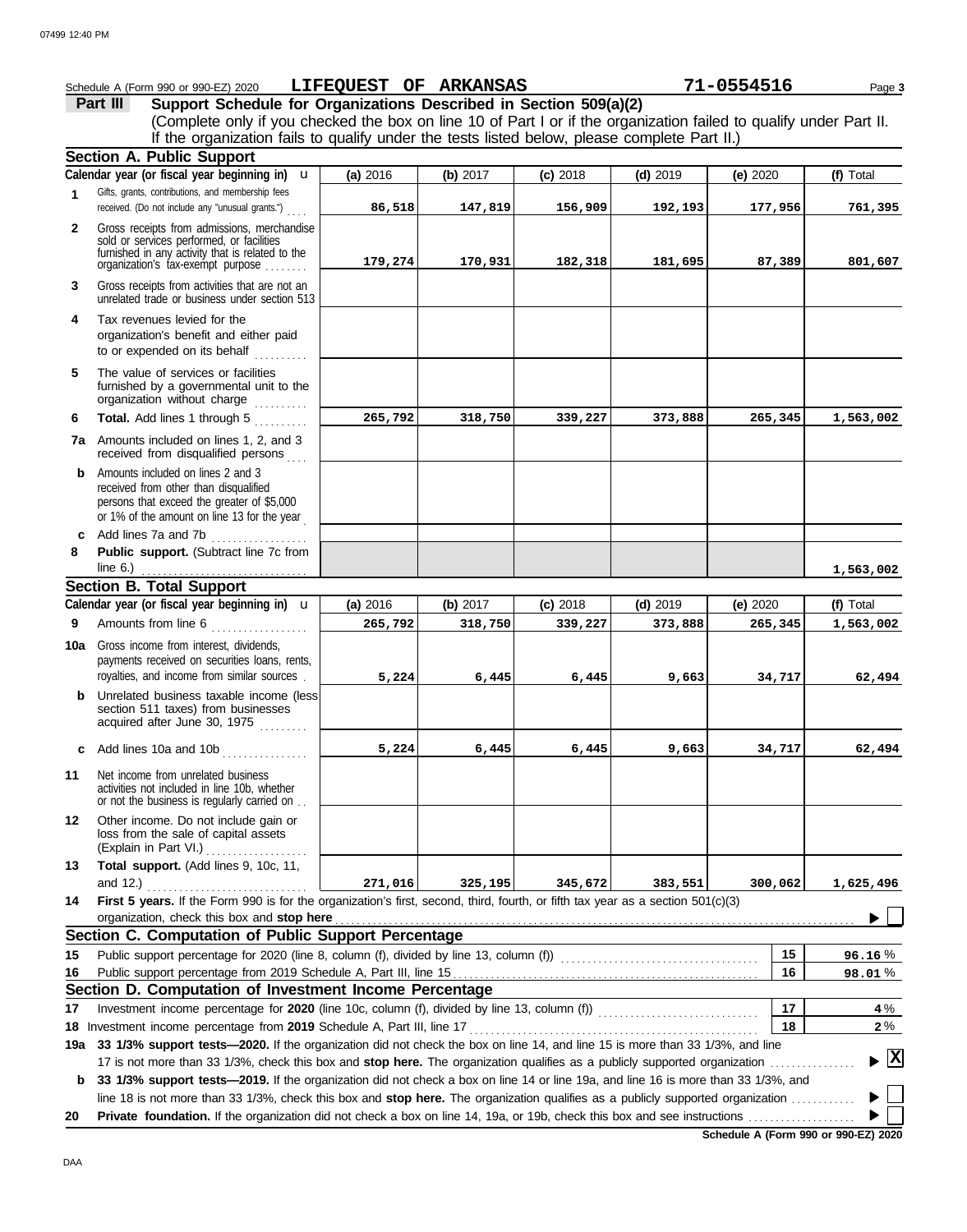|     | LIFEQUEST OF ARKANSAS<br>Schedule A (Form 990 or 990-EZ) 2020                                                                                                                                        | 71-0554516      |            | Page 4 |
|-----|------------------------------------------------------------------------------------------------------------------------------------------------------------------------------------------------------|-----------------|------------|--------|
|     | <b>Supporting Organizations</b><br><b>Part IV</b>                                                                                                                                                    |                 |            |        |
|     | (Complete only if you checked a box in line 12 on Part I. If you checked box 12a, Part I, complete Sections A                                                                                        |                 |            |        |
|     | and B. If you checked box 12b, Part I, complete Sections A and C. If you checked box 12c, Part I, complete                                                                                           |                 |            |        |
|     | Sections A, D, and E. If you checked box 12d, Part I, complete Sections A and D, and complete Part V.)<br>Section A. All Supporting Organizations                                                    |                 |            |        |
|     |                                                                                                                                                                                                      |                 | <b>Yes</b> | No     |
| 1   | Are all of the organization's supported organizations listed by name in the organization's governing                                                                                                 |                 |            |        |
|     | documents? If "No," describe in Part VI how the supported organizations are designated. If designated by                                                                                             |                 |            |        |
|     | class or purpose, describe the designation. If historic and continuing relationship, explain.                                                                                                        | 1               |            |        |
| 2   | Did the organization have any supported organization that does not have an IRS determination of status                                                                                               |                 |            |        |
|     | under section $509(a)(1)$ or (2)? If "Yes," explain in Part VI how the organization determined that the supported                                                                                    |                 |            |        |
|     | organization was described in section 509(a)(1) or (2).                                                                                                                                              | 2               |            |        |
| За  | Did the organization have a supported organization described in section 501(c)(4), (5), or (6)? If "Yes," answer                                                                                     |                 |            |        |
|     | lines 3b and 3c below.                                                                                                                                                                               | За              |            |        |
| b   | Did the organization confirm that each supported organization qualified under section $501(c)(4)$ , $(5)$ , or $(6)$ and                                                                             |                 |            |        |
|     | satisfied the public support tests under section 509(a)(2)? If "Yes," describe in Part VI when and how the                                                                                           |                 |            |        |
|     | organization made the determination.                                                                                                                                                                 | 3b              |            |        |
| c   | Did the organization ensure that all support to such organizations was used exclusively for section $170(c)(2)(B)$                                                                                   |                 |            |        |
|     | purposes? If "Yes," explain in Part VI what controls the organization put in place to ensure such use.                                                                                               | 3c              |            |        |
| 4a  | Was any supported organization not organized in the United States ("foreign supported organization")? If                                                                                             |                 |            |        |
|     | "Yes," and if you checked 12a or 12b in Part I, answer (b) and (c) below.                                                                                                                            | 4a              |            |        |
| b   | Did the organization have ultimate control and discretion in deciding whether to make grants to the foreign                                                                                          |                 |            |        |
|     | supported organization? If "Yes," describe in Part VI how the organization had such control and discretion                                                                                           |                 |            |        |
|     | despite being controlled or supervised by or in connection with its supported organizations.                                                                                                         | 4b              |            |        |
| c   | Did the organization support any foreign supported organization that does not have an IRS determination                                                                                              |                 |            |        |
|     | under sections $501(c)(3)$ and $509(a)(1)$ or (2)? If "Yes," explain in Part VI what controls the organization used                                                                                  |                 |            |        |
|     | to ensure that all support to the foreign supported organization was used exclusively for section $170(c)(2)(B)$                                                                                     |                 |            |        |
| 5a  | purposes.<br>Did the organization add, substitute, or remove any supported organizations during the tax year? If "Yes,"                                                                              | 4c              |            |        |
|     | answer lines 5b and 5c below (if applicable). Also, provide detail in Part VI, including (i) the names and EIN                                                                                       |                 |            |        |
|     | numbers of the supported organizations added, substituted, or removed; (ii) the reasons for each such action;                                                                                        |                 |            |        |
|     | (iii) the authority under the organization's organizing document authorizing such action; and (iv) how the action                                                                                    |                 |            |        |
|     | was accomplished (such as by amendment to the organizing document).                                                                                                                                  | 5a              |            |        |
| b   | Type I or Type II only. Was any added or substituted supported organization part of a class already                                                                                                  |                 |            |        |
|     | designated in the organization's organizing document?                                                                                                                                                | 5b              |            |        |
| c   | Substitutions only. Was the substitution the result of an event beyond the organization's control?                                                                                                   | 5c              |            |        |
| 6   | Did the organization provide support (whether in the form of grants or the provision of services or facilities) to                                                                                   |                 |            |        |
|     | anyone other than (i) its supported organizations, (ii) individuals that are part of the charitable class benefited                                                                                  |                 |            |        |
|     | by one or more of its supported organizations, or (iii) other supporting organizations that also support or                                                                                          |                 |            |        |
|     | benefit one or more of the filing organization's supported organizations? If "Yes," provide detail in Part VI.                                                                                       | 6               |            |        |
| 7   | Did the organization provide a grant, loan, compensation, or other similar payment to a substantial contributor                                                                                      |                 |            |        |
|     | (as defined in section 4958(c)(3)(C)), a family member of a substantial contributor, or a 35% controlled entity                                                                                      |                 |            |        |
|     | with regard to a substantial contributor? If "Yes," complete Part I of Schedule L (Form 990 or 990-EZ).                                                                                              | 7               |            |        |
| 8   | Did the organization make a loan to a disqualified person (as defined in section 4958) not described in line 7?                                                                                      |                 |            |        |
|     | If "Yes," complete Part I of Schedule L (Form 990 or 990-EZ).                                                                                                                                        | 8               |            |        |
| 9a  | Was the organization controlled directly or indirectly at any time during the tax year by one or more                                                                                                |                 |            |        |
|     | disqualified persons, as defined in section 4946 (other than foundation managers and organizations                                                                                                   |                 |            |        |
|     | described in section 509(a)(1) or (2))? If "Yes," provide detail in Part VI.                                                                                                                         | 9а              |            |        |
| b   | Did one or more disqualified persons (as defined in line 9a) hold a controlling interest in any entity in which                                                                                      | 9b              |            |        |
| c   | the supporting organization had an interest? If "Yes," provide detail in Part VI.<br>Did a disqualified person (as defined in line 9a) have an ownership interest in, or derive any personal benefit |                 |            |        |
|     | from, assets in which the supporting organization also had an interest? If "Yes," provide detail in Part VI.                                                                                         | 9c              |            |        |
| 10a | Was the organization subject to the excess business holdings rules of section 4943 because of section                                                                                                |                 |            |        |
|     | 4943(f) (regarding certain Type II supporting organizations, and all Type III non-functionally integrated                                                                                            |                 |            |        |
|     | supporting organizations)? If "Yes," answer line 10b below.                                                                                                                                          | 10a             |            |        |
| b   | Did the organization have any excess business holdings in the tax year? (Use Schedule C, Form 4720, to                                                                                               |                 |            |        |
|     | determine whether the organization had excess business holdings.)                                                                                                                                    | 10 <sub>b</sub> |            |        |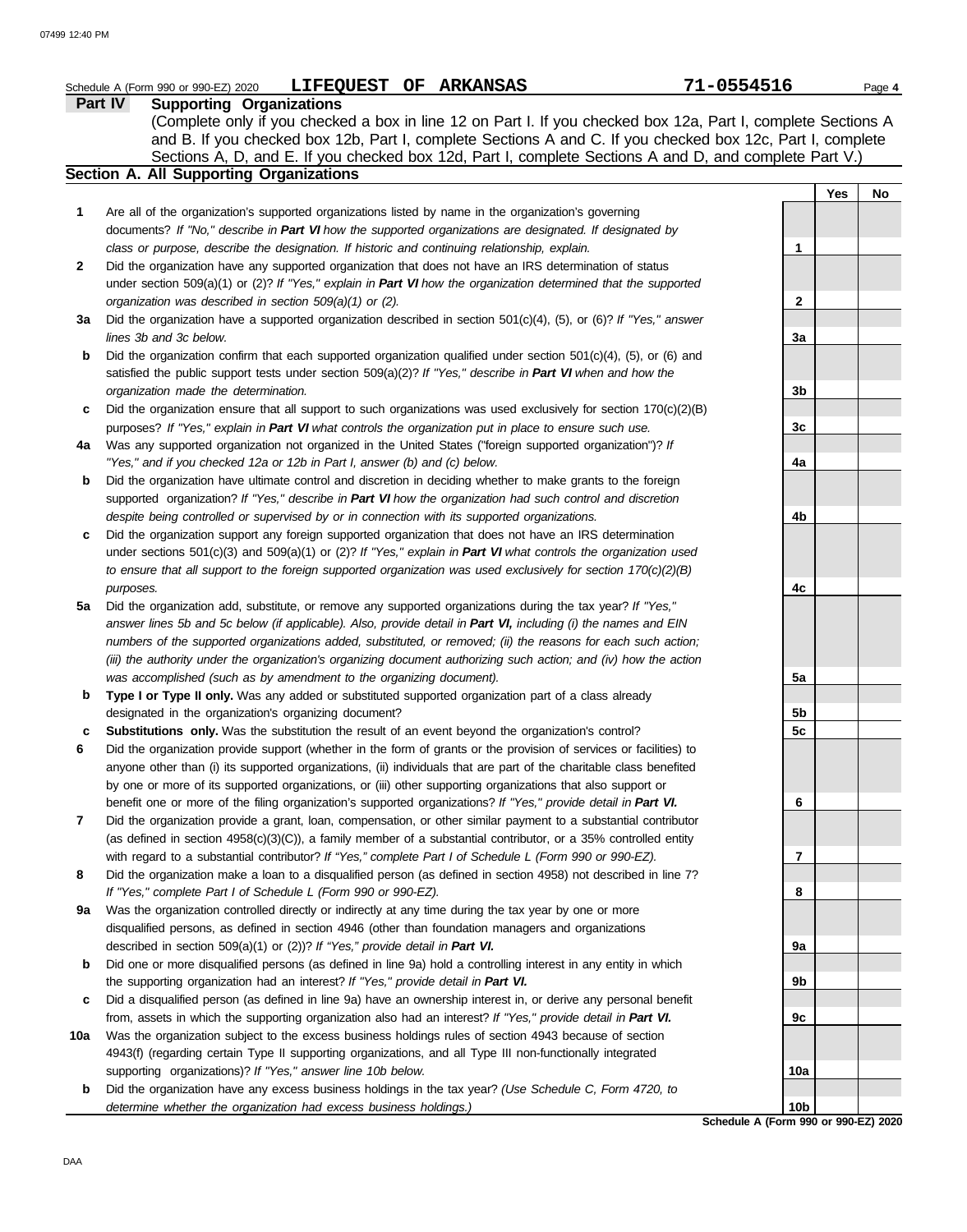|    | 71-0554516<br>LIFEQUEST OF ARKANSAS<br>Schedule A (Form 990 or 990-EZ) 2020                                                       |                 |     | Page 5 |
|----|-----------------------------------------------------------------------------------------------------------------------------------|-----------------|-----|--------|
|    | <b>Supporting Organizations (continued)</b><br>Part IV                                                                            |                 |     |        |
|    |                                                                                                                                   |                 | Yes | No     |
| 11 | Has the organization accepted a gift or contribution from any of the following persons?                                           |                 |     |        |
| a  | A person who directly or indirectly controls, either alone or together with persons described in lines 11b and                    |                 |     |        |
|    | 11c below, the governing body of a supported organization?                                                                        | 11a             |     |        |
| b  | A family member of a person described in line 11a above?                                                                          | 11 <sub>b</sub> |     |        |
| c  | A 35% controlled entity of a person described in line 11a or 11b above? If "Yes" to line 11a, 11b, or 11c, provide                |                 |     |        |
|    | detail in Part VI.<br>Section B. Type I Supporting Organizations                                                                  | 11c             |     |        |
|    |                                                                                                                                   |                 | Yes | No     |
| 1  | Did the governing body, members of the governing body, officers acting in their official capacity, or membership of one or        |                 |     |        |
|    | more supported organizations have the power to regularly appoint or elect at least a majority of the organization's officers,     |                 |     |        |
|    | directors, or trustees at all times during the tax year? If "No," describe in Part VI how the supported organization(s)           |                 |     |        |
|    | effectively operated, supervised, or controlled the organization's activities. If the organization had more than one supported    |                 |     |        |
|    | organization, describe how the powers to appoint and/or remove officers, directors, or trustees were allocated among the          |                 |     |        |
|    | supported organizations and what conditions or restrictions, if any, applied to such powers during the tax year.                  | 1               |     |        |
| 2  | Did the organization operate for the benefit of any supported organization other than the supported                               |                 |     |        |
|    | organization(s) that operated, supervised, or controlled the supporting organization? If "Yes," explain in Part                   |                 |     |        |
|    | VI how providing such benefit carried out the purposes of the supported organization(s) that operated,                            |                 |     |        |
|    |                                                                                                                                   | 2               |     |        |
|    | supervised, or controlled the supporting organization.<br>Section C. Type II Supporting Organizations                             |                 |     |        |
|    |                                                                                                                                   |                 | Yes | No     |
| 1  | Were a majority of the organization's directors or trustees during the tax year also a majority of the directors                  |                 |     |        |
|    | or trustees of each of the organization's supported organization(s)? If "No," describe in Part VI how control                     |                 |     |        |
|    | or management of the supporting organization was vested in the same persons that controlled or managed                            |                 |     |        |
|    | the supported organization(s).                                                                                                    | 1               |     |        |
|    | Section D. All Type III Supporting Organizations                                                                                  |                 |     |        |
|    |                                                                                                                                   |                 | Yes | No     |
| 1  | Did the organization provide to each of its supported organizations, by the last day of the fifth month of the                    |                 |     |        |
|    | organization's tax year, (i) a written notice describing the type and amount of support provided during the prior tax             |                 |     |        |
|    | year, (ii) a copy of the Form 990 that was most recently filed as of the date of notification, and (iii) copies of the            |                 |     |        |
|    | organization's governing documents in effect on the date of notification, to the extent not previously provided?                  | 1               |     |        |
|    | Were any of the organization's officers, directors, or trustees either (i) appointed or elected by the supported                  |                 |     |        |
| 2  |                                                                                                                                   |                 |     |        |
|    | organization(s) or (ii) serving on the governing body of a supported organization? If "No," explain in Part VI how                | 2               |     |        |
|    | the organization maintained a close and continuous working relationship with the supported organization(s).                       |                 |     |        |
| 3  | By reason of the relationship described in line 2, above, did the organization's supported organizations have                     |                 |     |        |
|    | a significant voice in the organization's investment policies and in directing the use of the organization's                      |                 |     |        |
|    | income or assets at all times during the tax year? If "Yes," describe in Part VI the role the organization's                      |                 |     |        |
|    | supported organizations played in this regard.<br>Section E. Type III Functionally-Integrated Supporting Organizations            | 3               |     |        |
|    |                                                                                                                                   |                 |     |        |
| 1  | Check the box next to the method that the organization used to satisfy the Integral Part Test during the year (see instructions). |                 |     |        |
| a  | The organization satisfied the Activities Test. Complete line 2 below.                                                            |                 |     |        |
| b  | The organization is the parent of each of its supported organizations. Complete line 3 below.                                     |                 |     |        |
| c  | The organization supported a governmental entity. Describe in Part VI how you supported a governmental entity (see instructions). |                 |     |        |
| 2  | Activities Test, Answer lines 2a and 2b below.                                                                                    |                 | Yes | No     |
| а  | Did substantially all of the organization's activities during the tax year directly further the exempt purposes of                |                 |     |        |
|    | the supported organization(s) to which the organization was responsive? If "Yes," then in Part VI identify                        |                 |     |        |
|    | those supported organizations and explain how these activities directly furthered their exempt purposes,                          |                 |     |        |
|    | how the organization was responsive to those supported organizations, and how the organization determined                         |                 |     |        |
|    | that these activities constituted substantially all of its activities.                                                            | 2a              |     |        |
| b  | Did the activities described in line 2a, above, constitute activities that, but for the organization's involvement,               |                 |     |        |
|    | one or more of the organization's supported organization(s) would have been engaged in? If "Yes," explain in                      |                 |     |        |
|    | Part VI the reasons for the organization's position that its supported organization(s) would have engaged in                      |                 |     |        |
|    | these activities but for the organization's involvement.                                                                          | 2b              |     |        |
|    | Parent of Supported Organizations. Answer lines 3a and 3b below.                                                                  |                 |     |        |

- **a** Did the organization have the power to regularly appoint or elect a majority of the officers, directors, or trustees of each of the supported organizations? *If "Yes" or "No," provide details in Part VI.*
- **b** Did the organization exercise a substantial degree of direction over the policies, programs, and activities of each of its supported organizations? *If "Yes," describe in Part VI the role played by the organization in this regard.*

DAA **Schedule A (Form 990 or 990-EZ) 2020 3b**

**3a**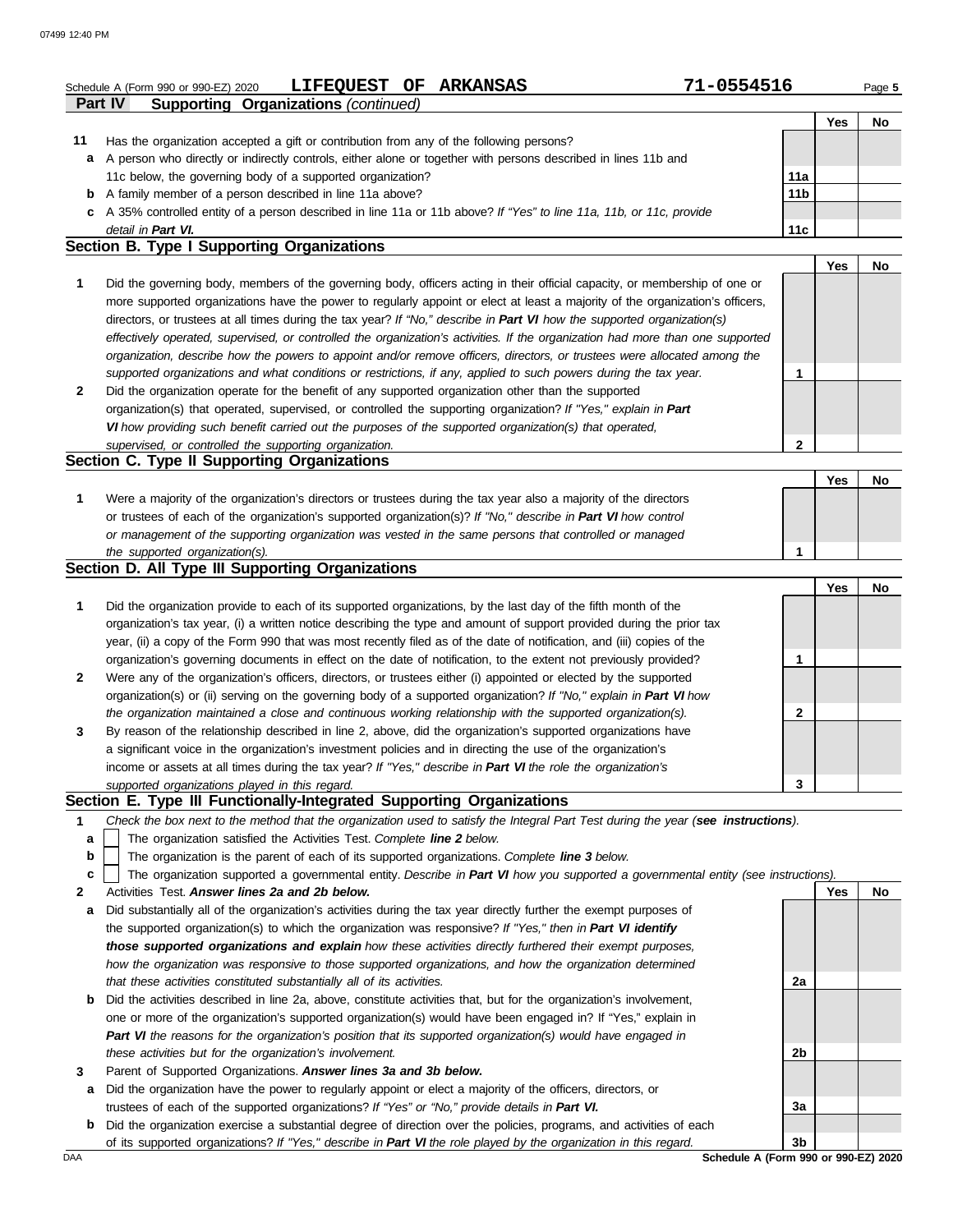| LIFEQUEST OF ARKANSAS<br>Schedule A (Form 990 or 990-EZ) 2020                                                                         |                | 71-0554516     | Page 6                         |
|---------------------------------------------------------------------------------------------------------------------------------------|----------------|----------------|--------------------------------|
| Type III Non-Functionally Integrated 509(a)(3) Supporting Organizations<br><b>Part V</b>                                              |                |                |                                |
| Check here if the organization satisfied the Integral Part Test as a qualifying trust on Nov. 20, 1970 (explain in Part VI). See<br>1 |                |                |                                |
| instructions. All other Type III non-functionally integrated supporting organizations must complete Sections A through E.             |                |                |                                |
| Section A - Adjusted Net Income                                                                                                       |                | (A) Prior Year | (B) Current Year<br>(optional) |
| Net short-term capital gain                                                                                                           | 1              |                |                                |
| $\mathbf{2}$<br>Recoveries of prior-year distributions                                                                                | $\mathbf 2$    |                |                                |
| 3<br>Other gross income (see instructions)                                                                                            | 3              |                |                                |
| Add lines 1 through 3.<br>4                                                                                                           | 4              |                |                                |
| Depreciation and depletion<br>5.                                                                                                      | 5              |                |                                |
| Portion of operating expenses paid or incurred for production or collection of<br>6                                                   |                |                |                                |
| gross income or for management, conservation, or maintenance of property                                                              |                |                |                                |
| held for production of income (see instructions)                                                                                      | 6              |                |                                |
| 7 Other expenses (see instructions)                                                                                                   | 7              |                |                                |
| Adjusted Net Income (subtract lines 5, 6, and 7 from line 4)<br>8                                                                     | 8              |                |                                |
| Section B - Minimum Asset Amount                                                                                                      |                | (A) Prior Year | (B) Current Year<br>(optional) |
| Aggregate fair market value of all non-exempt-use assets (see<br>1.                                                                   |                |                |                                |
| instructions for short tax year or assets held for part of year):                                                                     |                |                |                                |
| a Average monthly value of securities                                                                                                 | 1a             |                |                                |
| <b>b</b> Average monthly cash balances                                                                                                | 1 <sub>b</sub> |                |                                |
| c Fair market value of other non-exempt-use assets                                                                                    | 1 <sub>c</sub> |                |                                |
| d Total (add lines 1a, 1b, and 1c)                                                                                                    | 1d             |                |                                |
| e Discount claimed for blockage or other factors                                                                                      |                |                |                                |
| (explain in detail in Part VI):                                                                                                       |                |                |                                |
| 2 Acquisition indebtedness applicable to non-exempt-use assets                                                                        | $\mathbf{2}$   |                |                                |
| Subtract line 2 from line 1d.<br>3                                                                                                    | 3              |                |                                |
| Cash deemed held for exempt use. Enter 0.015 of line 3 (for greater amount,<br>4                                                      |                |                |                                |
| see instructions).                                                                                                                    | 4              |                |                                |
| Net value of non-exempt-use assets (subtract line 4 from line 3)<br>5.                                                                | 5              |                |                                |
| Multiply line 5 by 0.035.<br>6                                                                                                        | 6              |                |                                |
| Recoveries of prior-year distributions<br>7                                                                                           | $\overline{7}$ |                |                                |
| Minimum Asset Amount (add line 7 to line 6)<br>8                                                                                      | 8              |                |                                |
| Section C - Distributable Amount                                                                                                      |                |                | <b>Current Year</b>            |
| 1 Adjusted net income for prior year (from Section A, line 8, column A)                                                               | 1              |                |                                |
| $\mathbf{2}$<br>Enter 0.85 of line 1.                                                                                                 | $\mathbf 2$    |                |                                |
| Minimum asset amount for prior year (from Section B, line 8, column A)<br>3                                                           | 3              |                |                                |
| Enter greater of line 2 or line 3.<br>4                                                                                               | 4              |                |                                |
| Income tax imposed in prior year<br>5.                                                                                                | 5              |                |                                |
| 6<br><b>Distributable Amount.</b> Subtract line 5 from line 4, unless subject to                                                      |                |                |                                |
| emergency temporary reduction (see instructions).                                                                                     | 6              |                |                                |

**7** (see instructions). Check here if the current year is the organization's first as a non-functionally integrated Type III supporting organization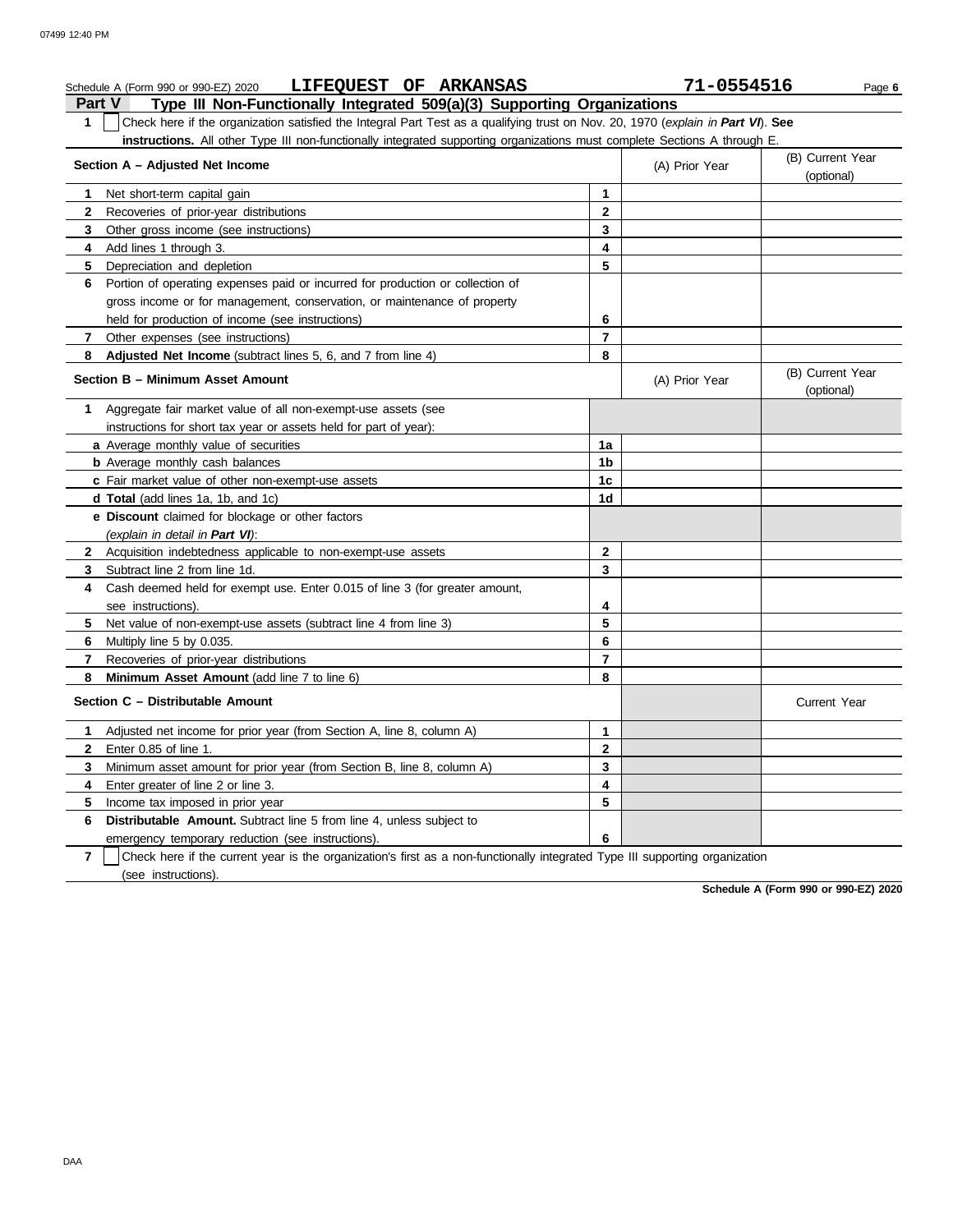### Schedule A (Form 990 or 990-EZ) 2020 **LIFEQUEST OF ARKANSAS 71-0554516** Page 7 **Part V Type III Non-Functionally Integrated 509(a)(3) Supporting Organizations** *(continued)* **Section D – Distributions Current Year 1 2 3 4 5** Qualified set-aside amounts (prior IRS approval required—*provide details in Part VI*) **6** Other distributions (*describe in Part VI*). See instructions. **7 8 9 10** Amounts paid to supported organizations to accomplish exempt purposes Amounts paid to perform activity that directly furthers exempt purposes of supported organizations, in excess of income from activity Administrative expenses paid to accomplish exempt purposes of supported organizations Amounts paid to acquire exempt-use assets **Total annual distributions.** Add lines 1 through 6. Distributions to attentive supported organizations to which the organization is responsive (*provide details in Part VI*). See instructions. Distributable amount for 2020 from Section C, line 6 Line 8 amount divided by line 9 amount **Section E – Distribution Allocations** (see instructions) **Excess Distributions (i) (ii) Underdistributions Pre-2020 (iii) Distributable Amount for 2020 8** Breakdown of line 7: **7 6** Remaining underdistributions for 2020 Subtract lines 3h **5** Remaining underdistributions for years prior to 2020, if **4** Distributions for 2020 from **3** Excess distributions carryover, if any, to 2020 **2 1 a** From 2015 . . . . . . . . . . . . . . . . . . . . . . . . . . . . . . . **b** From 2016 . . . . . . . . . . . . . . . . . . . . . . . . . . . . . . . **c** From 2017 . . . . . . . . . . . . . . . . . . . . . . . . . . . . . . . **d** From 2018 . . . . . . . . . . . . . . . . . . . . . . . . . . . . . . . . **e** From 2019 . . . . . . . . . . . . . . . . . . . . . . . . . . . . . . . . **f Total** of lines 3a through 3e **g** Applied to underdistributions of prior years **h** Applied to 2020 distributable amount **i** Carryover from 2015 not applied (see instructions) **j a** Applied to underdistributions of prior years **b** Applied to 2020 distributable amount **c** Remainder. Subtract lines 4a and 4b from line 4. **a** Excess from 2016 . . . . . . . . . . . . . . . . . . . . . . . **b** Excess from 2017 . . . . . . . . . . . . . . . . . . . . . . . **c** Excess from 2018 . . . . . . . . . . . . . . . . . . . . . . . . **d** Excess from 2019 . . . . . . . . . . . . . . . . . . . . . . . . **e** Excess from 2020 . . . . . . . . . . . . . . . . . . . . . . . . Distributable amount for 2020 from Section C, line 6 Underdistributions, if any, for years prior to 2020 (reasonable cause required–*explain in Part VI*). See Remainder. Subtract lines 3g, 3h, and 3i from line 3f. Section D, line 7: \$ any. Subtract lines 3g and 4a from line 2. For result greater than zero, *explain in Part VI*. See instructions. and 4b from line 1. For result greater than zero, *explain in Part VI*. See instructions. **Excess distributions carryover to 2021.** Add lines 3j and 4c. instructions.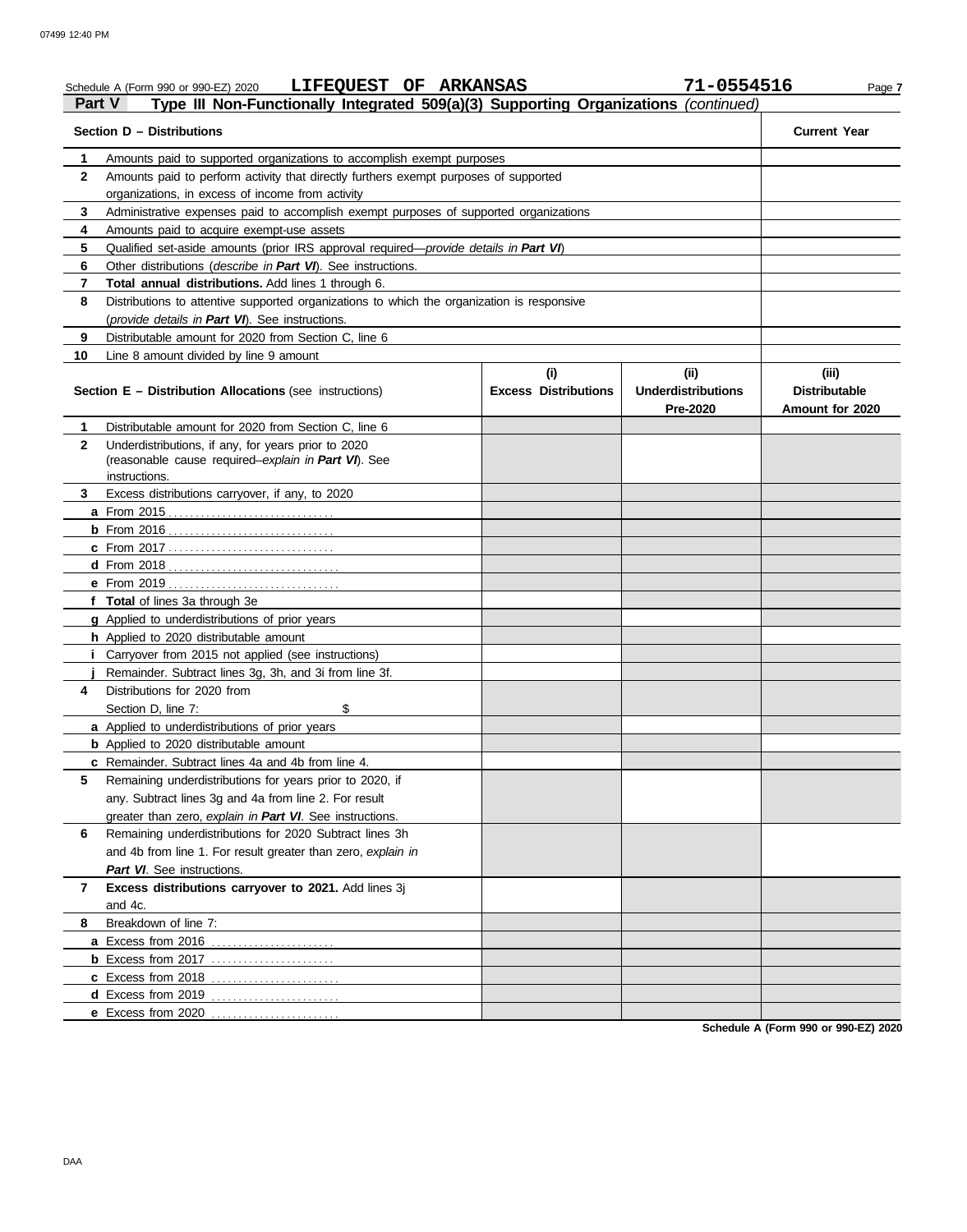|         | Schedule A (Form 990 or 990-EZ) 2020 | LIFEQUEST OF ARKANSAS                                                                                                                                                                                                                                                                                                                                                                                                                                                                     |  | 71-0554516 | Page 8 |
|---------|--------------------------------------|-------------------------------------------------------------------------------------------------------------------------------------------------------------------------------------------------------------------------------------------------------------------------------------------------------------------------------------------------------------------------------------------------------------------------------------------------------------------------------------------|--|------------|--------|
| Part VI |                                      | Supplemental Information. Provide the explanations required by Part II, line 10; Part II, line 17a or 17b; Part<br>III, line 12; Part IV, Section A, lines 1, 2, 3b, 3c, 4b, 4c, 5a, 6, 9a, 9b, 9c, 11a, 11b, and 11c; Part IV, Section<br>B, lines 1 and 2; Part IV, Section C, line 1; Part IV, Section D, lines 2 and 3; Part IV, Section E, lines 1c, 2a, 2b,<br>3a, and 3b; Part V, line 1; Part V, Section B, line 1e; Part V, Section D, lines 5, 6, and 8; and Part V, Section E, |  |            |        |
|         |                                      | lines 2, 5, and 6. Also complete this part for any additional information. (See instructions.)                                                                                                                                                                                                                                                                                                                                                                                            |  |            |        |
|         |                                      |                                                                                                                                                                                                                                                                                                                                                                                                                                                                                           |  |            |        |
|         |                                      |                                                                                                                                                                                                                                                                                                                                                                                                                                                                                           |  |            |        |
|         |                                      |                                                                                                                                                                                                                                                                                                                                                                                                                                                                                           |  |            |        |
|         |                                      |                                                                                                                                                                                                                                                                                                                                                                                                                                                                                           |  |            |        |
|         |                                      |                                                                                                                                                                                                                                                                                                                                                                                                                                                                                           |  |            |        |
|         |                                      |                                                                                                                                                                                                                                                                                                                                                                                                                                                                                           |  |            |        |
|         |                                      |                                                                                                                                                                                                                                                                                                                                                                                                                                                                                           |  |            |        |
|         |                                      |                                                                                                                                                                                                                                                                                                                                                                                                                                                                                           |  |            |        |
|         |                                      |                                                                                                                                                                                                                                                                                                                                                                                                                                                                                           |  |            |        |
|         |                                      |                                                                                                                                                                                                                                                                                                                                                                                                                                                                                           |  |            |        |
|         |                                      |                                                                                                                                                                                                                                                                                                                                                                                                                                                                                           |  |            |        |
|         |                                      |                                                                                                                                                                                                                                                                                                                                                                                                                                                                                           |  |            |        |
|         |                                      |                                                                                                                                                                                                                                                                                                                                                                                                                                                                                           |  |            |        |
|         |                                      |                                                                                                                                                                                                                                                                                                                                                                                                                                                                                           |  |            |        |
|         |                                      |                                                                                                                                                                                                                                                                                                                                                                                                                                                                                           |  |            |        |
|         |                                      |                                                                                                                                                                                                                                                                                                                                                                                                                                                                                           |  |            |        |
|         |                                      |                                                                                                                                                                                                                                                                                                                                                                                                                                                                                           |  |            |        |
|         |                                      |                                                                                                                                                                                                                                                                                                                                                                                                                                                                                           |  |            |        |
|         |                                      |                                                                                                                                                                                                                                                                                                                                                                                                                                                                                           |  |            |        |
|         |                                      |                                                                                                                                                                                                                                                                                                                                                                                                                                                                                           |  |            |        |
|         |                                      |                                                                                                                                                                                                                                                                                                                                                                                                                                                                                           |  |            |        |
|         |                                      |                                                                                                                                                                                                                                                                                                                                                                                                                                                                                           |  |            |        |
|         |                                      |                                                                                                                                                                                                                                                                                                                                                                                                                                                                                           |  |            |        |
|         |                                      |                                                                                                                                                                                                                                                                                                                                                                                                                                                                                           |  |            |        |
|         |                                      |                                                                                                                                                                                                                                                                                                                                                                                                                                                                                           |  |            |        |
|         |                                      |                                                                                                                                                                                                                                                                                                                                                                                                                                                                                           |  |            |        |
|         |                                      |                                                                                                                                                                                                                                                                                                                                                                                                                                                                                           |  |            |        |
|         |                                      |                                                                                                                                                                                                                                                                                                                                                                                                                                                                                           |  |            |        |
|         |                                      |                                                                                                                                                                                                                                                                                                                                                                                                                                                                                           |  |            |        |
|         |                                      |                                                                                                                                                                                                                                                                                                                                                                                                                                                                                           |  |            |        |
|         |                                      |                                                                                                                                                                                                                                                                                                                                                                                                                                                                                           |  |            |        |
|         |                                      |                                                                                                                                                                                                                                                                                                                                                                                                                                                                                           |  |            |        |
|         |                                      |                                                                                                                                                                                                                                                                                                                                                                                                                                                                                           |  |            |        |
|         |                                      |                                                                                                                                                                                                                                                                                                                                                                                                                                                                                           |  |            |        |
|         |                                      |                                                                                                                                                                                                                                                                                                                                                                                                                                                                                           |  |            |        |
|         |                                      |                                                                                                                                                                                                                                                                                                                                                                                                                                                                                           |  |            |        |
|         |                                      |                                                                                                                                                                                                                                                                                                                                                                                                                                                                                           |  |            |        |
|         |                                      |                                                                                                                                                                                                                                                                                                                                                                                                                                                                                           |  |            |        |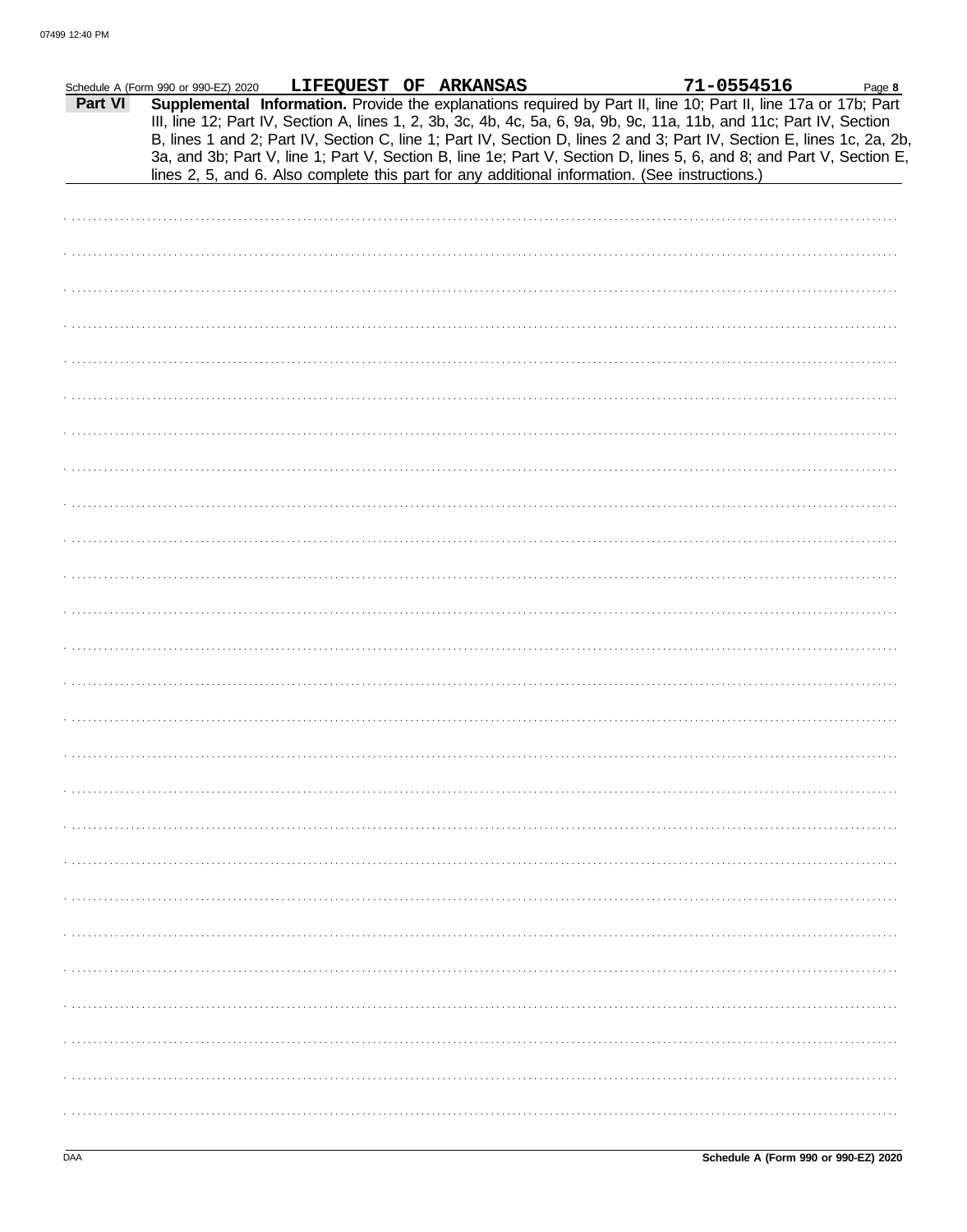| <b>Schedule B</b><br>(Form 990, 990-EZ,                              | <b>Schedule of Contributors</b>                                                                               | OMB No. 1545-0047              |
|----------------------------------------------------------------------|---------------------------------------------------------------------------------------------------------------|--------------------------------|
| or 990-PF)<br>Department of the Treasury<br>Internal Revenue Service | u Attach to Form 990, Form 990-EZ, or Form 990-PF.<br>u Go to www.irs.gov/Form990 for the latest information. | 2020                           |
| Name of the organization                                             |                                                                                                               | Employer identification number |
| <b>LIFEQUEST</b><br>OF                                               | ARKANSAS                                                                                                      | 71-0554516                     |
| <b>Organization type</b> (check one):                                |                                                                                                               |                                |
| Filers of:                                                           | Section:                                                                                                      |                                |
| Form 990 or 990-EZ                                                   | <b>X</b><br>501(c)(<br>3 ) (enter number) organization                                                        |                                |
|                                                                      | $4947(a)(1)$ nonexempt charitable trust not treated as a private foundation                                   |                                |
|                                                                      | 527 political organization                                                                                    |                                |
| Form 990-PF                                                          | 501(c)(3) exempt private foundation                                                                           |                                |
|                                                                      | $4947(a)(1)$ nonexempt charitable trust treated as a private foundation                                       |                                |
|                                                                      | $501(c)(3)$ taxable private foundation                                                                        |                                |

Check if your organization is covered by the **General Rule** or a **Special Rule. Note:** Only a section 501(c)(7), (8), or (10) organization can check boxes for both the General Rule and a Special Rule. See instructions.

## **General Rule**

For an organization filing Form 990, 990-EZ, or 990-PF that received, during the year, contributions totaling \$5,000 **X** or more (in money or property) from any one contributor. Complete Parts I and II. See instructions for determining a contributor's total contributions.

### **Special Rules**

For an organization described in section 501(c)(3) filing Form 990 or 990-EZ that met the 33<sup>1</sup>/3% support test of the regulations under sections 509(a)(1) and 170(b)(1)(A)(vi), that checked Schedule A (Form 990 or 990-EZ), Part II, line 13, 16a, or 16b, and that received from any one contributor, during the year, total contributions of the greater of **(1)** \$5,000; or **(2)** 2% of the amount on (i) Form 990, Part VIII, line 1h; or (ii) Form 990-EZ, line 1. Complete Parts I and II.

literary, or educational purposes, or for the prevention of cruelty to children or animals. Complete Parts I (entering For an organization described in section  $501(c)(7)$ , (8), or (10) filing Form 990 or 990-EZ that received from any one contributor, during the year, total contributions of more than \$1,000 *exclusively* for religious, charitable, scientific, "N/A" in column (b) instead of the contributor name and address), II, and III.

For an organization described in section 501(c)(7), (8), or (10) filing Form 990 or 990-EZ that received from any one contributor, during the year, contributions *exclusively* for religious, charitable, etc., purposes, but no such contributions totaled more than \$1,000. If this box is checked, enter here the total contributions that were received during the year for an *exclusively* religious, charitable, etc., purpose. Don't complete any of the parts unless the **General Rule** applies to this organization because it received *nonexclusively* religious, charitable, etc., contributions totaling \$5,000 or more during the year . . . . . . . . . . . . . . . . . . . . . . . . . . . . . . . . . . . . . . . . . . . . . . . . . . . . . . . . . . . . . . . . . . . . . . . . .  $\triangleright$  \$

990-EZ, or 990-PF), but it **must** answer "No" on Part IV, line 2, of its Form 990; or check the box on line H of its Form 990-EZ or on its Form 990-PF, Part I, line 2, to certify that it doesn't meet the filing requirements of Schedule B (Form 990, 990-EZ, or 990-PF). **Caution:** An organization that isn't covered by the General Rule and/or the Special Rules doesn't file Schedule B (Form 990,

**For Paperwork Reduction Act Notice, see the instructions for Form 990, 990-EZ, or 990-PF.**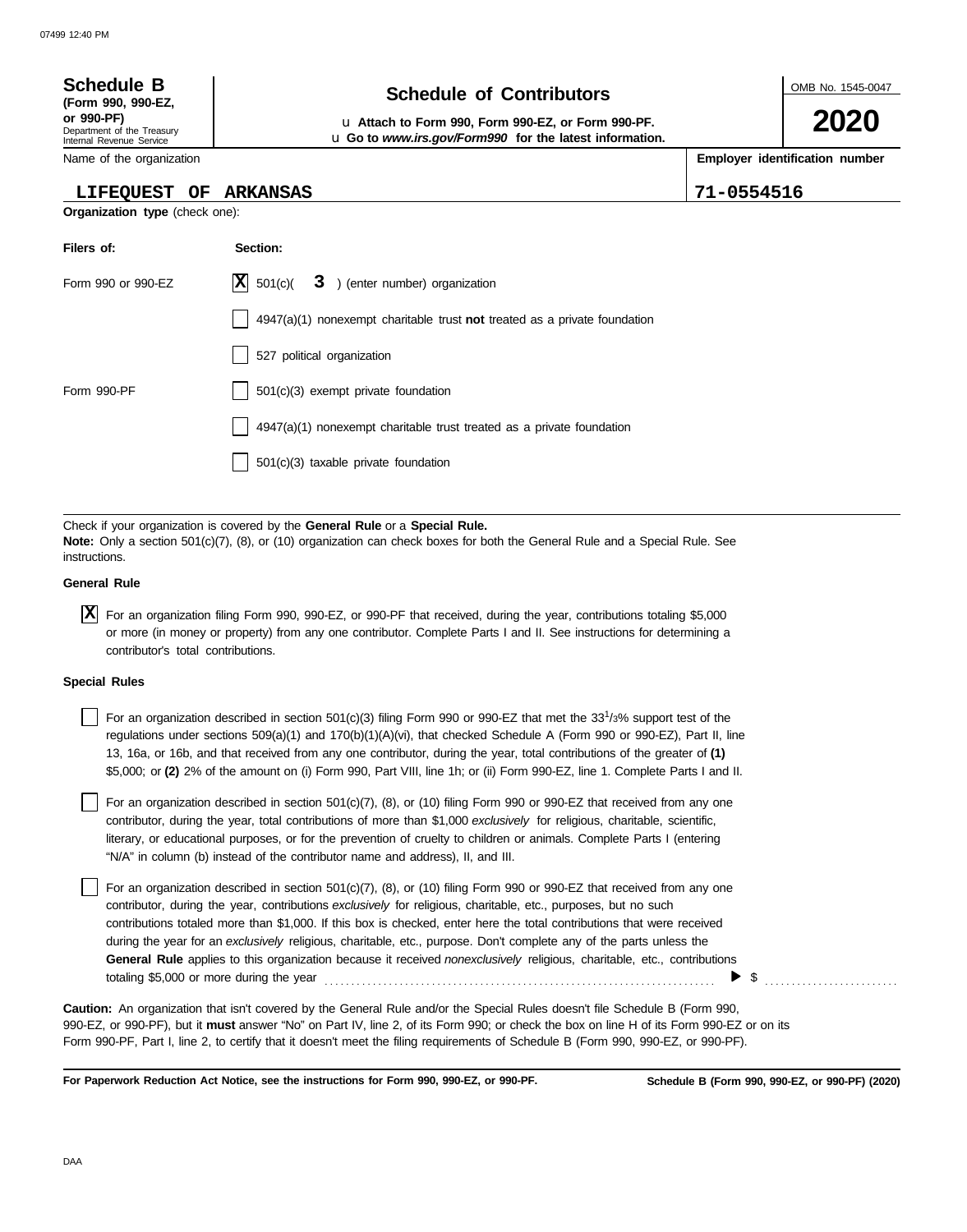| Name of organization | Schedule B (Form 990, 990-EZ, or 990-PF) (2020)                                                                                |                                   | PAGE 1 OF 1<br>Page 2<br>Employer identification number                                                                   |
|----------------------|--------------------------------------------------------------------------------------------------------------------------------|-----------------------------------|---------------------------------------------------------------------------------------------------------------------------|
| Part I               | LIFEQUEST OF ARKANSAS<br><b>Contributors</b> (see instructions). Use duplicate copies of Part I if additional space is needed. |                                   | 71-0554516                                                                                                                |
| (a)<br>No.           | (b)<br>Name, address, and ZIP + 4                                                                                              | (c)<br><b>Total contributions</b> | (d)<br>Type of contribution                                                                                               |
| $\mathbf{1}$         | <b>AARP</b><br>.<br>1701 CENTERVIEW #205<br>AR 72211<br>LITTLE ROCK                                                            | 5,000<br>$\$\quad$                | $\overline{\mathbf{x}}$<br>Person<br>Payroll<br><b>Noncash</b><br>(Complete Part II for<br>noncash contributions.)        |
| (a)<br>No.           | (b)<br>Name, address, and ZIP + 4                                                                                              | (c)<br><b>Total contributions</b> | (d)<br>Type of contribution                                                                                               |
| $2_{\ldots}$         | ARKANSAS BLUE CROSS BLUE SHIELD<br>601 S. GAINES STREET<br>LITTLE ROCK<br>AR 72201                                             | 10,000<br>$\mathsf{\$}$           | $\overline{\mathbf{x}}$<br>Person<br>Payroll<br><b>Noncash</b><br>(Complete Part II for<br>noncash contributions.)        |
| (a)<br>No.           | (b)<br>Name, address, and ZIP + 4                                                                                              | (c)<br><b>Total contributions</b> | (d)<br>Type of contribution                                                                                               |
| $3_{\ldots}$         | ARKANSAS HEART HOSPITAL<br>1701 SOUTH SHACKLEFORD<br>LITTLE ROCK<br>AR 72211                                                   | 7,500<br>$\$\quad$                | $\overline{\mathbf{x}}$<br>Person<br>Payroll<br><b>Noncash</b><br>(Complete Part II for<br>noncash contributions.)        |
| (a)<br>No.           | (b)<br>Name, address, and ZIP + 4                                                                                              | (c)<br><b>Total contributions</b> | (d)<br>Type of contribution                                                                                               |
| $4_{\ldots}$         | BOB MOORE<br>40<br><b>ROBINWOOD</b><br><b>DRIVE</b><br>AR 72227<br><b>LITTLE ROCK</b>                                          | 10,000<br>\$                      | $\overline{\mathbf{x}}$<br>Person<br><b>Pavroll</b><br><b>Noncash</b><br>(Complete Part II for<br>noncash contributions.) |
| (a)<br>No.           | (b)<br>Name, address, and ZIP + 4                                                                                              | (c)<br><b>Total contributions</b> | (d)<br>Type of contribution                                                                                               |
| 5 <sub>1</sub>       | GEORGE MCLEOD<br>WILDWOOD ROAD<br>8<br><b>LITTLE ROCK</b><br>AR 72207                                                          | 10,000<br>\$                      | Person<br>Payroll<br><b>Noncash</b><br>(Complete Part II for<br>noncash contributions.)                                   |
| (a)<br>No.           | (b)<br>Name, address, and ZIP + 4                                                                                              | (c)<br><b>Total contributions</b> | (d)<br>Type of contribution                                                                                               |
|                      |                                                                                                                                | \$                                | Person<br>Payroll<br><b>Noncash</b><br>(Complete Part II for<br>noncash contributions.)                                   |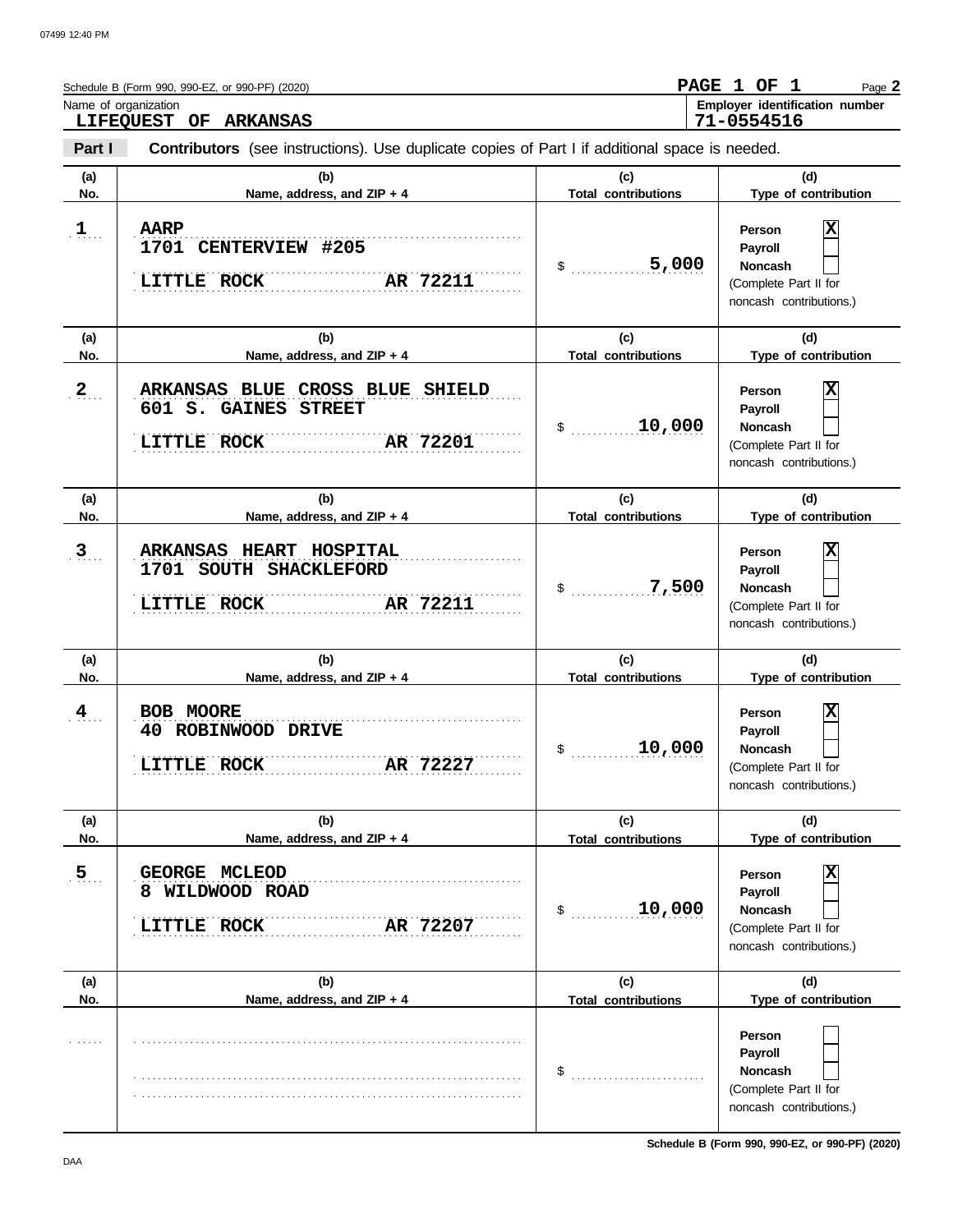| u Complete if the organization answered "Yes" on Form 990,<br>(Form 990)<br>Part IV, line 6, 7, 8, 9, 10, 11a, 11b, 11c, 11d, 11e, 11f, 12a, or 12b.<br>u Attach to Form 990.<br><b>Open to Public</b><br>Department of the Treasury<br>Internal Revenue Service<br><b>Inspection</b><br>u Go to www.irs.gov/Form990 for instructions and the latest information.<br>Employer identification number<br>Name of the organization<br>71-0554516<br>LIFEQUEST OF ARKANSAS<br>Organizations Maintaining Donor Advised Funds or Other Similar Funds or Accounts.<br>Part I<br>Complete if the organization answered "Yes" on Form 990, Part IV, line 6.<br>(a) Donor advised funds<br>(b) Funds and other accounts<br>1<br>2<br>Aggregate value of grants from (during year)<br>3<br>4<br>Did the organization inform all donors and donor advisors in writing that the assets held in donor advised<br>5<br>Yes<br>No<br>Did the organization inform all grantees, donors, and donor advisors in writing that grant funds can be used<br>6<br>only for charitable purposes and not for the benefit of the donor or donor advisor, or for any other purpose<br><b>Yes</b><br>No.<br><b>Conservation Easements.</b><br><b>Part II</b><br>Complete if the organization answered "Yes" on Form 990, Part IV, line 7.<br>Purpose(s) of conservation easements held by the organization (check all that apply).<br>1.<br>Preservation of land for public use (for example, recreation or education)<br>Preservation of a historically important land area<br>Preservation of a certified historic structure<br>Protection of natural habitat<br>Preservation of open space<br>Complete lines 2a through 2d if the organization held a qualified conservation contribution in the form of a conservation<br>2<br>easement on the last day of the tax year.<br>Held at the End of the Tax Year<br>2a<br>a<br>2b<br>b<br>2c<br>Number of conservation easements on a certified historic structure included in (a) [[[[[[[[[[[[[[[[[[[[[[[[[]]]]]]]<br>d Number of conservation easements included in (c) acquired after 7/25/06, and not on a<br>historic structure listed in the National Register<br>2d<br>Number of conservation easements modified, transferred, released, extinguished, or terminated by the organization during the<br>3<br>tax year $\mathbf u$<br>Number of states where property subject to conservation easement is located u<br>Does the organization have a written policy regarding the periodic monitoring, inspection, handling of<br>5<br>Yes<br>No<br>Staff and volunteer hours devoted to monitoring, inspecting, handling of violations, and enforcing conservation easements during the year<br>6<br>$\mathbf{u}$ <sub></sub><br>Amount of expenses incurred in monitoring, inspecting, handling of violations, and enforcing conservation easements during the year<br>7<br><b>u</b> \$<br>Does each conservation easement reported on line $2(d)$ above satisfy the requirements of section $170(h)(4)(B)(i)$<br>8<br><b>Yes</b><br>No<br>In Part XIII, describe how the organization reports conservation easements in its revenue and expense statement and<br>9<br>balance sheet, and include, if applicable, the text of the footnote to the organization's financial statements that describes the<br>organization's accounting for conservation easements.<br>Organizations Maintaining Collections of Art, Historical Treasures, or Other Similar Assets.<br>Part III<br>Complete if the organization answered "Yes" on Form 990, Part IV, line 8.<br>1a If the organization elected, as permitted under FASB ASC 958, not to report in its revenue statement and balance sheet works<br>of art, historical treasures, or other similar assets held for public exhibition, education, or research in furtherance of public<br>service, provide in Part XIII the text of the footnote to its financial statements that describes these items.<br><b>b</b> If the organization elected, as permitted under FASB ASC 958, to report in its revenue statement and balance sheet works of<br>art, historical treasures, or other similar assets held for public exhibition, education, or research in furtherance of public service,<br>provide the following amounts relating to these items:<br>(i)<br><b>u</b> \$<br>If the organization received or held works of art, historical treasures, or other similar assets for financial gain, provide the<br>2<br>following amounts required to be reported under FASB ASC 958 relating to these items:<br>a<br>For Paperwork Reduction Act Notice, see the Instructions for Form 990.<br>Schedule D (Form 990) 2020 | <b>SCHEDULE D</b> | Supplemental Financial Statements |  |  | OMB No. 1545-0047 |
|------------------------------------------------------------------------------------------------------------------------------------------------------------------------------------------------------------------------------------------------------------------------------------------------------------------------------------------------------------------------------------------------------------------------------------------------------------------------------------------------------------------------------------------------------------------------------------------------------------------------------------------------------------------------------------------------------------------------------------------------------------------------------------------------------------------------------------------------------------------------------------------------------------------------------------------------------------------------------------------------------------------------------------------------------------------------------------------------------------------------------------------------------------------------------------------------------------------------------------------------------------------------------------------------------------------------------------------------------------------------------------------------------------------------------------------------------------------------------------------------------------------------------------------------------------------------------------------------------------------------------------------------------------------------------------------------------------------------------------------------------------------------------------------------------------------------------------------------------------------------------------------------------------------------------------------------------------------------------------------------------------------------------------------------------------------------------------------------------------------------------------------------------------------------------------------------------------------------------------------------------------------------------------------------------------------------------------------------------------------------------------------------------------------------------------------------------------------------------------------------------------------------------------------------------------------------------------------------------------------------------------------------------------------------------------------------------------------------------------------------------------------------------------------------------------------------------------------------------------------------------------------------------------------------------------------------------------------------------------------------------------------------------------------------------------------------------------------------------------------------------------------------------------------------------------------------------------------------------------------------------------------------------------------------------------------------------------------------------------------------------------------------------------------------------------------------------------------------------------------------------------------------------------------------------------------------------------------------------------------------------------------------------------------------------------------------------------------------------------------------------------------------------------------------------------------------------------------------------------------------------------------------------------------------------------------------------------------------------------------------------------------------------------------------------------------------------------------------------------------------------------------------------------------------------------------------------------------------------------------------------------------------------------------------------------------------------------------------------------------------------------------------------------------------------------------------------------------------------------------------------------------------------------------------------------------------------------------------------------------------------------------------------------------------------------------------|-------------------|-----------------------------------|--|--|-------------------|
|                                                                                                                                                                                                                                                                                                                                                                                                                                                                                                                                                                                                                                                                                                                                                                                                                                                                                                                                                                                                                                                                                                                                                                                                                                                                                                                                                                                                                                                                                                                                                                                                                                                                                                                                                                                                                                                                                                                                                                                                                                                                                                                                                                                                                                                                                                                                                                                                                                                                                                                                                                                                                                                                                                                                                                                                                                                                                                                                                                                                                                                                                                                                                                                                                                                                                                                                                                                                                                                                                                                                                                                                                                                                                                                                                                                                                                                                                                                                                                                                                                                                                                                                                                                                                                                                                                                                                                                                                                                                                                                                                                                                                                                                                                |                   |                                   |  |  |                   |
|                                                                                                                                                                                                                                                                                                                                                                                                                                                                                                                                                                                                                                                                                                                                                                                                                                                                                                                                                                                                                                                                                                                                                                                                                                                                                                                                                                                                                                                                                                                                                                                                                                                                                                                                                                                                                                                                                                                                                                                                                                                                                                                                                                                                                                                                                                                                                                                                                                                                                                                                                                                                                                                                                                                                                                                                                                                                                                                                                                                                                                                                                                                                                                                                                                                                                                                                                                                                                                                                                                                                                                                                                                                                                                                                                                                                                                                                                                                                                                                                                                                                                                                                                                                                                                                                                                                                                                                                                                                                                                                                                                                                                                                                                                |                   |                                   |  |  |                   |
|                                                                                                                                                                                                                                                                                                                                                                                                                                                                                                                                                                                                                                                                                                                                                                                                                                                                                                                                                                                                                                                                                                                                                                                                                                                                                                                                                                                                                                                                                                                                                                                                                                                                                                                                                                                                                                                                                                                                                                                                                                                                                                                                                                                                                                                                                                                                                                                                                                                                                                                                                                                                                                                                                                                                                                                                                                                                                                                                                                                                                                                                                                                                                                                                                                                                                                                                                                                                                                                                                                                                                                                                                                                                                                                                                                                                                                                                                                                                                                                                                                                                                                                                                                                                                                                                                                                                                                                                                                                                                                                                                                                                                                                                                                |                   |                                   |  |  |                   |
|                                                                                                                                                                                                                                                                                                                                                                                                                                                                                                                                                                                                                                                                                                                                                                                                                                                                                                                                                                                                                                                                                                                                                                                                                                                                                                                                                                                                                                                                                                                                                                                                                                                                                                                                                                                                                                                                                                                                                                                                                                                                                                                                                                                                                                                                                                                                                                                                                                                                                                                                                                                                                                                                                                                                                                                                                                                                                                                                                                                                                                                                                                                                                                                                                                                                                                                                                                                                                                                                                                                                                                                                                                                                                                                                                                                                                                                                                                                                                                                                                                                                                                                                                                                                                                                                                                                                                                                                                                                                                                                                                                                                                                                                                                |                   |                                   |  |  |                   |
|                                                                                                                                                                                                                                                                                                                                                                                                                                                                                                                                                                                                                                                                                                                                                                                                                                                                                                                                                                                                                                                                                                                                                                                                                                                                                                                                                                                                                                                                                                                                                                                                                                                                                                                                                                                                                                                                                                                                                                                                                                                                                                                                                                                                                                                                                                                                                                                                                                                                                                                                                                                                                                                                                                                                                                                                                                                                                                                                                                                                                                                                                                                                                                                                                                                                                                                                                                                                                                                                                                                                                                                                                                                                                                                                                                                                                                                                                                                                                                                                                                                                                                                                                                                                                                                                                                                                                                                                                                                                                                                                                                                                                                                                                                |                   |                                   |  |  |                   |
|                                                                                                                                                                                                                                                                                                                                                                                                                                                                                                                                                                                                                                                                                                                                                                                                                                                                                                                                                                                                                                                                                                                                                                                                                                                                                                                                                                                                                                                                                                                                                                                                                                                                                                                                                                                                                                                                                                                                                                                                                                                                                                                                                                                                                                                                                                                                                                                                                                                                                                                                                                                                                                                                                                                                                                                                                                                                                                                                                                                                                                                                                                                                                                                                                                                                                                                                                                                                                                                                                                                                                                                                                                                                                                                                                                                                                                                                                                                                                                                                                                                                                                                                                                                                                                                                                                                                                                                                                                                                                                                                                                                                                                                                                                |                   |                                   |  |  |                   |
|                                                                                                                                                                                                                                                                                                                                                                                                                                                                                                                                                                                                                                                                                                                                                                                                                                                                                                                                                                                                                                                                                                                                                                                                                                                                                                                                                                                                                                                                                                                                                                                                                                                                                                                                                                                                                                                                                                                                                                                                                                                                                                                                                                                                                                                                                                                                                                                                                                                                                                                                                                                                                                                                                                                                                                                                                                                                                                                                                                                                                                                                                                                                                                                                                                                                                                                                                                                                                                                                                                                                                                                                                                                                                                                                                                                                                                                                                                                                                                                                                                                                                                                                                                                                                                                                                                                                                                                                                                                                                                                                                                                                                                                                                                |                   |                                   |  |  |                   |
|                                                                                                                                                                                                                                                                                                                                                                                                                                                                                                                                                                                                                                                                                                                                                                                                                                                                                                                                                                                                                                                                                                                                                                                                                                                                                                                                                                                                                                                                                                                                                                                                                                                                                                                                                                                                                                                                                                                                                                                                                                                                                                                                                                                                                                                                                                                                                                                                                                                                                                                                                                                                                                                                                                                                                                                                                                                                                                                                                                                                                                                                                                                                                                                                                                                                                                                                                                                                                                                                                                                                                                                                                                                                                                                                                                                                                                                                                                                                                                                                                                                                                                                                                                                                                                                                                                                                                                                                                                                                                                                                                                                                                                                                                                |                   |                                   |  |  |                   |
|                                                                                                                                                                                                                                                                                                                                                                                                                                                                                                                                                                                                                                                                                                                                                                                                                                                                                                                                                                                                                                                                                                                                                                                                                                                                                                                                                                                                                                                                                                                                                                                                                                                                                                                                                                                                                                                                                                                                                                                                                                                                                                                                                                                                                                                                                                                                                                                                                                                                                                                                                                                                                                                                                                                                                                                                                                                                                                                                                                                                                                                                                                                                                                                                                                                                                                                                                                                                                                                                                                                                                                                                                                                                                                                                                                                                                                                                                                                                                                                                                                                                                                                                                                                                                                                                                                                                                                                                                                                                                                                                                                                                                                                                                                |                   |                                   |  |  |                   |
|                                                                                                                                                                                                                                                                                                                                                                                                                                                                                                                                                                                                                                                                                                                                                                                                                                                                                                                                                                                                                                                                                                                                                                                                                                                                                                                                                                                                                                                                                                                                                                                                                                                                                                                                                                                                                                                                                                                                                                                                                                                                                                                                                                                                                                                                                                                                                                                                                                                                                                                                                                                                                                                                                                                                                                                                                                                                                                                                                                                                                                                                                                                                                                                                                                                                                                                                                                                                                                                                                                                                                                                                                                                                                                                                                                                                                                                                                                                                                                                                                                                                                                                                                                                                                                                                                                                                                                                                                                                                                                                                                                                                                                                                                                |                   |                                   |  |  |                   |
|                                                                                                                                                                                                                                                                                                                                                                                                                                                                                                                                                                                                                                                                                                                                                                                                                                                                                                                                                                                                                                                                                                                                                                                                                                                                                                                                                                                                                                                                                                                                                                                                                                                                                                                                                                                                                                                                                                                                                                                                                                                                                                                                                                                                                                                                                                                                                                                                                                                                                                                                                                                                                                                                                                                                                                                                                                                                                                                                                                                                                                                                                                                                                                                                                                                                                                                                                                                                                                                                                                                                                                                                                                                                                                                                                                                                                                                                                                                                                                                                                                                                                                                                                                                                                                                                                                                                                                                                                                                                                                                                                                                                                                                                                                |                   |                                   |  |  |                   |
|                                                                                                                                                                                                                                                                                                                                                                                                                                                                                                                                                                                                                                                                                                                                                                                                                                                                                                                                                                                                                                                                                                                                                                                                                                                                                                                                                                                                                                                                                                                                                                                                                                                                                                                                                                                                                                                                                                                                                                                                                                                                                                                                                                                                                                                                                                                                                                                                                                                                                                                                                                                                                                                                                                                                                                                                                                                                                                                                                                                                                                                                                                                                                                                                                                                                                                                                                                                                                                                                                                                                                                                                                                                                                                                                                                                                                                                                                                                                                                                                                                                                                                                                                                                                                                                                                                                                                                                                                                                                                                                                                                                                                                                                                                |                   |                                   |  |  |                   |
|                                                                                                                                                                                                                                                                                                                                                                                                                                                                                                                                                                                                                                                                                                                                                                                                                                                                                                                                                                                                                                                                                                                                                                                                                                                                                                                                                                                                                                                                                                                                                                                                                                                                                                                                                                                                                                                                                                                                                                                                                                                                                                                                                                                                                                                                                                                                                                                                                                                                                                                                                                                                                                                                                                                                                                                                                                                                                                                                                                                                                                                                                                                                                                                                                                                                                                                                                                                                                                                                                                                                                                                                                                                                                                                                                                                                                                                                                                                                                                                                                                                                                                                                                                                                                                                                                                                                                                                                                                                                                                                                                                                                                                                                                                |                   |                                   |  |  |                   |
|                                                                                                                                                                                                                                                                                                                                                                                                                                                                                                                                                                                                                                                                                                                                                                                                                                                                                                                                                                                                                                                                                                                                                                                                                                                                                                                                                                                                                                                                                                                                                                                                                                                                                                                                                                                                                                                                                                                                                                                                                                                                                                                                                                                                                                                                                                                                                                                                                                                                                                                                                                                                                                                                                                                                                                                                                                                                                                                                                                                                                                                                                                                                                                                                                                                                                                                                                                                                                                                                                                                                                                                                                                                                                                                                                                                                                                                                                                                                                                                                                                                                                                                                                                                                                                                                                                                                                                                                                                                                                                                                                                                                                                                                                                |                   |                                   |  |  |                   |
|                                                                                                                                                                                                                                                                                                                                                                                                                                                                                                                                                                                                                                                                                                                                                                                                                                                                                                                                                                                                                                                                                                                                                                                                                                                                                                                                                                                                                                                                                                                                                                                                                                                                                                                                                                                                                                                                                                                                                                                                                                                                                                                                                                                                                                                                                                                                                                                                                                                                                                                                                                                                                                                                                                                                                                                                                                                                                                                                                                                                                                                                                                                                                                                                                                                                                                                                                                                                                                                                                                                                                                                                                                                                                                                                                                                                                                                                                                                                                                                                                                                                                                                                                                                                                                                                                                                                                                                                                                                                                                                                                                                                                                                                                                |                   |                                   |  |  |                   |
|                                                                                                                                                                                                                                                                                                                                                                                                                                                                                                                                                                                                                                                                                                                                                                                                                                                                                                                                                                                                                                                                                                                                                                                                                                                                                                                                                                                                                                                                                                                                                                                                                                                                                                                                                                                                                                                                                                                                                                                                                                                                                                                                                                                                                                                                                                                                                                                                                                                                                                                                                                                                                                                                                                                                                                                                                                                                                                                                                                                                                                                                                                                                                                                                                                                                                                                                                                                                                                                                                                                                                                                                                                                                                                                                                                                                                                                                                                                                                                                                                                                                                                                                                                                                                                                                                                                                                                                                                                                                                                                                                                                                                                                                                                |                   |                                   |  |  |                   |
|                                                                                                                                                                                                                                                                                                                                                                                                                                                                                                                                                                                                                                                                                                                                                                                                                                                                                                                                                                                                                                                                                                                                                                                                                                                                                                                                                                                                                                                                                                                                                                                                                                                                                                                                                                                                                                                                                                                                                                                                                                                                                                                                                                                                                                                                                                                                                                                                                                                                                                                                                                                                                                                                                                                                                                                                                                                                                                                                                                                                                                                                                                                                                                                                                                                                                                                                                                                                                                                                                                                                                                                                                                                                                                                                                                                                                                                                                                                                                                                                                                                                                                                                                                                                                                                                                                                                                                                                                                                                                                                                                                                                                                                                                                |                   |                                   |  |  |                   |
|                                                                                                                                                                                                                                                                                                                                                                                                                                                                                                                                                                                                                                                                                                                                                                                                                                                                                                                                                                                                                                                                                                                                                                                                                                                                                                                                                                                                                                                                                                                                                                                                                                                                                                                                                                                                                                                                                                                                                                                                                                                                                                                                                                                                                                                                                                                                                                                                                                                                                                                                                                                                                                                                                                                                                                                                                                                                                                                                                                                                                                                                                                                                                                                                                                                                                                                                                                                                                                                                                                                                                                                                                                                                                                                                                                                                                                                                                                                                                                                                                                                                                                                                                                                                                                                                                                                                                                                                                                                                                                                                                                                                                                                                                                |                   |                                   |  |  |                   |
|                                                                                                                                                                                                                                                                                                                                                                                                                                                                                                                                                                                                                                                                                                                                                                                                                                                                                                                                                                                                                                                                                                                                                                                                                                                                                                                                                                                                                                                                                                                                                                                                                                                                                                                                                                                                                                                                                                                                                                                                                                                                                                                                                                                                                                                                                                                                                                                                                                                                                                                                                                                                                                                                                                                                                                                                                                                                                                                                                                                                                                                                                                                                                                                                                                                                                                                                                                                                                                                                                                                                                                                                                                                                                                                                                                                                                                                                                                                                                                                                                                                                                                                                                                                                                                                                                                                                                                                                                                                                                                                                                                                                                                                                                                |                   |                                   |  |  |                   |
|                                                                                                                                                                                                                                                                                                                                                                                                                                                                                                                                                                                                                                                                                                                                                                                                                                                                                                                                                                                                                                                                                                                                                                                                                                                                                                                                                                                                                                                                                                                                                                                                                                                                                                                                                                                                                                                                                                                                                                                                                                                                                                                                                                                                                                                                                                                                                                                                                                                                                                                                                                                                                                                                                                                                                                                                                                                                                                                                                                                                                                                                                                                                                                                                                                                                                                                                                                                                                                                                                                                                                                                                                                                                                                                                                                                                                                                                                                                                                                                                                                                                                                                                                                                                                                                                                                                                                                                                                                                                                                                                                                                                                                                                                                |                   |                                   |  |  |                   |
|                                                                                                                                                                                                                                                                                                                                                                                                                                                                                                                                                                                                                                                                                                                                                                                                                                                                                                                                                                                                                                                                                                                                                                                                                                                                                                                                                                                                                                                                                                                                                                                                                                                                                                                                                                                                                                                                                                                                                                                                                                                                                                                                                                                                                                                                                                                                                                                                                                                                                                                                                                                                                                                                                                                                                                                                                                                                                                                                                                                                                                                                                                                                                                                                                                                                                                                                                                                                                                                                                                                                                                                                                                                                                                                                                                                                                                                                                                                                                                                                                                                                                                                                                                                                                                                                                                                                                                                                                                                                                                                                                                                                                                                                                                |                   |                                   |  |  |                   |
|                                                                                                                                                                                                                                                                                                                                                                                                                                                                                                                                                                                                                                                                                                                                                                                                                                                                                                                                                                                                                                                                                                                                                                                                                                                                                                                                                                                                                                                                                                                                                                                                                                                                                                                                                                                                                                                                                                                                                                                                                                                                                                                                                                                                                                                                                                                                                                                                                                                                                                                                                                                                                                                                                                                                                                                                                                                                                                                                                                                                                                                                                                                                                                                                                                                                                                                                                                                                                                                                                                                                                                                                                                                                                                                                                                                                                                                                                                                                                                                                                                                                                                                                                                                                                                                                                                                                                                                                                                                                                                                                                                                                                                                                                                |                   |                                   |  |  |                   |
|                                                                                                                                                                                                                                                                                                                                                                                                                                                                                                                                                                                                                                                                                                                                                                                                                                                                                                                                                                                                                                                                                                                                                                                                                                                                                                                                                                                                                                                                                                                                                                                                                                                                                                                                                                                                                                                                                                                                                                                                                                                                                                                                                                                                                                                                                                                                                                                                                                                                                                                                                                                                                                                                                                                                                                                                                                                                                                                                                                                                                                                                                                                                                                                                                                                                                                                                                                                                                                                                                                                                                                                                                                                                                                                                                                                                                                                                                                                                                                                                                                                                                                                                                                                                                                                                                                                                                                                                                                                                                                                                                                                                                                                                                                |                   |                                   |  |  |                   |
|                                                                                                                                                                                                                                                                                                                                                                                                                                                                                                                                                                                                                                                                                                                                                                                                                                                                                                                                                                                                                                                                                                                                                                                                                                                                                                                                                                                                                                                                                                                                                                                                                                                                                                                                                                                                                                                                                                                                                                                                                                                                                                                                                                                                                                                                                                                                                                                                                                                                                                                                                                                                                                                                                                                                                                                                                                                                                                                                                                                                                                                                                                                                                                                                                                                                                                                                                                                                                                                                                                                                                                                                                                                                                                                                                                                                                                                                                                                                                                                                                                                                                                                                                                                                                                                                                                                                                                                                                                                                                                                                                                                                                                                                                                |                   |                                   |  |  |                   |
|                                                                                                                                                                                                                                                                                                                                                                                                                                                                                                                                                                                                                                                                                                                                                                                                                                                                                                                                                                                                                                                                                                                                                                                                                                                                                                                                                                                                                                                                                                                                                                                                                                                                                                                                                                                                                                                                                                                                                                                                                                                                                                                                                                                                                                                                                                                                                                                                                                                                                                                                                                                                                                                                                                                                                                                                                                                                                                                                                                                                                                                                                                                                                                                                                                                                                                                                                                                                                                                                                                                                                                                                                                                                                                                                                                                                                                                                                                                                                                                                                                                                                                                                                                                                                                                                                                                                                                                                                                                                                                                                                                                                                                                                                                |                   |                                   |  |  |                   |
|                                                                                                                                                                                                                                                                                                                                                                                                                                                                                                                                                                                                                                                                                                                                                                                                                                                                                                                                                                                                                                                                                                                                                                                                                                                                                                                                                                                                                                                                                                                                                                                                                                                                                                                                                                                                                                                                                                                                                                                                                                                                                                                                                                                                                                                                                                                                                                                                                                                                                                                                                                                                                                                                                                                                                                                                                                                                                                                                                                                                                                                                                                                                                                                                                                                                                                                                                                                                                                                                                                                                                                                                                                                                                                                                                                                                                                                                                                                                                                                                                                                                                                                                                                                                                                                                                                                                                                                                                                                                                                                                                                                                                                                                                                |                   |                                   |  |  |                   |
|                                                                                                                                                                                                                                                                                                                                                                                                                                                                                                                                                                                                                                                                                                                                                                                                                                                                                                                                                                                                                                                                                                                                                                                                                                                                                                                                                                                                                                                                                                                                                                                                                                                                                                                                                                                                                                                                                                                                                                                                                                                                                                                                                                                                                                                                                                                                                                                                                                                                                                                                                                                                                                                                                                                                                                                                                                                                                                                                                                                                                                                                                                                                                                                                                                                                                                                                                                                                                                                                                                                                                                                                                                                                                                                                                                                                                                                                                                                                                                                                                                                                                                                                                                                                                                                                                                                                                                                                                                                                                                                                                                                                                                                                                                |                   |                                   |  |  |                   |
|                                                                                                                                                                                                                                                                                                                                                                                                                                                                                                                                                                                                                                                                                                                                                                                                                                                                                                                                                                                                                                                                                                                                                                                                                                                                                                                                                                                                                                                                                                                                                                                                                                                                                                                                                                                                                                                                                                                                                                                                                                                                                                                                                                                                                                                                                                                                                                                                                                                                                                                                                                                                                                                                                                                                                                                                                                                                                                                                                                                                                                                                                                                                                                                                                                                                                                                                                                                                                                                                                                                                                                                                                                                                                                                                                                                                                                                                                                                                                                                                                                                                                                                                                                                                                                                                                                                                                                                                                                                                                                                                                                                                                                                                                                |                   |                                   |  |  |                   |
|                                                                                                                                                                                                                                                                                                                                                                                                                                                                                                                                                                                                                                                                                                                                                                                                                                                                                                                                                                                                                                                                                                                                                                                                                                                                                                                                                                                                                                                                                                                                                                                                                                                                                                                                                                                                                                                                                                                                                                                                                                                                                                                                                                                                                                                                                                                                                                                                                                                                                                                                                                                                                                                                                                                                                                                                                                                                                                                                                                                                                                                                                                                                                                                                                                                                                                                                                                                                                                                                                                                                                                                                                                                                                                                                                                                                                                                                                                                                                                                                                                                                                                                                                                                                                                                                                                                                                                                                                                                                                                                                                                                                                                                                                                |                   |                                   |  |  |                   |
|                                                                                                                                                                                                                                                                                                                                                                                                                                                                                                                                                                                                                                                                                                                                                                                                                                                                                                                                                                                                                                                                                                                                                                                                                                                                                                                                                                                                                                                                                                                                                                                                                                                                                                                                                                                                                                                                                                                                                                                                                                                                                                                                                                                                                                                                                                                                                                                                                                                                                                                                                                                                                                                                                                                                                                                                                                                                                                                                                                                                                                                                                                                                                                                                                                                                                                                                                                                                                                                                                                                                                                                                                                                                                                                                                                                                                                                                                                                                                                                                                                                                                                                                                                                                                                                                                                                                                                                                                                                                                                                                                                                                                                                                                                |                   |                                   |  |  |                   |
|                                                                                                                                                                                                                                                                                                                                                                                                                                                                                                                                                                                                                                                                                                                                                                                                                                                                                                                                                                                                                                                                                                                                                                                                                                                                                                                                                                                                                                                                                                                                                                                                                                                                                                                                                                                                                                                                                                                                                                                                                                                                                                                                                                                                                                                                                                                                                                                                                                                                                                                                                                                                                                                                                                                                                                                                                                                                                                                                                                                                                                                                                                                                                                                                                                                                                                                                                                                                                                                                                                                                                                                                                                                                                                                                                                                                                                                                                                                                                                                                                                                                                                                                                                                                                                                                                                                                                                                                                                                                                                                                                                                                                                                                                                |                   |                                   |  |  |                   |
|                                                                                                                                                                                                                                                                                                                                                                                                                                                                                                                                                                                                                                                                                                                                                                                                                                                                                                                                                                                                                                                                                                                                                                                                                                                                                                                                                                                                                                                                                                                                                                                                                                                                                                                                                                                                                                                                                                                                                                                                                                                                                                                                                                                                                                                                                                                                                                                                                                                                                                                                                                                                                                                                                                                                                                                                                                                                                                                                                                                                                                                                                                                                                                                                                                                                                                                                                                                                                                                                                                                                                                                                                                                                                                                                                                                                                                                                                                                                                                                                                                                                                                                                                                                                                                                                                                                                                                                                                                                                                                                                                                                                                                                                                                |                   |                                   |  |  |                   |
|                                                                                                                                                                                                                                                                                                                                                                                                                                                                                                                                                                                                                                                                                                                                                                                                                                                                                                                                                                                                                                                                                                                                                                                                                                                                                                                                                                                                                                                                                                                                                                                                                                                                                                                                                                                                                                                                                                                                                                                                                                                                                                                                                                                                                                                                                                                                                                                                                                                                                                                                                                                                                                                                                                                                                                                                                                                                                                                                                                                                                                                                                                                                                                                                                                                                                                                                                                                                                                                                                                                                                                                                                                                                                                                                                                                                                                                                                                                                                                                                                                                                                                                                                                                                                                                                                                                                                                                                                                                                                                                                                                                                                                                                                                |                   |                                   |  |  |                   |
|                                                                                                                                                                                                                                                                                                                                                                                                                                                                                                                                                                                                                                                                                                                                                                                                                                                                                                                                                                                                                                                                                                                                                                                                                                                                                                                                                                                                                                                                                                                                                                                                                                                                                                                                                                                                                                                                                                                                                                                                                                                                                                                                                                                                                                                                                                                                                                                                                                                                                                                                                                                                                                                                                                                                                                                                                                                                                                                                                                                                                                                                                                                                                                                                                                                                                                                                                                                                                                                                                                                                                                                                                                                                                                                                                                                                                                                                                                                                                                                                                                                                                                                                                                                                                                                                                                                                                                                                                                                                                                                                                                                                                                                                                                |                   |                                   |  |  |                   |
|                                                                                                                                                                                                                                                                                                                                                                                                                                                                                                                                                                                                                                                                                                                                                                                                                                                                                                                                                                                                                                                                                                                                                                                                                                                                                                                                                                                                                                                                                                                                                                                                                                                                                                                                                                                                                                                                                                                                                                                                                                                                                                                                                                                                                                                                                                                                                                                                                                                                                                                                                                                                                                                                                                                                                                                                                                                                                                                                                                                                                                                                                                                                                                                                                                                                                                                                                                                                                                                                                                                                                                                                                                                                                                                                                                                                                                                                                                                                                                                                                                                                                                                                                                                                                                                                                                                                                                                                                                                                                                                                                                                                                                                                                                |                   |                                   |  |  |                   |
|                                                                                                                                                                                                                                                                                                                                                                                                                                                                                                                                                                                                                                                                                                                                                                                                                                                                                                                                                                                                                                                                                                                                                                                                                                                                                                                                                                                                                                                                                                                                                                                                                                                                                                                                                                                                                                                                                                                                                                                                                                                                                                                                                                                                                                                                                                                                                                                                                                                                                                                                                                                                                                                                                                                                                                                                                                                                                                                                                                                                                                                                                                                                                                                                                                                                                                                                                                                                                                                                                                                                                                                                                                                                                                                                                                                                                                                                                                                                                                                                                                                                                                                                                                                                                                                                                                                                                                                                                                                                                                                                                                                                                                                                                                |                   |                                   |  |  |                   |
|                                                                                                                                                                                                                                                                                                                                                                                                                                                                                                                                                                                                                                                                                                                                                                                                                                                                                                                                                                                                                                                                                                                                                                                                                                                                                                                                                                                                                                                                                                                                                                                                                                                                                                                                                                                                                                                                                                                                                                                                                                                                                                                                                                                                                                                                                                                                                                                                                                                                                                                                                                                                                                                                                                                                                                                                                                                                                                                                                                                                                                                                                                                                                                                                                                                                                                                                                                                                                                                                                                                                                                                                                                                                                                                                                                                                                                                                                                                                                                                                                                                                                                                                                                                                                                                                                                                                                                                                                                                                                                                                                                                                                                                                                                |                   |                                   |  |  |                   |
|                                                                                                                                                                                                                                                                                                                                                                                                                                                                                                                                                                                                                                                                                                                                                                                                                                                                                                                                                                                                                                                                                                                                                                                                                                                                                                                                                                                                                                                                                                                                                                                                                                                                                                                                                                                                                                                                                                                                                                                                                                                                                                                                                                                                                                                                                                                                                                                                                                                                                                                                                                                                                                                                                                                                                                                                                                                                                                                                                                                                                                                                                                                                                                                                                                                                                                                                                                                                                                                                                                                                                                                                                                                                                                                                                                                                                                                                                                                                                                                                                                                                                                                                                                                                                                                                                                                                                                                                                                                                                                                                                                                                                                                                                                |                   |                                   |  |  |                   |
|                                                                                                                                                                                                                                                                                                                                                                                                                                                                                                                                                                                                                                                                                                                                                                                                                                                                                                                                                                                                                                                                                                                                                                                                                                                                                                                                                                                                                                                                                                                                                                                                                                                                                                                                                                                                                                                                                                                                                                                                                                                                                                                                                                                                                                                                                                                                                                                                                                                                                                                                                                                                                                                                                                                                                                                                                                                                                                                                                                                                                                                                                                                                                                                                                                                                                                                                                                                                                                                                                                                                                                                                                                                                                                                                                                                                                                                                                                                                                                                                                                                                                                                                                                                                                                                                                                                                                                                                                                                                                                                                                                                                                                                                                                |                   |                                   |  |  |                   |
|                                                                                                                                                                                                                                                                                                                                                                                                                                                                                                                                                                                                                                                                                                                                                                                                                                                                                                                                                                                                                                                                                                                                                                                                                                                                                                                                                                                                                                                                                                                                                                                                                                                                                                                                                                                                                                                                                                                                                                                                                                                                                                                                                                                                                                                                                                                                                                                                                                                                                                                                                                                                                                                                                                                                                                                                                                                                                                                                                                                                                                                                                                                                                                                                                                                                                                                                                                                                                                                                                                                                                                                                                                                                                                                                                                                                                                                                                                                                                                                                                                                                                                                                                                                                                                                                                                                                                                                                                                                                                                                                                                                                                                                                                                |                   |                                   |  |  |                   |
|                                                                                                                                                                                                                                                                                                                                                                                                                                                                                                                                                                                                                                                                                                                                                                                                                                                                                                                                                                                                                                                                                                                                                                                                                                                                                                                                                                                                                                                                                                                                                                                                                                                                                                                                                                                                                                                                                                                                                                                                                                                                                                                                                                                                                                                                                                                                                                                                                                                                                                                                                                                                                                                                                                                                                                                                                                                                                                                                                                                                                                                                                                                                                                                                                                                                                                                                                                                                                                                                                                                                                                                                                                                                                                                                                                                                                                                                                                                                                                                                                                                                                                                                                                                                                                                                                                                                                                                                                                                                                                                                                                                                                                                                                                |                   |                                   |  |  |                   |
|                                                                                                                                                                                                                                                                                                                                                                                                                                                                                                                                                                                                                                                                                                                                                                                                                                                                                                                                                                                                                                                                                                                                                                                                                                                                                                                                                                                                                                                                                                                                                                                                                                                                                                                                                                                                                                                                                                                                                                                                                                                                                                                                                                                                                                                                                                                                                                                                                                                                                                                                                                                                                                                                                                                                                                                                                                                                                                                                                                                                                                                                                                                                                                                                                                                                                                                                                                                                                                                                                                                                                                                                                                                                                                                                                                                                                                                                                                                                                                                                                                                                                                                                                                                                                                                                                                                                                                                                                                                                                                                                                                                                                                                                                                |                   |                                   |  |  |                   |
|                                                                                                                                                                                                                                                                                                                                                                                                                                                                                                                                                                                                                                                                                                                                                                                                                                                                                                                                                                                                                                                                                                                                                                                                                                                                                                                                                                                                                                                                                                                                                                                                                                                                                                                                                                                                                                                                                                                                                                                                                                                                                                                                                                                                                                                                                                                                                                                                                                                                                                                                                                                                                                                                                                                                                                                                                                                                                                                                                                                                                                                                                                                                                                                                                                                                                                                                                                                                                                                                                                                                                                                                                                                                                                                                                                                                                                                                                                                                                                                                                                                                                                                                                                                                                                                                                                                                                                                                                                                                                                                                                                                                                                                                                                |                   |                                   |  |  |                   |
|                                                                                                                                                                                                                                                                                                                                                                                                                                                                                                                                                                                                                                                                                                                                                                                                                                                                                                                                                                                                                                                                                                                                                                                                                                                                                                                                                                                                                                                                                                                                                                                                                                                                                                                                                                                                                                                                                                                                                                                                                                                                                                                                                                                                                                                                                                                                                                                                                                                                                                                                                                                                                                                                                                                                                                                                                                                                                                                                                                                                                                                                                                                                                                                                                                                                                                                                                                                                                                                                                                                                                                                                                                                                                                                                                                                                                                                                                                                                                                                                                                                                                                                                                                                                                                                                                                                                                                                                                                                                                                                                                                                                                                                                                                |                   |                                   |  |  |                   |
|                                                                                                                                                                                                                                                                                                                                                                                                                                                                                                                                                                                                                                                                                                                                                                                                                                                                                                                                                                                                                                                                                                                                                                                                                                                                                                                                                                                                                                                                                                                                                                                                                                                                                                                                                                                                                                                                                                                                                                                                                                                                                                                                                                                                                                                                                                                                                                                                                                                                                                                                                                                                                                                                                                                                                                                                                                                                                                                                                                                                                                                                                                                                                                                                                                                                                                                                                                                                                                                                                                                                                                                                                                                                                                                                                                                                                                                                                                                                                                                                                                                                                                                                                                                                                                                                                                                                                                                                                                                                                                                                                                                                                                                                                                |                   |                                   |  |  |                   |
|                                                                                                                                                                                                                                                                                                                                                                                                                                                                                                                                                                                                                                                                                                                                                                                                                                                                                                                                                                                                                                                                                                                                                                                                                                                                                                                                                                                                                                                                                                                                                                                                                                                                                                                                                                                                                                                                                                                                                                                                                                                                                                                                                                                                                                                                                                                                                                                                                                                                                                                                                                                                                                                                                                                                                                                                                                                                                                                                                                                                                                                                                                                                                                                                                                                                                                                                                                                                                                                                                                                                                                                                                                                                                                                                                                                                                                                                                                                                                                                                                                                                                                                                                                                                                                                                                                                                                                                                                                                                                                                                                                                                                                                                                                |                   |                                   |  |  |                   |
|                                                                                                                                                                                                                                                                                                                                                                                                                                                                                                                                                                                                                                                                                                                                                                                                                                                                                                                                                                                                                                                                                                                                                                                                                                                                                                                                                                                                                                                                                                                                                                                                                                                                                                                                                                                                                                                                                                                                                                                                                                                                                                                                                                                                                                                                                                                                                                                                                                                                                                                                                                                                                                                                                                                                                                                                                                                                                                                                                                                                                                                                                                                                                                                                                                                                                                                                                                                                                                                                                                                                                                                                                                                                                                                                                                                                                                                                                                                                                                                                                                                                                                                                                                                                                                                                                                                                                                                                                                                                                                                                                                                                                                                                                                |                   |                                   |  |  |                   |
|                                                                                                                                                                                                                                                                                                                                                                                                                                                                                                                                                                                                                                                                                                                                                                                                                                                                                                                                                                                                                                                                                                                                                                                                                                                                                                                                                                                                                                                                                                                                                                                                                                                                                                                                                                                                                                                                                                                                                                                                                                                                                                                                                                                                                                                                                                                                                                                                                                                                                                                                                                                                                                                                                                                                                                                                                                                                                                                                                                                                                                                                                                                                                                                                                                                                                                                                                                                                                                                                                                                                                                                                                                                                                                                                                                                                                                                                                                                                                                                                                                                                                                                                                                                                                                                                                                                                                                                                                                                                                                                                                                                                                                                                                                |                   |                                   |  |  |                   |
|                                                                                                                                                                                                                                                                                                                                                                                                                                                                                                                                                                                                                                                                                                                                                                                                                                                                                                                                                                                                                                                                                                                                                                                                                                                                                                                                                                                                                                                                                                                                                                                                                                                                                                                                                                                                                                                                                                                                                                                                                                                                                                                                                                                                                                                                                                                                                                                                                                                                                                                                                                                                                                                                                                                                                                                                                                                                                                                                                                                                                                                                                                                                                                                                                                                                                                                                                                                                                                                                                                                                                                                                                                                                                                                                                                                                                                                                                                                                                                                                                                                                                                                                                                                                                                                                                                                                                                                                                                                                                                                                                                                                                                                                                                |                   |                                   |  |  |                   |
|                                                                                                                                                                                                                                                                                                                                                                                                                                                                                                                                                                                                                                                                                                                                                                                                                                                                                                                                                                                                                                                                                                                                                                                                                                                                                                                                                                                                                                                                                                                                                                                                                                                                                                                                                                                                                                                                                                                                                                                                                                                                                                                                                                                                                                                                                                                                                                                                                                                                                                                                                                                                                                                                                                                                                                                                                                                                                                                                                                                                                                                                                                                                                                                                                                                                                                                                                                                                                                                                                                                                                                                                                                                                                                                                                                                                                                                                                                                                                                                                                                                                                                                                                                                                                                                                                                                                                                                                                                                                                                                                                                                                                                                                                                |                   |                                   |  |  |                   |
|                                                                                                                                                                                                                                                                                                                                                                                                                                                                                                                                                                                                                                                                                                                                                                                                                                                                                                                                                                                                                                                                                                                                                                                                                                                                                                                                                                                                                                                                                                                                                                                                                                                                                                                                                                                                                                                                                                                                                                                                                                                                                                                                                                                                                                                                                                                                                                                                                                                                                                                                                                                                                                                                                                                                                                                                                                                                                                                                                                                                                                                                                                                                                                                                                                                                                                                                                                                                                                                                                                                                                                                                                                                                                                                                                                                                                                                                                                                                                                                                                                                                                                                                                                                                                                                                                                                                                                                                                                                                                                                                                                                                                                                                                                |                   |                                   |  |  |                   |
|                                                                                                                                                                                                                                                                                                                                                                                                                                                                                                                                                                                                                                                                                                                                                                                                                                                                                                                                                                                                                                                                                                                                                                                                                                                                                                                                                                                                                                                                                                                                                                                                                                                                                                                                                                                                                                                                                                                                                                                                                                                                                                                                                                                                                                                                                                                                                                                                                                                                                                                                                                                                                                                                                                                                                                                                                                                                                                                                                                                                                                                                                                                                                                                                                                                                                                                                                                                                                                                                                                                                                                                                                                                                                                                                                                                                                                                                                                                                                                                                                                                                                                                                                                                                                                                                                                                                                                                                                                                                                                                                                                                                                                                                                                |                   |                                   |  |  |                   |
|                                                                                                                                                                                                                                                                                                                                                                                                                                                                                                                                                                                                                                                                                                                                                                                                                                                                                                                                                                                                                                                                                                                                                                                                                                                                                                                                                                                                                                                                                                                                                                                                                                                                                                                                                                                                                                                                                                                                                                                                                                                                                                                                                                                                                                                                                                                                                                                                                                                                                                                                                                                                                                                                                                                                                                                                                                                                                                                                                                                                                                                                                                                                                                                                                                                                                                                                                                                                                                                                                                                                                                                                                                                                                                                                                                                                                                                                                                                                                                                                                                                                                                                                                                                                                                                                                                                                                                                                                                                                                                                                                                                                                                                                                                |                   |                                   |  |  |                   |
|                                                                                                                                                                                                                                                                                                                                                                                                                                                                                                                                                                                                                                                                                                                                                                                                                                                                                                                                                                                                                                                                                                                                                                                                                                                                                                                                                                                                                                                                                                                                                                                                                                                                                                                                                                                                                                                                                                                                                                                                                                                                                                                                                                                                                                                                                                                                                                                                                                                                                                                                                                                                                                                                                                                                                                                                                                                                                                                                                                                                                                                                                                                                                                                                                                                                                                                                                                                                                                                                                                                                                                                                                                                                                                                                                                                                                                                                                                                                                                                                                                                                                                                                                                                                                                                                                                                                                                                                                                                                                                                                                                                                                                                                                                |                   |                                   |  |  |                   |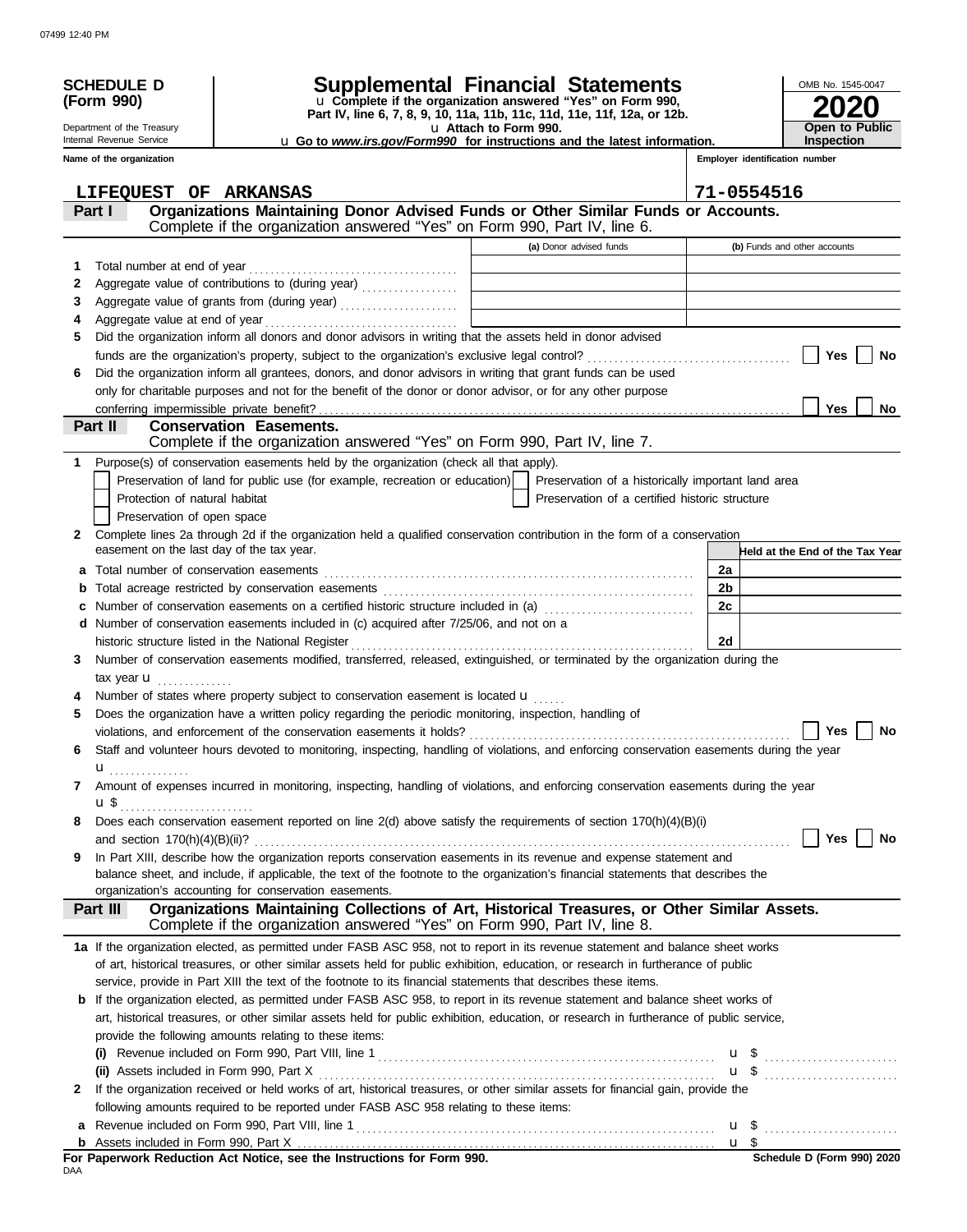|    | Schedule D (Form 990) 2020 LIFEQUEST OF ARKANSAS                                                                                                                                                                                                                   |                         |                          | 71-0554516         |                 |                      |                     |        | Page 2    |  |
|----|--------------------------------------------------------------------------------------------------------------------------------------------------------------------------------------------------------------------------------------------------------------------|-------------------------|--------------------------|--------------------|-----------------|----------------------|---------------------|--------|-----------|--|
|    | Organizations Maintaining Collections of Art, Historical Treasures, or Other Similar Assets (continued)<br><b>Part III</b><br>Using the organization's acquisition, accession, and other records, check any of the following that make significant use of its<br>3 |                         |                          |                    |                 |                      |                     |        |           |  |
|    | collection items (check all that apply):                                                                                                                                                                                                                           |                         |                          |                    |                 |                      |                     |        |           |  |
| a  | Public exhibition                                                                                                                                                                                                                                                  | d                       | Loan or exchange program |                    |                 |                      |                     |        |           |  |
| b  | Scholarly research                                                                                                                                                                                                                                                 | е                       |                          |                    |                 |                      |                     |        |           |  |
| c  | Preservation for future generations                                                                                                                                                                                                                                |                         |                          |                    |                 |                      |                     |        |           |  |
|    | Provide a description of the organization's collections and explain how they further the organization's exempt purpose in Part<br>XIII.                                                                                                                            |                         |                          |                    |                 |                      |                     |        |           |  |
| 5. | During the year, did the organization solicit or receive donations of art, historical treasures, or other similar                                                                                                                                                  |                         |                          |                    |                 |                      |                     |        |           |  |
|    | assets to be sold to raise funds rather than to be maintained as part of the organization's collection?                                                                                                                                                            |                         |                          |                    |                 |                      | Yes                 |        | No        |  |
|    | Part IV<br><b>Escrow and Custodial Arrangements.</b>                                                                                                                                                                                                               |                         |                          |                    |                 |                      |                     |        |           |  |
|    |                                                                                                                                                                                                                                                                    |                         |                          |                    |                 |                      |                     |        |           |  |
|    | Complete if the organization answered "Yes" on Form 990, Part IV, line 9, or reported an amount on Form<br>990, Part X, line 21.<br>1a Is the organization an agent, trustee, custodian or other intermediary for contributions or other assets not                |                         |                          |                    |                 |                      |                     |        |           |  |
|    |                                                                                                                                                                                                                                                                    |                         |                          |                    |                 |                      |                     |        |           |  |
|    | included on Form 990, Part X?                                                                                                                                                                                                                                      |                         |                          |                    |                 |                      | Yes                 |        | <b>No</b> |  |
|    | <b>b</b> If "Yes," explain the arrangement in Part XIII and complete the following table:                                                                                                                                                                          |                         |                          |                    |                 |                      | Amount              |        |           |  |
|    |                                                                                                                                                                                                                                                                    |                         |                          |                    |                 |                      |                     |        |           |  |
|    | c Beginning balance expressions and the contract of the contract of the contract of the contract of the contract of the contract of the contract of the contract of the contract of the contract of the contract of the contra                                     |                         |                          |                    |                 | 1c                   |                     |        |           |  |
|    |                                                                                                                                                                                                                                                                    |                         |                          |                    |                 | 1 <sub>d</sub>       |                     |        |           |  |
|    | e Distributions during the year manufactured contains and the year manufactured with the year manufactured with the state of the state of the state of the state of the state of the state of the state of the state of the st                                     |                         |                          |                    |                 | 1е                   |                     |        |           |  |
|    |                                                                                                                                                                                                                                                                    |                         |                          |                    |                 | 1f                   |                     |        |           |  |
|    | 2a Did the organization include an amount on Form 990, Part X, line 21, for escrow or custodial account liability?                                                                                                                                                 |                         |                          |                    |                 |                      | <b>Yes</b>          |        | No        |  |
|    | Part V<br><b>Endowment Funds.</b>                                                                                                                                                                                                                                  |                         |                          |                    |                 |                      |                     |        |           |  |
|    | Complete if the organization answered "Yes" on Form 990, Part IV, line 10.                                                                                                                                                                                         |                         |                          |                    |                 |                      |                     |        |           |  |
|    |                                                                                                                                                                                                                                                                    | (a) Current year        | (b) Prior year           | (c) Two years back |                 | (d) Three years back | (e) Four years back |        |           |  |
|    | 1a Beginning of year balance                                                                                                                                                                                                                                       | 91,029                  | 74,029                   | 60,029             |                 | 48,029               |                     | 41,004 |           |  |
|    |                                                                                                                                                                                                                                                                    |                         | 17,000                   | 14,000             |                 | 12,000               |                     |        | 7,025     |  |
|    | <b>b</b> Contributions <b>contributions</b><br>c Net investment earnings, gains, and                                                                                                                                                                               |                         |                          |                    |                 |                      |                     |        |           |  |
|    | losses                                                                                                                                                                                                                                                             |                         |                          |                    |                 |                      |                     |        |           |  |
|    | d Grants or scholarships                                                                                                                                                                                                                                           |                         |                          |                    |                 |                      |                     |        |           |  |
|    | e Other expenditures for facilities and                                                                                                                                                                                                                            |                         |                          |                    |                 |                      |                     |        |           |  |
|    | programs                                                                                                                                                                                                                                                           |                         |                          |                    |                 |                      |                     |        |           |  |
|    |                                                                                                                                                                                                                                                                    |                         |                          |                    |                 |                      |                     |        |           |  |
|    |                                                                                                                                                                                                                                                                    | 91,029                  | 91,029                   | 74,029             |                 | 60,029               |                     | 48,029 |           |  |
|    | 2 Provide the estimated percentage of the current year end balance (line 1g, column (a)) held as:                                                                                                                                                                  |                         |                          |                    |                 |                      |                     |        |           |  |
|    | a Board designated or quasi-endowment <b>u</b> %                                                                                                                                                                                                                   |                         |                          |                    |                 |                      |                     |        |           |  |
|    | <b>b</b> Permanent endowment $\mathbf{u}$ 100.00 %                                                                                                                                                                                                                 |                         |                          |                    |                 |                      |                     |        |           |  |
| c  | Term endowment <b>u</b> %                                                                                                                                                                                                                                          |                         |                          |                    |                 |                      |                     |        |           |  |
|    | The percentages on lines 2a, 2b, and 2c should equal 100%.                                                                                                                                                                                                         |                         |                          |                    |                 |                      |                     |        |           |  |
|    | 3a Are there endowment funds not in the possession of the organization that are held and administered for the                                                                                                                                                      |                         |                          |                    |                 |                      |                     |        |           |  |
|    | organization by:                                                                                                                                                                                                                                                   |                         |                          |                    |                 |                      |                     | Yes    | No        |  |
|    |                                                                                                                                                                                                                                                                    |                         |                          |                    |                 |                      | 3a(i)               |        | X         |  |
|    |                                                                                                                                                                                                                                                                    |                         |                          |                    |                 |                      | 3a(ii)              |        | X         |  |
|    |                                                                                                                                                                                                                                                                    |                         |                          |                    |                 |                      | 3b                  |        |           |  |
|    | Describe in Part XIII the intended uses of the organization's endowment funds.                                                                                                                                                                                     |                         |                          |                    |                 |                      |                     |        |           |  |
|    | <b>Part VI</b><br>Land, Buildings, and Equipment.                                                                                                                                                                                                                  |                         |                          |                    |                 |                      |                     |        |           |  |
|    | Complete if the organization answered "Yes" on Form 990, Part IV, line 11a. See Form 990, Part X, line 10.                                                                                                                                                         |                         |                          |                    |                 |                      |                     |        |           |  |
|    | Description of property                                                                                                                                                                                                                                            | (a) Cost or other basis | (b) Cost or other basis  |                    | (c) Accumulated |                      | (d) Book value      |        |           |  |
|    |                                                                                                                                                                                                                                                                    | (investment)            | (other)                  |                    | depreciation    |                      |                     |        |           |  |
|    |                                                                                                                                                                                                                                                                    |                         |                          |                    |                 |                      |                     |        |           |  |
|    |                                                                                                                                                                                                                                                                    |                         |                          |                    |                 |                      |                     |        |           |  |
|    | c Leasehold improvements                                                                                                                                                                                                                                           |                         |                          |                    |                 |                      |                     |        |           |  |
|    | d Equipment                                                                                                                                                                                                                                                        |                         |                          |                    |                 |                      |                     |        |           |  |
|    |                                                                                                                                                                                                                                                                    |                         |                          |                    |                 |                      |                     |        |           |  |
|    |                                                                                                                                                                                                                                                                    |                         |                          |                    |                 |                      |                     |        |           |  |

**Schedule D (Form 990) 2020**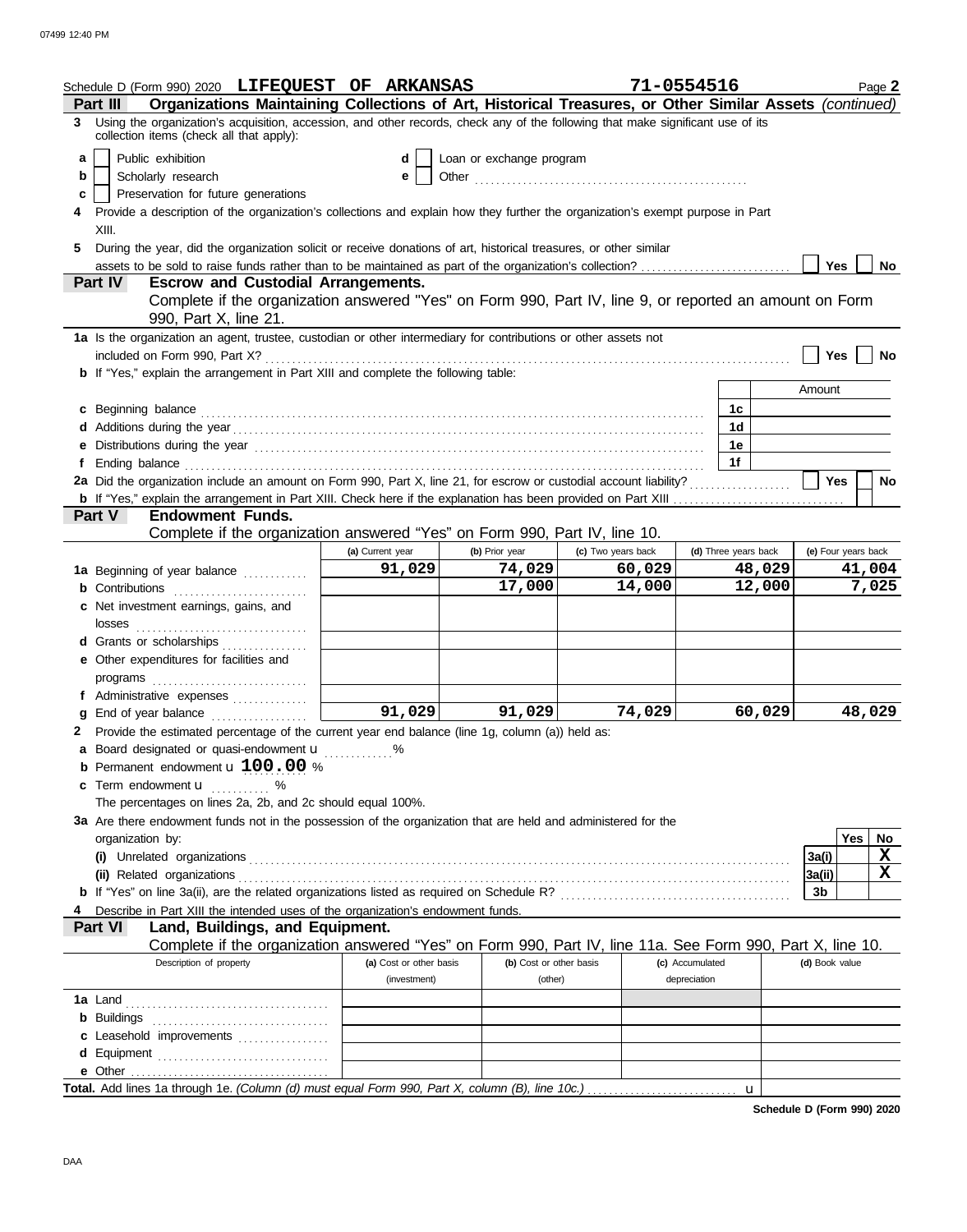|                                                             | Schedule D (Form 990) 2020 LIFEQUEST OF ARKANSAS                                                                            |                | 71-0554516                       | Page 3           |
|-------------------------------------------------------------|-----------------------------------------------------------------------------------------------------------------------------|----------------|----------------------------------|------------------|
| <b>Part VII</b>                                             | <b>Investments - Other Securities.</b>                                                                                      |                |                                  |                  |
|                                                             | Complete if the organization answered "Yes" on Form 990, Part IV, line 11b. See Form 990, Part X, line 12.                  |                |                                  |                  |
|                                                             | (a) Description of security or category                                                                                     | (b) Book value | (c) Method of valuation:         |                  |
|                                                             | (including name of security)                                                                                                |                | Cost or end-of-year market value |                  |
|                                                             |                                                                                                                             |                |                                  |                  |
|                                                             | (2) Closely held equity interests                                                                                           |                |                                  |                  |
| (3) Other CDS                                               |                                                                                                                             | 110,000        |                                  |                  |
|                                                             | (A)                                                                                                                         |                |                                  |                  |
| (B)                                                         |                                                                                                                             |                |                                  |                  |
| (C)                                                         |                                                                                                                             |                |                                  |                  |
| (D)                                                         |                                                                                                                             |                |                                  |                  |
| $\cdot$ (E)                                                 |                                                                                                                             |                |                                  |                  |
| (F)                                                         |                                                                                                                             |                |                                  |                  |
| (G)                                                         |                                                                                                                             |                |                                  |                  |
| (H)                                                         |                                                                                                                             |                |                                  |                  |
|                                                             | Total. (Column (b) must equal Form 990, Part X, col. (B) line 12.)<br>u                                                     | 110,000        |                                  |                  |
| <b>Part VIII</b>                                            | Investments - Program Related.                                                                                              |                |                                  |                  |
|                                                             | Complete if the organization answered "Yes" on Form 990, Part IV, line 11c. See Form 990, Part X, line 13.                  |                |                                  |                  |
|                                                             | (a) Description of investment                                                                                               | (b) Book value | (c) Method of valuation:         |                  |
|                                                             |                                                                                                                             |                | Cost or end-of-year market value |                  |
| (1)                                                         |                                                                                                                             |                |                                  |                  |
| (2)                                                         |                                                                                                                             |                |                                  |                  |
| (3)                                                         |                                                                                                                             |                |                                  |                  |
| (4)                                                         |                                                                                                                             |                |                                  |                  |
| (5)                                                         |                                                                                                                             |                |                                  |                  |
| (6)                                                         |                                                                                                                             |                |                                  |                  |
| (7)                                                         |                                                                                                                             |                |                                  |                  |
| (8)                                                         |                                                                                                                             |                |                                  |                  |
| (9)                                                         |                                                                                                                             |                |                                  |                  |
|                                                             | Total. (Column (b) must equal Form 990, Part X, col. (B) line 13.)<br>u                                                     |                |                                  |                  |
| Part IX                                                     | Other Assets.<br>Complete if the organization answered "Yes" on Form 990, Part IV, line 11d. See Form 990, Part X, line 15. |                |                                  |                  |
|                                                             |                                                                                                                             |                |                                  |                  |
|                                                             | (a) Description                                                                                                             |                |                                  | (b) Book value   |
|                                                             | <b>OTHER</b><br><b>ASSETS</b>                                                                                               |                |                                  |                  |
|                                                             |                                                                                                                             |                |                                  |                  |
|                                                             |                                                                                                                             |                |                                  |                  |
|                                                             |                                                                                                                             |                |                                  |                  |
|                                                             |                                                                                                                             |                |                                  |                  |
|                                                             |                                                                                                                             |                |                                  |                  |
|                                                             |                                                                                                                             |                |                                  |                  |
|                                                             |                                                                                                                             |                |                                  |                  |
|                                                             |                                                                                                                             |                |                                  |                  |
| (1)<br>(2)<br>(3)<br>(4)<br>(5)<br>(6)<br>(7)<br>(8)<br>(9) |                                                                                                                             |                | u                                | 107,883          |
|                                                             | Other Liabilities.                                                                                                          |                |                                  | 107,883          |
| Part X                                                      | Complete if the organization answered "Yes" on Form 990, Part IV, line 11e or 11f. See Form 990, Part X,                    |                |                                  |                  |
|                                                             | line $25$ .<br>(a) Description of liability                                                                                 |                |                                  | (b) Book value   |
| 1.                                                          |                                                                                                                             |                |                                  |                  |
|                                                             | Federal income taxes<br>OTHER LIABILITIES                                                                                   |                |                                  |                  |
|                                                             |                                                                                                                             |                |                                  |                  |
|                                                             |                                                                                                                             |                |                                  |                  |
|                                                             |                                                                                                                             |                |                                  |                  |
| (1)<br>(2)<br>(3)<br>(4)<br>(5)                             |                                                                                                                             |                |                                  |                  |
|                                                             |                                                                                                                             |                |                                  |                  |
|                                                             |                                                                                                                             |                |                                  |                  |
|                                                             |                                                                                                                             |                |                                  |                  |
| (6)<br>(7)<br>(8)<br>(9)                                    | Total. (Column (b) must equal Form 990, Part X, col. (B) line 25.)                                                          |                | u                                | 19,697<br>19,697 |

DAA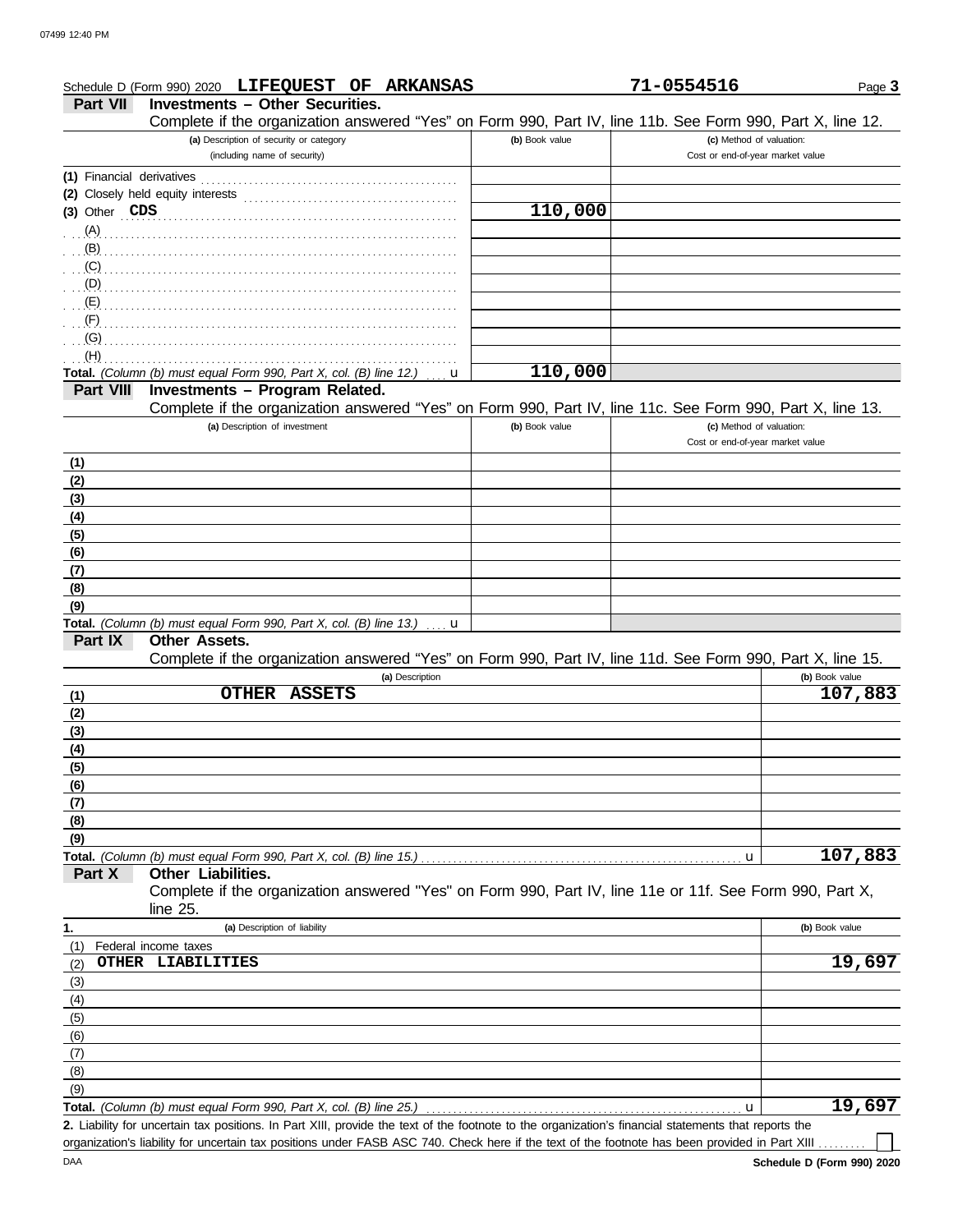|   | Schedule D (Form 990) 2020 LIFEQUEST OF ARKANSAS                                                                                                                                                                                     |                | 71-0554516   | Page 4 |
|---|--------------------------------------------------------------------------------------------------------------------------------------------------------------------------------------------------------------------------------------|----------------|--------------|--------|
|   | Reconciliation of Revenue per Audited Financial Statements With Revenue per Return.<br>Part XI                                                                                                                                       |                |              |        |
|   | Complete if the organization answered "Yes" on Form 990, Part IV, line 12a.                                                                                                                                                          |                |              |        |
|   |                                                                                                                                                                                                                                      |                | $\mathbf{1}$ |        |
| 2 | Amounts included on line 1 but not on Form 990, Part VIII, line 12:                                                                                                                                                                  |                |              |        |
| а |                                                                                                                                                                                                                                      | 2a             |              |        |
| b |                                                                                                                                                                                                                                      | 2 <sub>b</sub> |              |        |
| c |                                                                                                                                                                                                                                      | 2c             |              |        |
| d |                                                                                                                                                                                                                                      | 2d             |              |        |
| е |                                                                                                                                                                                                                                      |                | 2e           |        |
| З |                                                                                                                                                                                                                                      |                | 3            |        |
|   | Amounts included on Form 990, Part VIII, line 12, but not on line 1:                                                                                                                                                                 |                |              |        |
| a |                                                                                                                                                                                                                                      | 4а             |              |        |
| b |                                                                                                                                                                                                                                      | 4b             |              |        |
| C | Add lines 4a and 4b                                                                                                                                                                                                                  |                | 4c           |        |
|   |                                                                                                                                                                                                                                      |                | 5            |        |
|   | Reconciliation of Expenses per Audited Financial Statements With Expenses per Return.<br><b>Part XII</b>                                                                                                                             |                |              |        |
|   | Complete if the organization answered "Yes" on Form 990, Part IV, line 12a.                                                                                                                                                          |                |              |        |
|   |                                                                                                                                                                                                                                      |                | $\mathbf 1$  |        |
| 2 | Amounts included on line 1 but not on Form 990, Part IX, line 25:                                                                                                                                                                    |                |              |        |
| а |                                                                                                                                                                                                                                      | 2a             |              |        |
| b |                                                                                                                                                                                                                                      | 2 <sub>b</sub> |              |        |
| c |                                                                                                                                                                                                                                      | 2c             |              |        |
| d |                                                                                                                                                                                                                                      | 2d             |              |        |
| е | Add lines 2a through 2d <b>contained a contained a contained a contained a contained a contained a contained a contained a contained a contained a contained a contained a contained a contained a contained a contained a conta</b> |                | 2e           |        |
| 3 |                                                                                                                                                                                                                                      |                | 3            |        |
| 4 | Amounts included on Form 990, Part IX, line 25, but not on line 1:                                                                                                                                                                   |                |              |        |
| a | Investment expenses not included on Form 990, Part VIII, line 7b [                                                                                                                                                                   | 4a             |              |        |
|   |                                                                                                                                                                                                                                      | 4b             |              |        |
|   | c Add lines 4a and 4b                                                                                                                                                                                                                |                | 4с           |        |
|   |                                                                                                                                                                                                                                      |                | 5            |        |
|   | Part XIII Supplemental Information.                                                                                                                                                                                                  |                |              |        |
|   | Provide the descriptions required for Part II, lines 3, 5, and 9; Part III, lines 1a and 4; Part IV, lines 1b and 2b; Part V, line 4; Part X, line                                                                                   |                |              |        |
|   | 2; Part XI, lines 2d and 4b; and Part XII, lines 2d and 4b. Also complete this part to provide any additional information.                                                                                                           |                |              |        |
|   |                                                                                                                                                                                                                                      |                |              |        |
|   |                                                                                                                                                                                                                                      |                |              |        |
|   |                                                                                                                                                                                                                                      |                |              |        |
|   |                                                                                                                                                                                                                                      |                |              |        |
|   |                                                                                                                                                                                                                                      |                |              |        |
|   |                                                                                                                                                                                                                                      |                |              |        |
|   |                                                                                                                                                                                                                                      |                |              |        |
|   |                                                                                                                                                                                                                                      |                |              |        |
|   |                                                                                                                                                                                                                                      |                |              |        |
|   |                                                                                                                                                                                                                                      |                |              |        |
|   |                                                                                                                                                                                                                                      |                |              |        |
|   |                                                                                                                                                                                                                                      |                |              |        |
|   |                                                                                                                                                                                                                                      |                |              |        |
|   |                                                                                                                                                                                                                                      |                |              |        |
|   |                                                                                                                                                                                                                                      |                |              |        |
|   |                                                                                                                                                                                                                                      |                |              |        |
|   |                                                                                                                                                                                                                                      |                |              |        |
|   |                                                                                                                                                                                                                                      |                |              |        |
|   |                                                                                                                                                                                                                                      |                |              |        |
|   |                                                                                                                                                                                                                                      |                |              |        |
|   |                                                                                                                                                                                                                                      |                |              |        |
|   |                                                                                                                                                                                                                                      |                |              |        |
|   |                                                                                                                                                                                                                                      |                |              |        |
|   |                                                                                                                                                                                                                                      |                |              |        |
|   |                                                                                                                                                                                                                                      |                |              |        |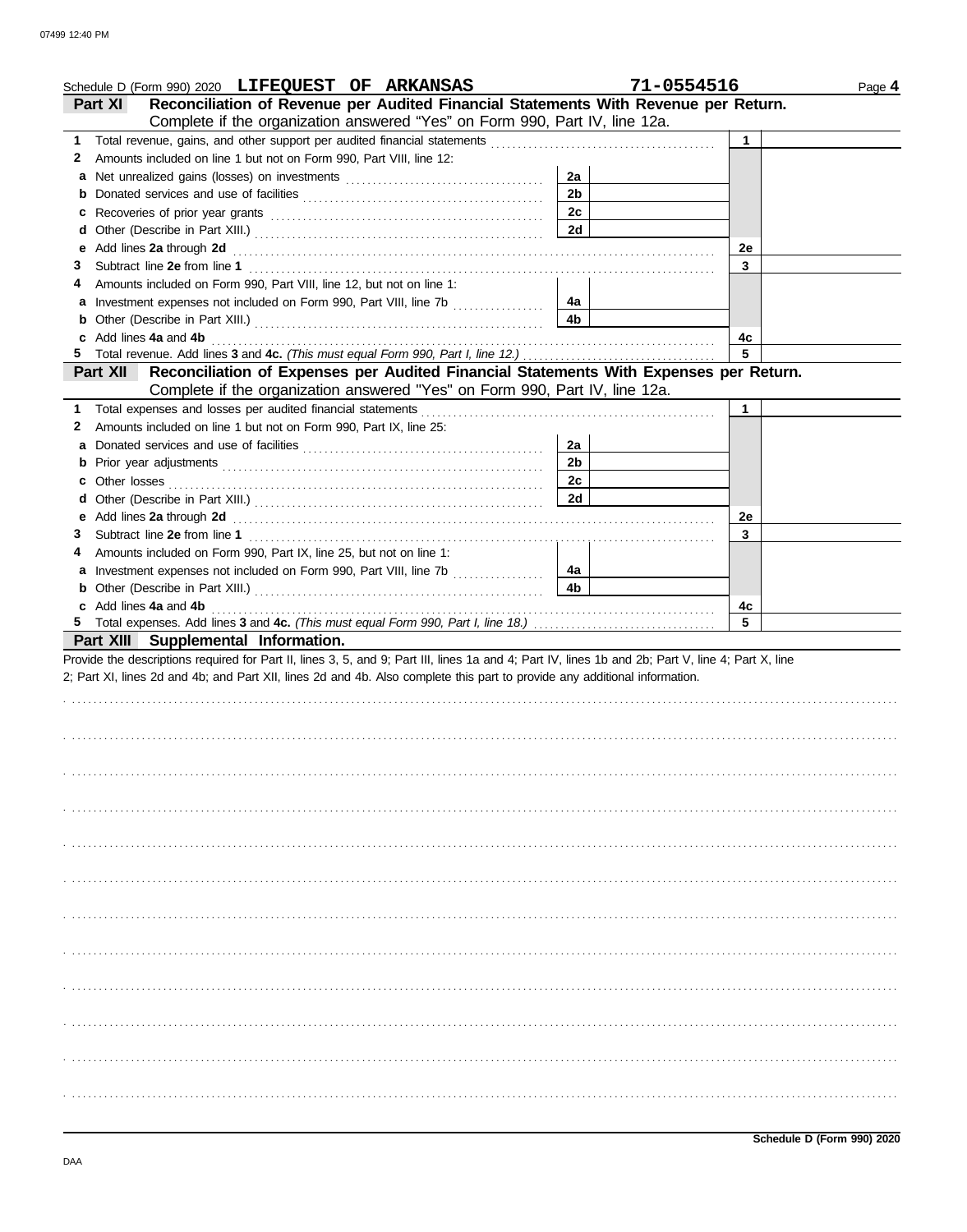|                                                                                                    |  |  | 71-0554516 | Page 5 |
|----------------------------------------------------------------------------------------------------|--|--|------------|--------|
| Schedule D (Form 990) 2020 LIFEQUEST OF ARKANSAS<br>Part XIII Supplemental Information (continued) |  |  |            |        |
|                                                                                                    |  |  |            |        |
|                                                                                                    |  |  |            |        |
|                                                                                                    |  |  |            |        |
|                                                                                                    |  |  |            |        |
|                                                                                                    |  |  |            |        |
|                                                                                                    |  |  |            |        |
|                                                                                                    |  |  |            |        |
|                                                                                                    |  |  |            |        |
|                                                                                                    |  |  |            |        |
|                                                                                                    |  |  |            |        |
|                                                                                                    |  |  |            |        |
|                                                                                                    |  |  |            |        |
|                                                                                                    |  |  |            |        |
|                                                                                                    |  |  |            |        |
|                                                                                                    |  |  |            |        |
|                                                                                                    |  |  |            |        |
|                                                                                                    |  |  |            |        |
|                                                                                                    |  |  |            |        |
|                                                                                                    |  |  |            |        |
|                                                                                                    |  |  |            |        |
|                                                                                                    |  |  |            |        |
|                                                                                                    |  |  |            |        |
|                                                                                                    |  |  |            |        |
|                                                                                                    |  |  |            |        |
|                                                                                                    |  |  |            |        |
|                                                                                                    |  |  |            |        |
|                                                                                                    |  |  |            |        |
|                                                                                                    |  |  |            |        |
|                                                                                                    |  |  |            |        |
|                                                                                                    |  |  |            |        |
|                                                                                                    |  |  |            |        |
|                                                                                                    |  |  |            |        |
|                                                                                                    |  |  |            |        |
|                                                                                                    |  |  |            |        |
|                                                                                                    |  |  |            |        |
|                                                                                                    |  |  |            |        |
|                                                                                                    |  |  |            |        |
|                                                                                                    |  |  |            |        |
|                                                                                                    |  |  |            |        |
|                                                                                                    |  |  |            |        |
|                                                                                                    |  |  |            |        |
|                                                                                                    |  |  |            |        |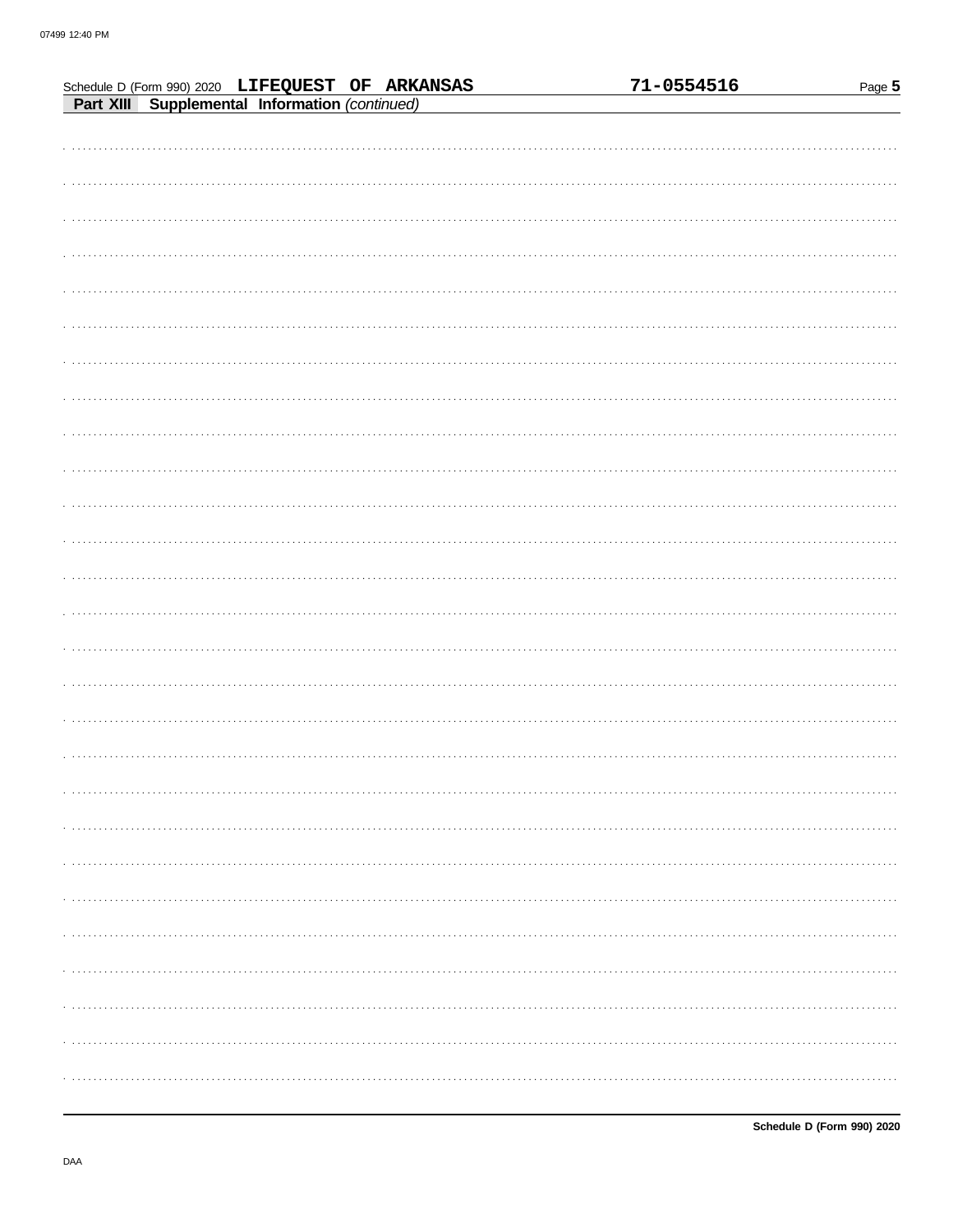| <b>SCHEDULE O</b><br>(Form 990 or 990-EZ)<br>Department of the Treasury                                                                                                                     | Supplemental Information to Form 990 or 990-EZ<br>Complete to provide information for responses to specific questions on<br>Form 990 or 990-EZ or to provide any additional information.<br>u Attach to Form 990 or 990-EZ.                                                                                                                                                                                                                                                                             |                                                                            | OMB No. 1545-0047<br>2020<br><b>Open to Public</b>                                      |
|---------------------------------------------------------------------------------------------------------------------------------------------------------------------------------------------|---------------------------------------------------------------------------------------------------------------------------------------------------------------------------------------------------------------------------------------------------------------------------------------------------------------------------------------------------------------------------------------------------------------------------------------------------------------------------------------------------------|----------------------------------------------------------------------------|-----------------------------------------------------------------------------------------|
| Internal Revenue Service<br>Name of the organization                                                                                                                                        | u Go to www.irs.gov/Form990 for the latest information.                                                                                                                                                                                                                                                                                                                                                                                                                                                 |                                                                            | <b>Inspection</b><br>Employer identification number                                     |
|                                                                                                                                                                                             | <b>LIFEQUEST</b><br>OF<br><b>ARKANSAS</b>                                                                                                                                                                                                                                                                                                                                                                                                                                                               | 71-0554516                                                                 |                                                                                         |
| FORM 990, PART<br><b>LIFEQUEST</b><br>IS<br>BE<br><b>SHOULD</b><br>OR REDUCED<br>FIXED<br>THE<br><b>YEAR,</b><br>40% OF<br>THE<br>OLDER ARKANSANS GROWS,<br>THE<br>PROGRAMMING BOTH NOW AND | ALL OTHER ACCOMPLISHMENTS<br>LINE<br>4D<br>III.<br>COMMITTED<br>THE<br><b>PRINCIPLE</b><br>TO.<br><b>THAT</b><br>ITS<br><b>ACCESSIBLE</b><br>TO EVERYONE, AND BECAUSE MANY OLDER ADULTS LIVE ON<br>REGISTRATION AND<br>INCOMES,<br><b>SERVICE</b><br>OF DIRECTORS AND STAFF<br><b>LIFEOUEST</b><br>BOARD<br>TOTAL OPERATING COSTS FOR ALL OF OUR PROGRAMS.<br>ONGOING CHALLENGE FOR LIFEQUEST<br>THE<br>CONTINUE PROVIDING QUALITY, ACCESSIBLE<br>NECESSARY RESOURCES<br><b>TO</b><br>IN<br>THE FUTURE. | PROGRAMS AND<br><b>FEES</b><br><b>MUST RAISE APPROXIMATELY</b><br>AS<br>IS | <b>SERVICES</b><br>ARE NOMINAL.<br><b>EACH</b><br>THE<br>NUMBER OF<br><b>TO ACQUIRE</b> |
| FORM 990, PART VI, LINE<br>NO.<br>FORM 990, PART VI,                                                                                                                                        | 11B<br>- ORGANIZATION'S PROCESS<br>REVIEW WAS OR WILL BE CONDUCTED.<br>15A<br><b>COMPENSATION PROCESS</b><br>LINE                                                                                                                                                                                                                                                                                                                                                                                       | FOR TOP OFFICIAL                                                           | <b>TO REVIEW FORM 990</b>                                                               |
|                                                                                                                                                                                             | THE PROCESS FOR DETERMINING COMPENSATION INCLUDED A REVIEW AND APPROVAL                                                                                                                                                                                                                                                                                                                                                                                                                                 |                                                                            |                                                                                         |
|                                                                                                                                                                                             | FORM 990, PART VI, LINE 15B - COMPENSATION PROCESS FOR OFFICERS<br>THE PROCESS FOR DETERMINING COMPENSATION INCLUDED A REVIEW AND APPROVAL                                                                                                                                                                                                                                                                                                                                                              |                                                                            |                                                                                         |
| REVENUE SERVICE.                                                                                                                                                                            | FORM 990, PART VI, LINE 19 - GOVERNING DOCUMENTS DISCLOSURE EXPLANATION<br>THE ORGANIZATION HAS NOT BEEN REQUESTED TO MAKE ITS GOVERNING DOCUMENTS<br>CONFLICT OF INTEREST OR FINANCIAL STATEMENTS AVAILABLE TO THE PUBLIC. THE<br>ORGANIZATION'S FORM 990 IS AVAILABLE TO THE PUBLIC THROUGH THE INTERNAL                                                                                                                                                                                              |                                                                            |                                                                                         |
|                                                                                                                                                                                             |                                                                                                                                                                                                                                                                                                                                                                                                                                                                                                         |                                                                            |                                                                                         |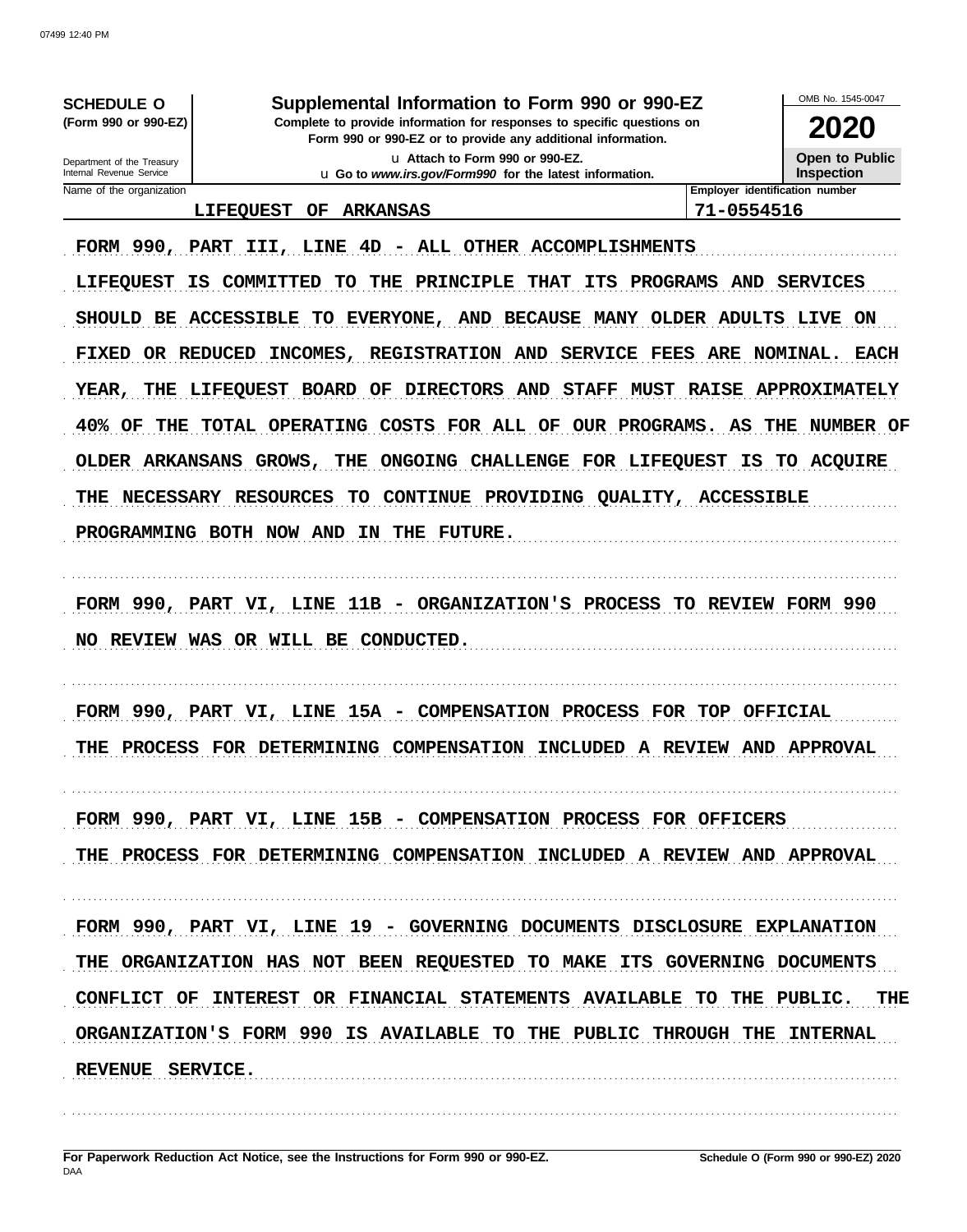| Schedule O (Form 990 or 990-EZ) 2020<br>Name of the organization<br>LIFEQUEST OF ARKANSAS | Page 2<br>Employer identification number<br>71-0554516 |
|-------------------------------------------------------------------------------------------|--------------------------------------------------------|
| FORM 990, PART XI, LINE 9 - OTHER CHANGES IN NET ASSETS EXPLANATION                       |                                                        |
| ADJUSTMENT TO CORRECT FIXED ASSET AND OTHER BALANC                                        | 39,666<br><u>ុ\$</u>                                   |
|                                                                                           |                                                        |
|                                                                                           |                                                        |
|                                                                                           |                                                        |
|                                                                                           |                                                        |
|                                                                                           |                                                        |
|                                                                                           |                                                        |
|                                                                                           |                                                        |
|                                                                                           |                                                        |
|                                                                                           |                                                        |
|                                                                                           |                                                        |
|                                                                                           |                                                        |
|                                                                                           |                                                        |
|                                                                                           |                                                        |
|                                                                                           |                                                        |
|                                                                                           |                                                        |
|                                                                                           |                                                        |
|                                                                                           |                                                        |
|                                                                                           |                                                        |
|                                                                                           |                                                        |
|                                                                                           |                                                        |
|                                                                                           |                                                        |
|                                                                                           |                                                        |
|                                                                                           |                                                        |
|                                                                                           | PAGE 1 OF 1                                            |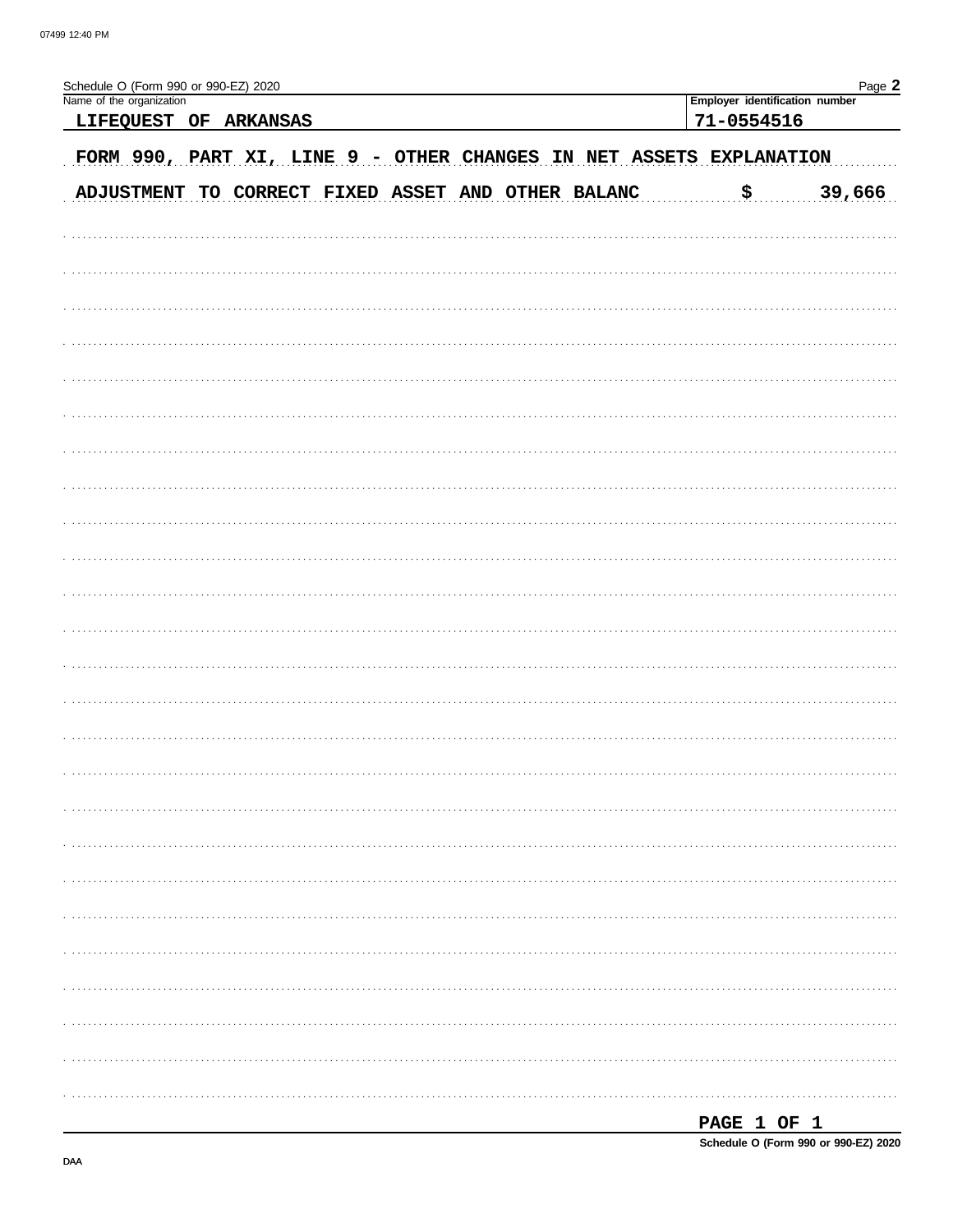# **Taxable Interest on Investments**

| <b>Description</b> |        |                 |      |      |                                                      |                        |
|--------------------|--------|-----------------|------|------|------------------------------------------------------|------------------------|
|                    | Amount | <b>Business</b> | Code | Code | Unrelated Exclusion Postal Acquired after<br>6/30/75 | US<br>Obs $(\$$ or $%$ |
| INTEREST INCOME    |        |                 |      |      |                                                      |                        |
|                    | 34,717 |                 |      |      |                                                      |                        |
| TOTAL              | 34,717 |                 |      |      |                                                      |                        |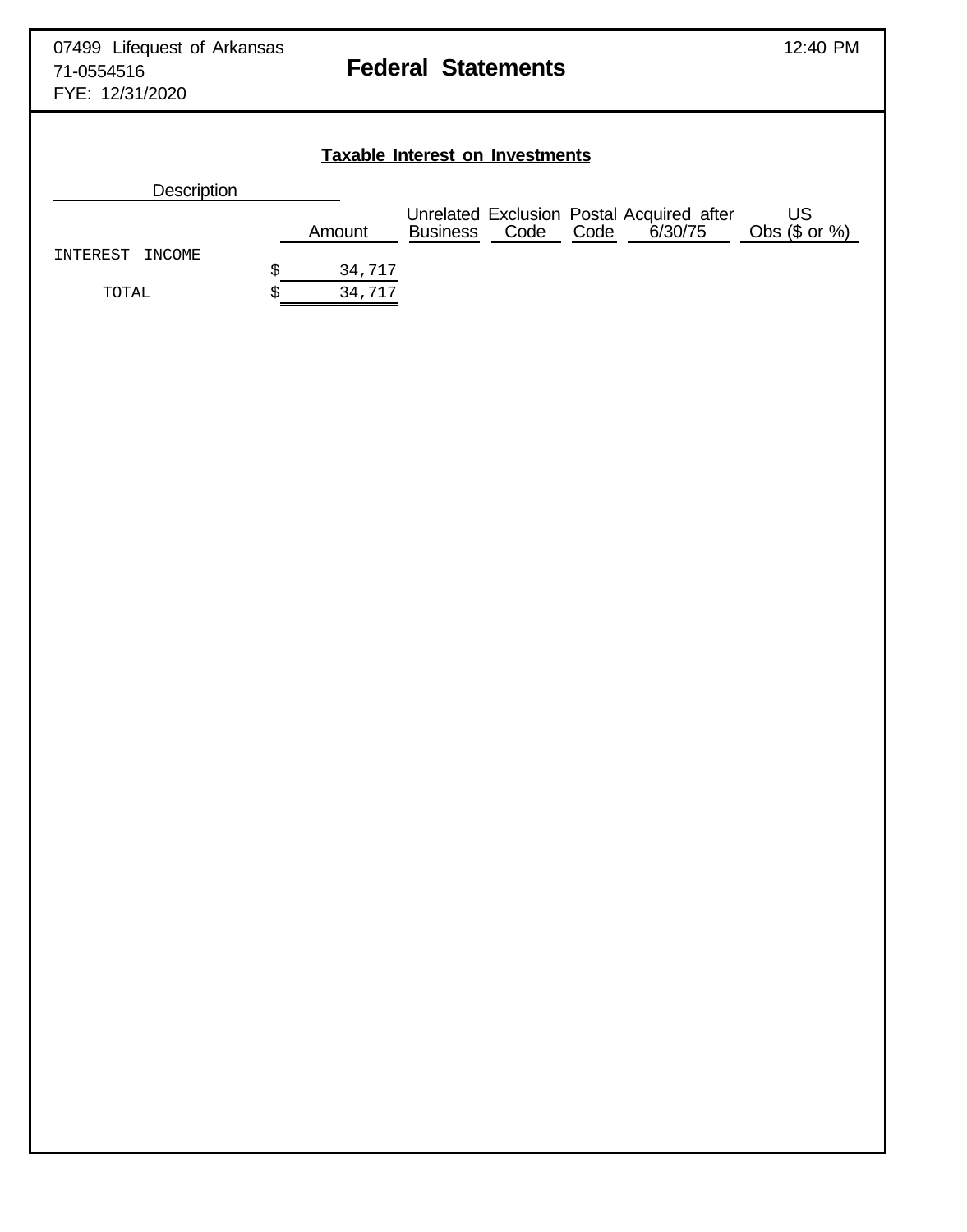| Form 990, Part IX, Line 24e - All Other Expenses |                   |       |                    |       |                         |     |                 |     |
|--------------------------------------------------|-------------------|-------|--------------------|-------|-------------------------|-----|-----------------|-----|
| <b>Description</b>                               | Total<br>Expenses |       | Program<br>Service |       | Management &<br>General |     | Fund<br>Raising |     |
| SERVICE FEES                                     | \$                | 4,323 | \$                 | 4,323 | \$                      |     | Ş               |     |
| POSTAGE                                          |                   | 3,223 |                    | 2,868 |                         | 33  |                 | 322 |
| TELEPHONE<br>INTERNET<br>AND                     |                   | 2,884 |                    | 2,740 |                         | 58  |                 | 86  |
| SESSION CLASS EXPENSE                            |                   | 2,752 |                    | 2,752 |                         |     |                 |     |
| WEBSITE<br>HOSTING                               |                   | 1,453 |                    | 1,380 |                         | 29  |                 | 44  |
| PROGRAM<br>EXPENSES                              |                   | 1,353 |                    | 1,286 |                         | 13  |                 | 54  |
| SERVICES<br>CONTRACT                             |                   | 727   |                    | 691   |                         | 15  |                 | 21  |
| STORAGE FEES                                     |                   | 676   |                    | 676   |                         |     |                 |     |
| MINOR EQUIP PURCHASE                             |                   | 409   |                    | 409   |                         |     |                 |     |
| SOFTWARE<br><b>COMPUTER</b>                      |                   | 245   |                    | 61    |                         | 184 |                 |     |
| <b>OUTREACH</b>                                  |                   | 27    |                    | 26    |                         |     |                 |     |
| GRANT<br>JOHNSON<br>EXP                          |                   | 22    |                    | 22    |                         |     |                 |     |

TOTAL  $\sin \frac{\pi}{3}$   $\sin \frac{\pi}{3}$   $\sin \frac{\pi}{3}$   $\sin \frac{\pi}{3}$   $\sin \frac{\pi}{3}$   $\sin \frac{\pi}{3}$   $\sin \frac{\pi}{3}$   $\sin \frac{\pi}{3}$   $\sin \frac{\pi}{3}$   $\sin \frac{\pi}{3}$   $\sin \frac{\pi}{3}$   $\sin \frac{\pi}{3}$   $\sin \frac{\pi}{3}$   $\sin \frac{\pi}{3}$   $\sin \frac{\pi}{3}$   $\sin \frac{\pi}{3}$   $\sin \frac{\pi}{3}$   $\sin \frac{\pi}{3}$